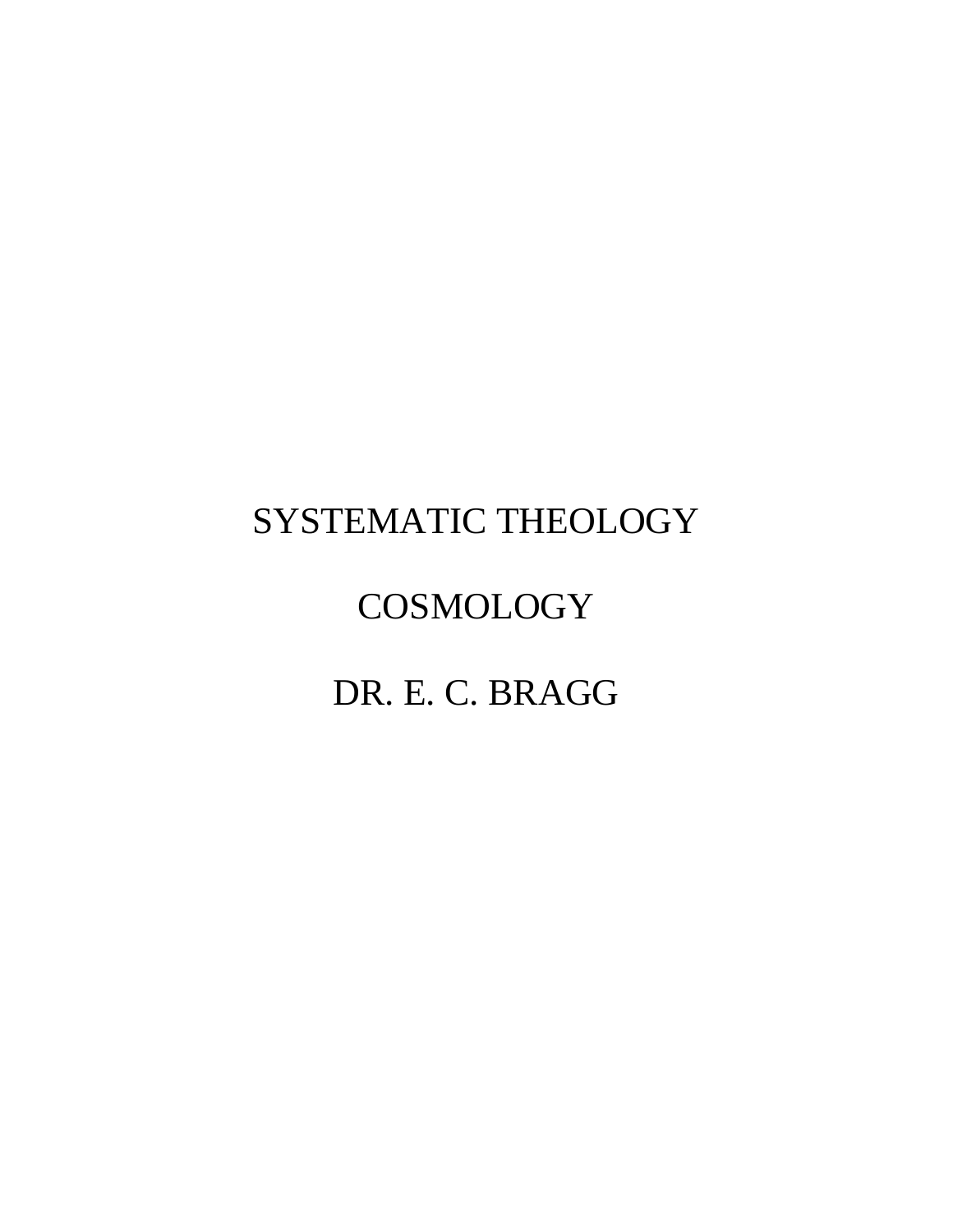## **COSMOLOGY**

## Table of Contents

Introduction - The Doctrine of Creation and God's Relationship to the Origin of Creation

## A. The Nature of Creation (Some Cosmogonies)

- 1. The Mechanical Theory Catheistic
- 2. The Amanation or Pantheistic Theory
- 3. The Dualistic Theory (Evil & Good)
- 4. The Eternal Theory
- 5. The True Biblical Theistic Theory
- B. The Time of Creation
	- 1. The six days of Genesis creation as Six Long Ages, not literal.
	- 2. The six days are literal 24 hour days, believed by all literalists (Young earth and old Earth advocates)
	- 3. Six Theories to Explain the Six Days of Genesis 1
	- 4. The Old Earth a Gap Theory of Creation vs. "The Young Earth" Theorists, the when of Creation
	- 5. The How of Creation or "The Canopied Earth"
- C. Providence (God's Plan for the Earth)
	- 1. The fact of the plan
		- a. Proven from the intuitional knowledge of God
		- b. Proven from Science and the course of history
		- c. Proven from the Scriptures
	- 2. Some elements of the plan
		- a. The Moral element
		- b. The Free Will element
		- c. The Sin element
		- d. The Plan of Redemption
	- 3. Some Theories opposed to God's Providence
		- a. Fatalism
		- b. Chance
		- c. Only a General Providence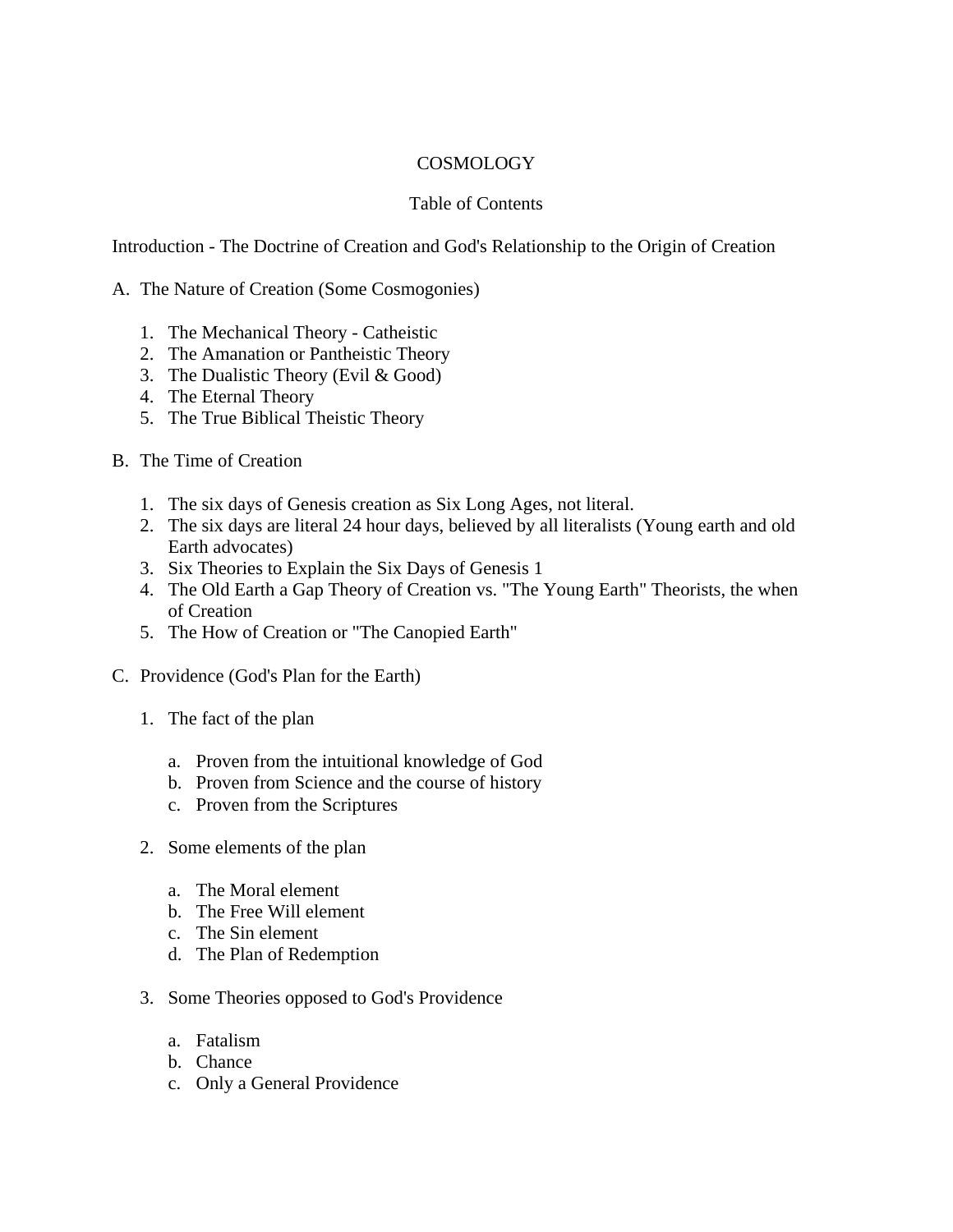- 4. Scriptural Proof of Divine Providence
	- a. Providence purposed or fore provision
		- 1. God's Providence is over all the physical and brute creation
		- 2. God's Providence is over all rational beings
		- 3. God's Providence is over the common destiny of man
		- 4. God's Providence is over the minutest things
		- 5. God's Providence is especially over the righteous
		- 6. God's Providence is over the Free Acts of all moral creatures
		- 7. God's Providence is over the acts of sinful men.
	- b. Preservation (True and False)
		- 1. The Continuous Creation Theory
		- 2. The Mechanical Theory
		- 3. The Pantheistic Theory
		- 4. The True Preservation Theory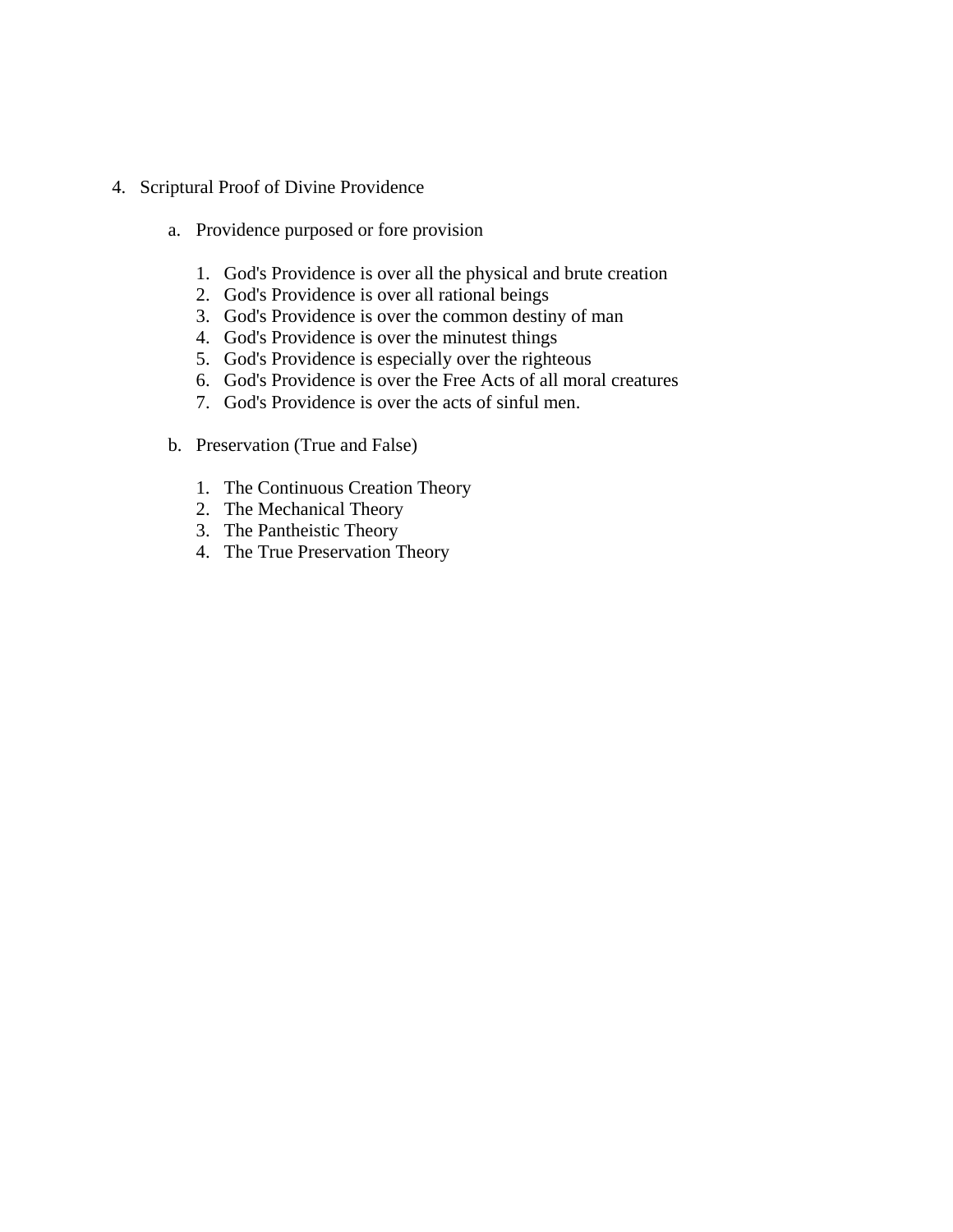#### COSMOLOGY

#### THE DOCTRINE OF CREATION

 The Christian doctrine of Cosmology is the study of the world primarily as the sphere of redemption. The word Cosmology comes from the two Greek words, "Kosmos" meaning world, or world order, and "Logos" meaning speech, or reason, hence the treatise or reasoned discourse on the world, especially as concerning creation and preservation. The various meanings of the word world in the Bible denote a varied sum of things.

1. Of the Greek word - "Kosmos", Cremer in his lexicon says in the general sense it denotes the "ordered sum total of what God has created," thus, "the heavens and the earth" of the Old Testament for in the Old Testament there is no word denoting the sum total of creation.

2. There is a second usage of the word world - the Greek word oikoumene equaling "the habitable earth" as Luke 4:5 - "all the kingdoms of the world." In a narrower sense of the word, world is used to denote the sphere of human activity, a human system, world order of things, as lying in the wicked one, belonging to the sphere of Satan's usurped authority. As I John 2:15 said, "Love not the world, neither the things that are in the world" meaning not the trees, flowers, nor geography of the earth, but the worldly system opposed to God.

3. Again the word is used as a translation of the word "aeon," or age. As the world of time, the progression of the world as a movement, "ages." This study shall be primarily concerned with the Universe as a whole and this earthly sphere in redemption, and an outline of the sum total of creation.

 The Importance of the Earth. The Christian viewpoint of Cosmology, or the study of creation, is in the light of God's plan of creation. The Scriptures affirm that this earth is the center or focal point of all creation as far as the universe is concerned, and man is the center of this earthly interest. The earth was made for him, and in a real sense the heavenly bodies were made for him (Genesis 1:14-18). The sun was to give light and life to the earth and man, to divide night from day, and for signs and for seasons. With the renovation of the earth with fire, the heavenly bodies shall also perish with this present order. II Peter 3:10, to prepare for "the new heavens and the new earth" Isaiah 66:22; Revelation 21:1, 5.

 But greater than this, the paramount importance of earth is the advent of God's Son upon it to accomplish redemption here. The Scriptures affirm that the earth and all within it was made by Christ and for Him (Colossians 1:16). It was made to be the theatre of God's crowning work of recreation. Upon no other planet or within no other universe would God die upon a cross to save sinners. This earth and its redemption, with God's Son dying upon a cross certainly constitute the central theme of God's creative power and wisdom. Herein lies our interest in Cosmology. Hebrews 9:28 is plain Christ was but "once offered to bear the sins of many" and it was on this little planet exalting it forever, over all of the galaxies of the heavens. The addition of that word "once" - hapax - "once for all" and equals "never before and never again."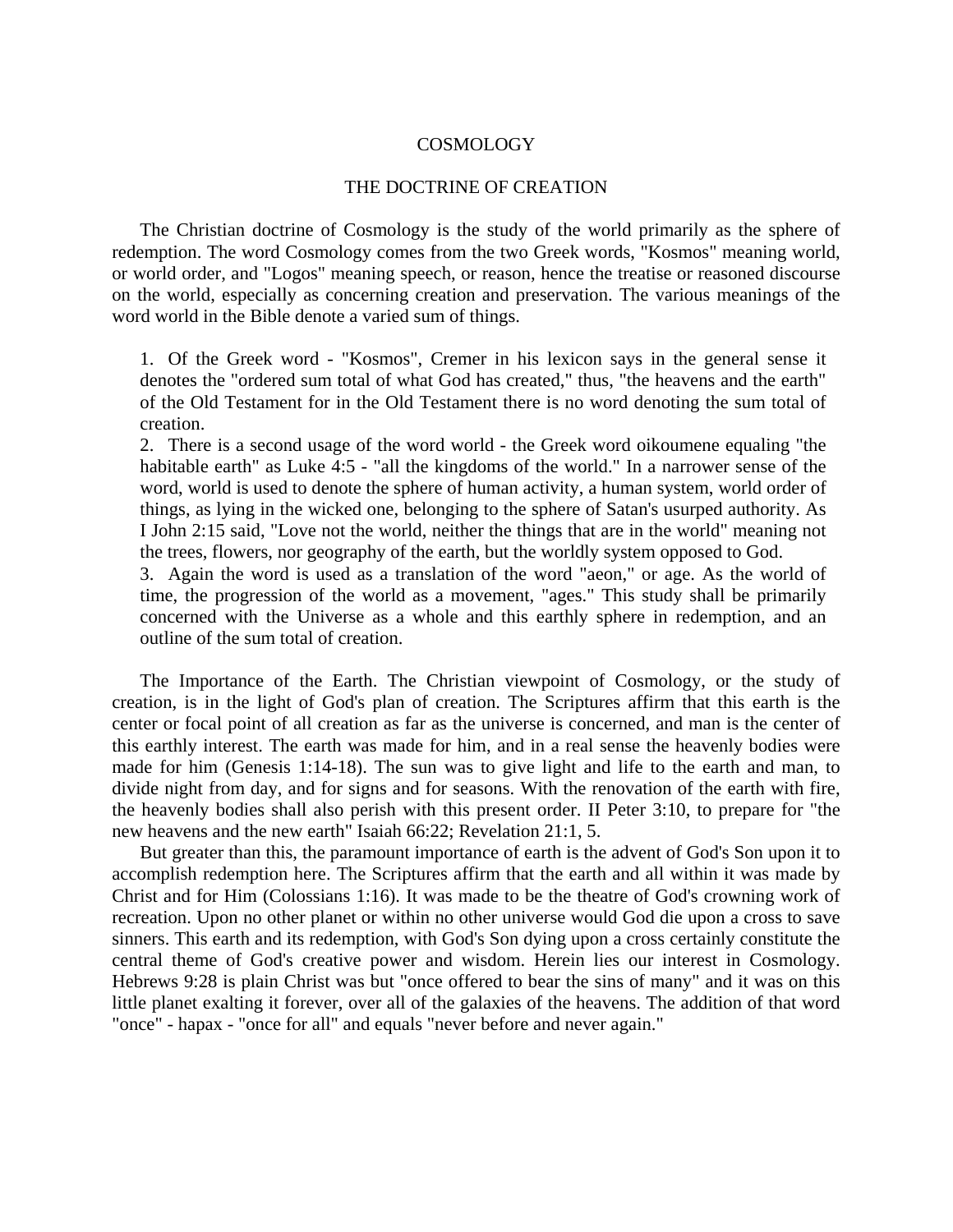Creation - God's Relationship to the Origin of the World

A. The Nature of Creation (The Philosophy of Creation, or Some Cosmogonies)

 It would be strange indeed if the inquiring mind of man has not wondered at the origin of the ordered universe as he sees it. The Bible has not been silent, and, in fact, gives the only satisfactory answer to the question of creation. Heathenism has grappled with the problem only to arrive at no more satisfactory theory of cosmogony than the theory of the shape of the world, as flat, resting on the backs of for elephants that stood on the backs of four turtles, who swam in the sea. Some of these non-Scriptural theories of creation might be worth mentioning.

Theories of Creation (or really a denial of any origin or Creation of anything)

1. The Mechanical Theory - or Atheistic theory. It is patterned to postulate the abundance of "the eternality of matter." As taught by the early scientists, the theory is not in itself anti-Scriptural, or against God, but as held by those who hold to the eternality of matter as the only thing there is, its forces are eternal without any personal power behind it all directing it, it certainly is atheistic. As illustrated in Charles Darwin, it leads to a denial of a personal God.

 The scientist in seeking for a theory of creation or origin came up with the so called Nebular Hypothesis, which in simple form stated that all was a gaseous chaos, which gradually evolved into the ordered universe. (The "Spiral Nebulae cloud" was supposed to be the proof. They said they were worlds in the making, but the more powerful telescopes proved the spiral shapes to be in truth other universes such as Andromeda already formed and perfect). The theory goes on like this: Matter and forces of nature are eternal. The Universe, all the forms of vegetation, animal life and man, and mind itself, are all outcomes of these blind unconscious forces of nature. Natural selection and adaptation to environment account for the endless variety and seeming organization according to a seeming plan. In reality there was no plan, nor purpose, the world being no expression of any idea or purpose of intelligent design. All causes were unintentional, and purely accidental, and unconscious. There is no room for any interference of any supreme intelligent being.

 Haeckel admits one difficulty for the theory (I can think of many more), that is, "The manifest impossibility of the mind's thinking of a beginning to the action of those eternal forces on this eternal matter," but they try to escape this difficulty by the strange affirmation that the conservation of force and energy and matter admit of no beginning, therefore, we need not to account for any. I cannot conceive of an eternal, infinite noncommencement. This theory may push the question of origins back in the dateless past, but it doesn't answer them at all. We still want to know where the first circular spiral came from that started twisting the gases around to form the world. I want to know if it were a force before it started twisting; if it were, why didn't it start twisting sooner; since it didn't, was it a force before? It may be called a scientific theory of creation, but is very unscientific in many respects. Science knows "the law of inertia;" any body standing still will stand still forever, and any moving body will continue in a straight line with uniform velocity, unless a force outside of itself stops it or turns it. The two laws of thermodynamics called Entropy - no self creating, self planning, self sustaining, and self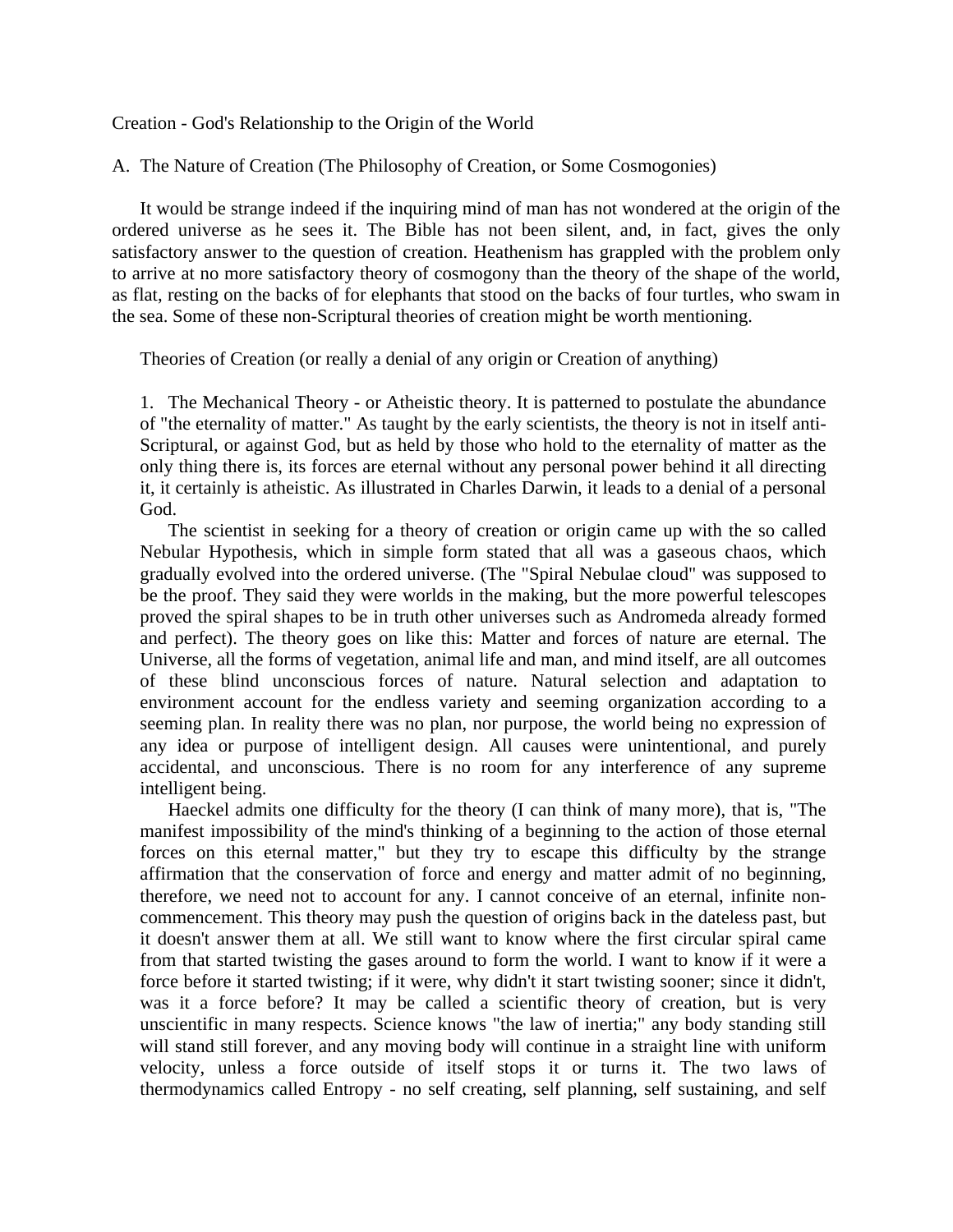evolving substitute or life resident forces, by theory in all of nature. The atheist has no explanation of the beginning of anything. You could have no Survival of the Fittest until you had the Arrival of the Fittest.

 Scientists now know that all nature is expending itself, the second law of Thermodynamics, not winding itself up as they used to think. Energy has as an end product the wasting away of the universe, as the dead and dying stars testify, the breaking down of the atom into simpler forms releasing energy in the process. When and where and how did it get the energy to wind itself up? The inquiring mind still is unsatisfied asking the question, "Where did the force come from?" Rather than a theory of creation or origin it is a sidestepping of the question.

2. The Emanation or Pantheistic Theory. Most of the religions of the Orient were pantheistic, so were some of the early Christian sects. Swedenberg taught it. Christian Science is distinctly pantheistic, and so is most modern philosophy as they deify the forces and laws of nature - endowing them with innate wisdom and power from the early German philosophy to the present day. Spinoza was probably the father of modern Pantheism in philosophy. Born in 1632 and dying at the age of 45, he exerted a vast influence upon the thought of modern times, claiming not Lobe, an atheist, yet, in fact, denying any real personal God other than nature; he was more of an atheist than some professed atheists. The God of Spinoza was eternal substance, which was neither mind nor matter, but thinking was one of its attributes and extension another and these two were the only ones Spinoza emphasized. To him God was a thinking extended being, the universe which thinks and the universe which is extended, together constituting God; all things are effects of God, but not distinct from God, but parts of Him. They remain eternally identical with their cause, as the water of the stream is identical with the water of its fountain. (But as I write these words, there is no sense in which they can be said to be an identical part of the brain, which issued them. So how can God be identical to the Universe He caused?) According to the philosophizing of Spinoza, the flow or emanation from God along the line of extension in the material universe and that along the line of thought is the world of mind. Therefore, to speak of any beginning at all in time is no more contradictory than to say that two plus two ever began to equal four. It was always so; it is a fact of necessity, so matter and God was always existing as one and the same substance. God does not love, will, understand; therefore, the theory outlaws any concept of the Bible doctrines of the freedom of man, morals, responsibility, reality of sin, Providence, immortality, etc. It is a thing which outrages every intuition of man's personal consciousness, of right and wrong, moral responsibility, sin and human freedom. It postulates, and axiomizes, without proof its assertions of origins. Apart from the divine revelation in the Scriptures against such a theory, let us see if it can stand up under pure reasoning.

 Pantheism assumes that the world has no substantive reality or a real distinct existence. It is a philosophical speculation contrary to human consciousness.

a. Consciousness emphatically avers that the world has a real separate being. In every perception I know two things: that I perceive and that I perceive something real, therefore, consciousness reveals matter as substance, and mind that perceives matter as having substance. To annihilate these two separate cognitions is to repudiate all intelligence, and knowledge. Only a philosopher would.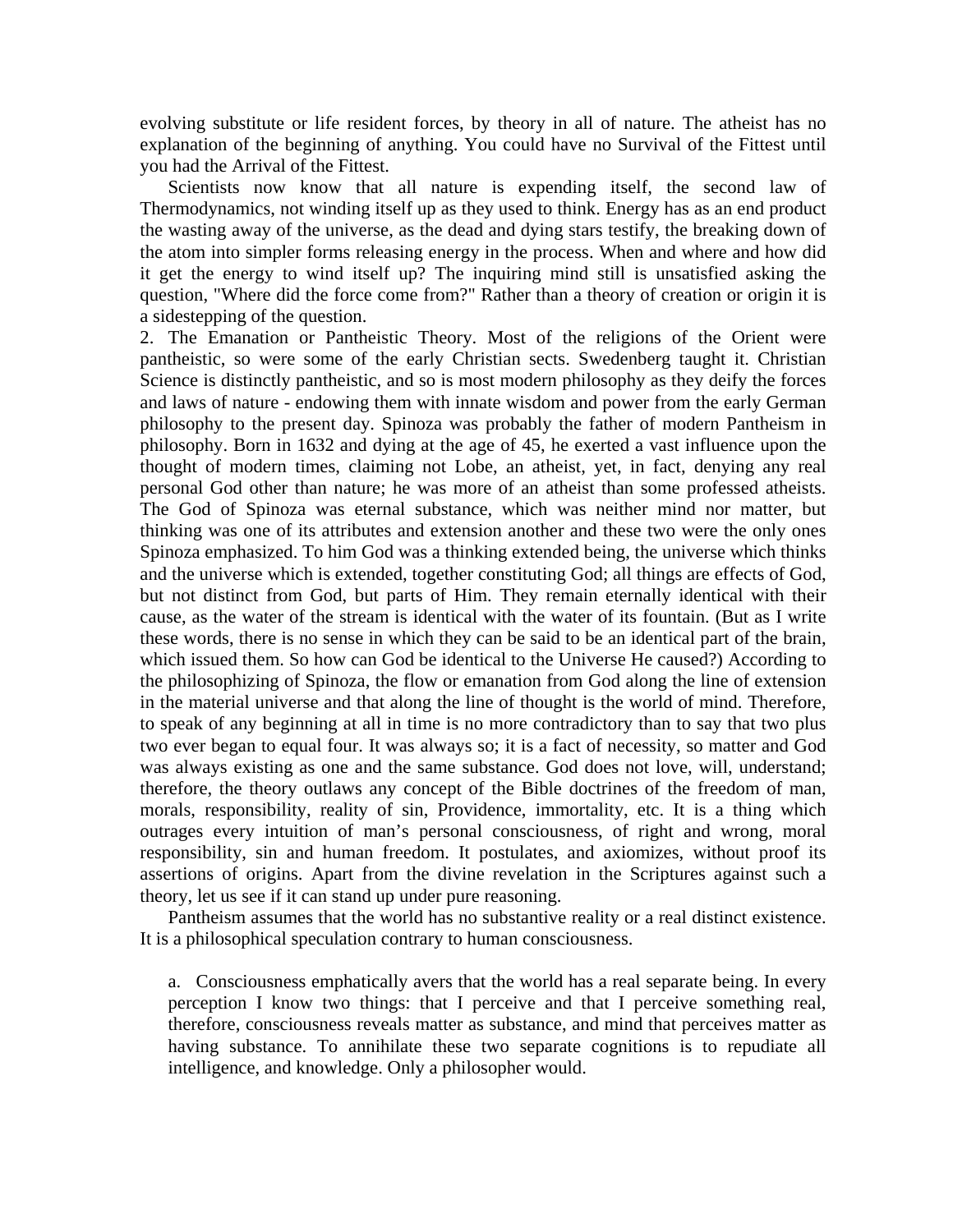b. That the world is finite. The world is bound by time and space. It presents aspects of mutability (change), a successive influence of cause and effect. Its history is a history of vicissitudes. The world is finite. It is the testimony of consciousness, as much so as that the world really exists. It has no principle in it that resists succession and change. "It waxes old like a garment." How then can it be anything implying Godhood? c. These two facts, that the world exists, and that it is finite, implies another; that it must have begun. A succession without a beginning is a contradiction in terms. It is equivalent to eternal time. Any being of whose existence time is the law cannot be eternal. An infinite series of finite things is a contradiction. According to the pantheistic theory, everything in the series had a beginning, but the series itself had none. What is true of all of its parts is not true of the whole. A chain without a first link is impossible; but a first link annihilates the notion of its being eternal. The world therefore had a beginning.

d. We are led, therefore, to this inevitable conclusion. If it had a beginning, it could not have begun spontaneously. It had a cause. An absolute commencement is inconceivable and contrary to the law of intelligence which demands that every effect must have an adequate cause. This commencement must have been a creation. Thus it is a logical deduction from pure reason and from the facts of consciousness to deduce that the world has reality subject to the law of time which being finite must have begun, and, therefore, must have had a creator. (From Thornwell's line of reasoning, James Henry Thornwell "The Collected Writings" Vol. 1, pages 217-220, *Presbyterian Committee* of Vol. 1, 1901.) Pantheism is but materialism and the mechanical theory made into a religion. There is nothing to choose between the two. Both make nature their God, and annihilate all, conception of a personal loving God to whom man is responsible to love and obey.

#### 3. The Dualistic Theory

 In one form or another, this theory has been held by different sects since very ancient time. It divides itself into two distinct forms.

a. The first affirms the self-existence of two eternal antagonistic spirits, one good and the other evil. Matter is the work of the evil one; therefore, all matter is evil. Some of the early Christian sects who, like the Fakirs of India, believed only eternal bliss could be attained by the complete humiliation and suffering of the body. Some modern saints practically regard Satan as a second God equal to God Himself. It was supposed to relieve God of the responsibility for the existence of evil, but it does so at the expense of God's supremacy, placing in the universe an equal rival of evil.

b. The second form of dualism affirms not the eternal existence of two Gods but the eternal existence of both God and matter. Out of this eternal unconscious matter God made the world. He didn't create the world but only patterned or formed it. He was not the creator, but the architect, the skillful workman, the wonderful mechanic. It was supposed to help out the difficulty of supposing that God could make something out of nothing. It would seem that the Gnostics in Colossae to whom Paul wrote the Epistle to the Colossians held this theory.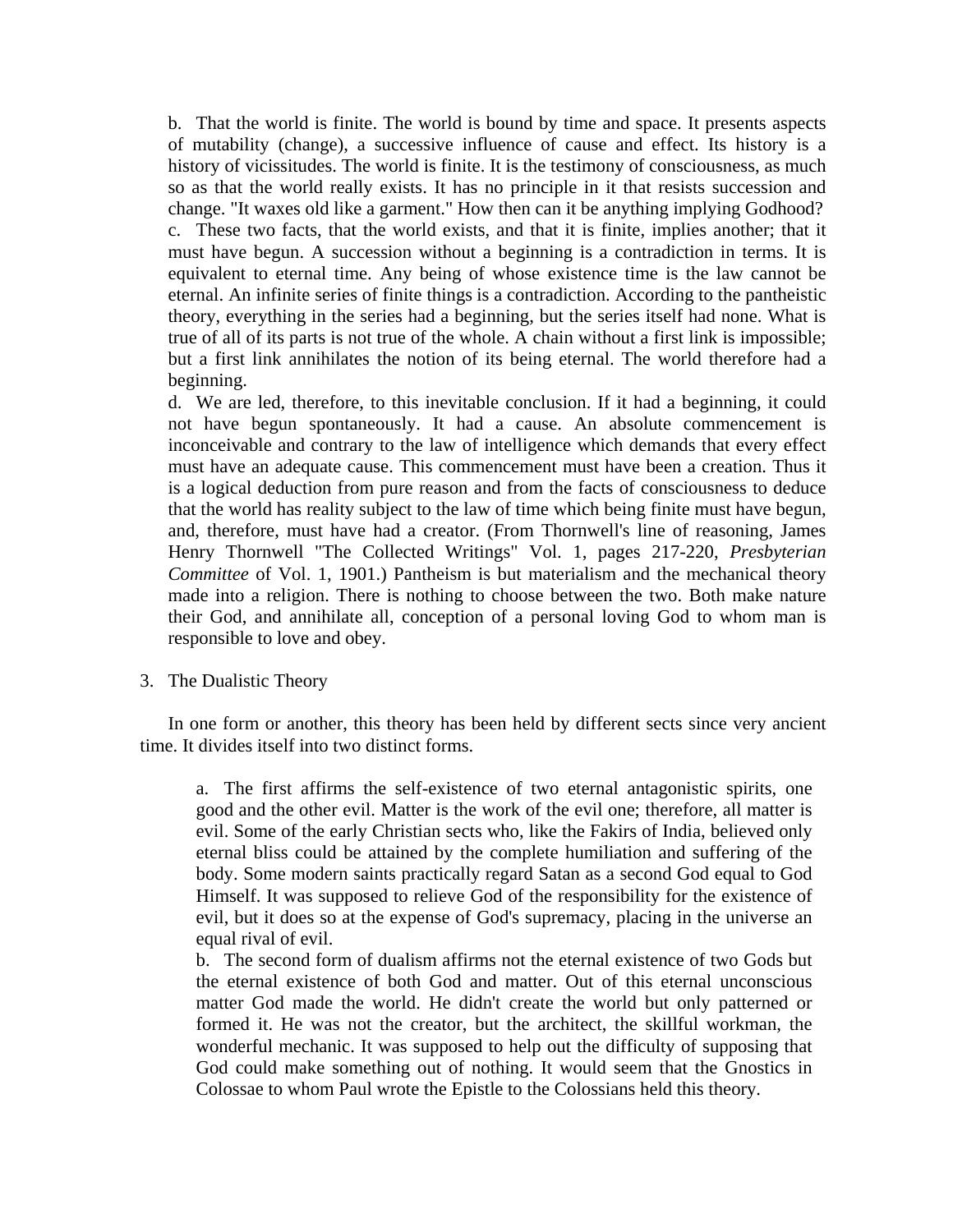Dualism is a disguised atheism. It reduces God to the status of man, a finite creature who must learn in the same manner as we do, for if matter is self-existing and independent of God, then, God's knowledge of it must be learned. He ceases to be self-sufficient. He is only man on a large scale, and ceases, in truth, to be God at all. It would seem that man's inability to comprehend how God could make something where nothing was before has conditioned all of his thinking in trying to explain completely a theory of creation. The Pantheists have tried to argue that nothing is the material used to make something; therefore, if it is the material used to make something then itself must be something. Nothing is not the material of creation, but only the expression to state that where before there nothing, by the fact of creation was, God causes something to appear (ex-nihilo).

 Paul says in Hebrews 11:3, "Through faith (not philosophic vagaries) we understand that the worlds were framed by the Word of God, so that things which are seen (the physical realities) were not made of things which do appear," (Out of any real physical reality).

#### 4. The Eternal Theory

 Probably first taught by Origen. It holds to the world as being created by the will of God, but in endless cycles. Men seem to have difficulty imagining God dwelling alone in solitary splendor from all eternity without physical matter upon which to work His will. They have said "It is too much to believe that God was idle up to only a few thousand years ago when this present world began." Therefore, they have concocted this theory of God making one world after another, creating one world, destroying it, and then making another, all in an endless chain. To him that inhabiteth eternity, whether the world is 6,000 years old, a million, or if He has been making them for a hundred billion years, they all had a definite beginning, and before that, what? One eternity is not longer than another eternity.

5. The True Biblical Theistic Teaching of Creation

 From the Mosaic account Genesis 1-2 and other Scriptures such as John 1:1-4, Hebrews 11:3, and Colossians 1:16-17, we gather the theistic argument, that God by a fiat of His will created the world without any pre-existing material, termed "ex-nihilo." Where there was nothing, now by an act of God's infinite will, there is a perfect creation. Matter being finite had a definite beginning in time, and only an infinite all-powerful God could bring something into existence where there was nothing before.

#### B. The Time of Creation

#### Introduction:

 For over a thousand years man was content to believe that the world and man began existence at the same time, but then science began to study the rocks, in the infant science of geology, proof began to accumulate that the earth anti-dated man by a vast period of time. Theology began a re-examination of the Scriptures regarding man's creation. Archbishop Ussher's (from Ireland) chronology asserts man's age upon the earth as around 6,000 years.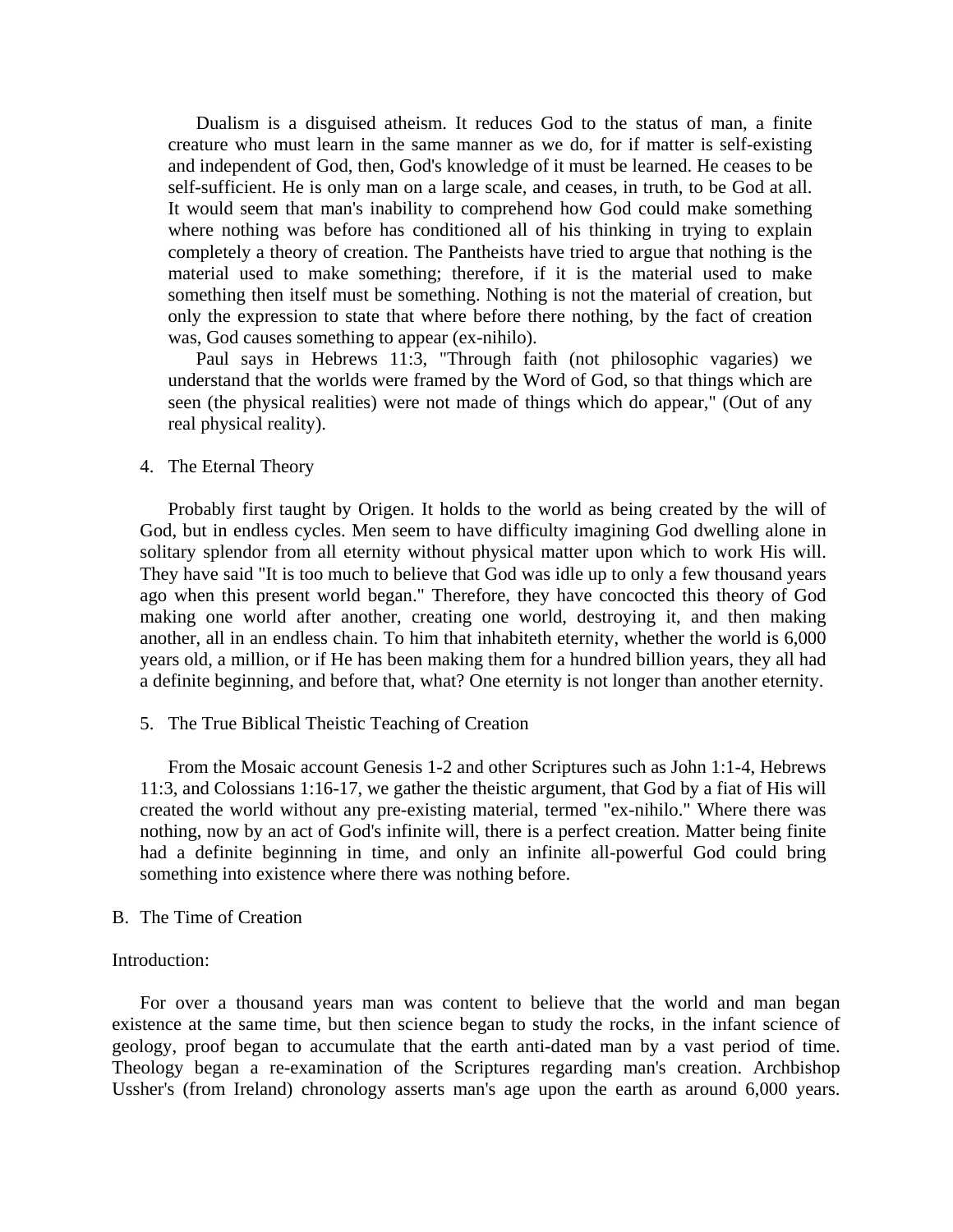While his chronology is not inspired, still it follows closely the Scriptural history of man. Evolution laughed at his dates, dogmatically guessing man's age to be a few hundred million years of growth and development. More mature scientific exploration and fact-finding has brought the dates down to 10,000 years and some even 6,000 years. (Townsend)

Taking the rate of increase of the population of the earth per generation, and it can be seen that if man has been here for a billion years, there should be untold billions of inhabitants. The argument the atheists hurled at the Bible was that it taught the earth to be only 6,000 years while Geology shows it to be millions of years old. Theology, in trying to reconcile the Bible with Geology, has tried several explanations.

1. The six days of Genesis 1 are six ages, not literal days but maybe thousands of years long (Theistic evolutionists).

a. Unrealistic as History (pure guess work), no theory of creation.

b. Topical pictures - dreams, visions, not literal history, spiritualize first ten chapters of Genesis. Neo-orthodox - believe idealistic - God reveals in pictures six days - they are figurative days

c. Early church myth; not real events, just spiritualization

d. The six days are geological ages.

e. The six days are literal 24 hour days, original Creation itself, Whitcomb & Morris, *Genesis Flood*, Good Christian men.

f. Creation, destruction, reconstruction Gap or Catastrophe theory

Let us see if the days of Genesis 1 are literal 24 hour days or ages. Are the six days long geological ages, long millenniums, or millions of years, or twenty four hour days? This is primarily the ruse of the theistic evolutionist to reconcile the Genesis account with evolution, "So they teach they were long epochs, and not days at all, but periods, and a gradual creation, by long natural forces", as Bernard Ramm teaches, "Progressive Creation". There is no way the Bible can be squared with evolution, both cannot be true. One is a lie, and there is no doubt which. Someway or other man believes it would have been easier for God to so create the world, but it is no easier or harder for God to make a flea or an elephant, an atom or a universe. If He cannot make it in 24 seconds, He couldn't make it in 24 hours, or 24 billion years. Creation is not only difficult, but impossible to all but God.

 The Hebrew "Yom" translated "day" occurs 1181 times in the Hebrew Old Testament. There are 67 times that it occurs in the general sense of a period of time, like, "Man's day", "The Lord's Day", "Day of Trouble", etc., 30 times along the same general vein, "today if ye will hear his voice," etc. Over 1,000 times it is used of 24-hour day; so it is admitted that the Hebrew "Yom," day is used in a figurative sense, as a general term for a period of time. But:

a. Where "yom," day, is used with a qualifying numeral (Cardinal or Ordinal) in a series, as "the first day," "second day," "three days and three nights," etc. it is always literally a 24 hour day; I know of no exception. They argue, "Since day is sometimes used for an indefinite period, it must be in every case where they want it to be.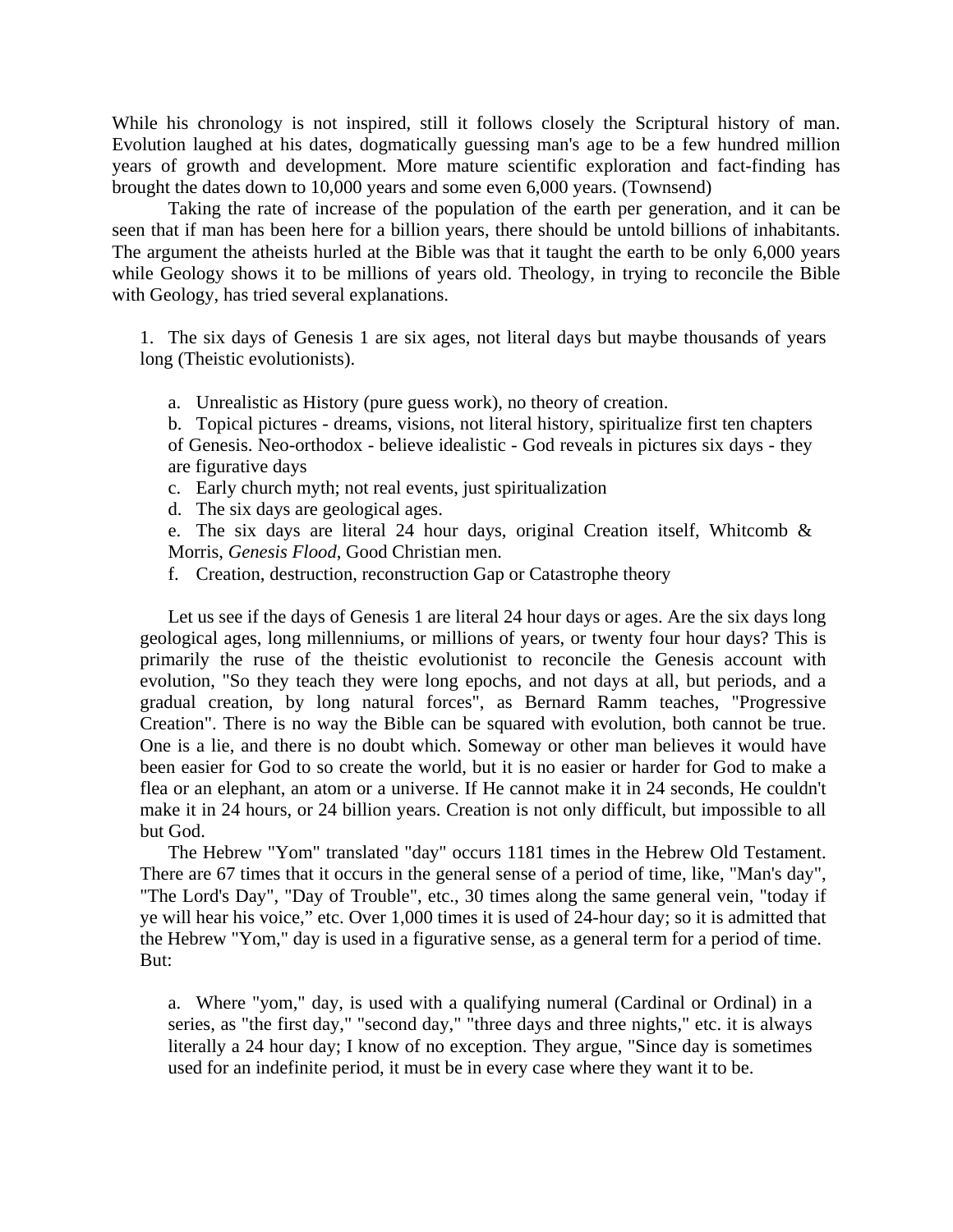b. Even more graphic and certain, wherever the Hebrew uses the expression "the evening and the morning were the first day" (Starting 6 p.m. to 6 p.m.), it is always a literal 24 hour day that is meant, since it is a circumscribed period of time marked out by "an evening and morning," as in the fourth day, 1:14-19, when the sun ruled, not a million year day, of sunlight, and no night. Only on the seventh day is the "evening and morning" omitted, since creation is finished, but certainly not rest a 1,000 years (cf. #5)

c. Where did the idea of the week start, of seven days, each with 24 hours and the seventh of rest, if not started here at creation, instituted and fixed for all time, and our bodies timed to it automatically? The order of the seven day week was here long before Moses got the law. It isn't founded in the stars, planet, sun, moon, nor any celestial motion, but based upon human need, as God knew. ( Exodus 20:8-11, shows it was His Creation; certainly Moses, by inspiration, so considered it a 24 hour day of rest.)

d. Adam was created on the sixth day; if geological age, then he lived through the seventh if a million years, pretty old, under somewhere in earth yet, and 994,000 years yet to go.

e. From the very first day there was the division between light and darkness marking the days into "day and night." If they were geological ages, millions of years of light and millions of years of darkness, there could be no creation at all.

f. In vs. 5, "And God called the light day, and the darkness night, and the evening and the morning were the first day." Here is the very plain common sense interpretation of the language, understood by every one of the common people to whom the Bible was written. There can be gotten no hidden obscure meaning of geological ages of emergence out of some chaotic evolving universe, but of literal 24 hour days. As in 1:5, "And God called the light day and the darkness night," and in 1:14, one of the purposes of the sun and moon and stars was "to divide the day from the night" and was for signs and seasons and for days, and years. The language is plain, days here is contrasted to signs and seasons and years.

g. If the six days are millenniums or billions of years, then so is the seventh. God rested for a billion years, and man is also to rest for a billion years. Everywhere the seventh day in the Bible is a 24-hour day of rest. Look at 2:1-3, "Thus the heavens and the earth were finished, and all the hosts of them. And on the seventh day God ended His work, which he had made and God blessed the seventh day, and sanctified it because that in it He had rested from all His work which God created and made." Genesis 1:1 and 1:3-2:3 (Exodus 20:8-11 again)

2. Another explanation is that God could have created the geological ages in a moment of time without ages to accomplish. He gave Adam a full grown physique without having to grow, a mature adult with knowledge, wisdom, memory without having to learn. Why then couldn't he do the same with creation? (If there were no other explanation in the Bible for the geological ages, I would accept this one rather than disbelief, or questions and uncertainty.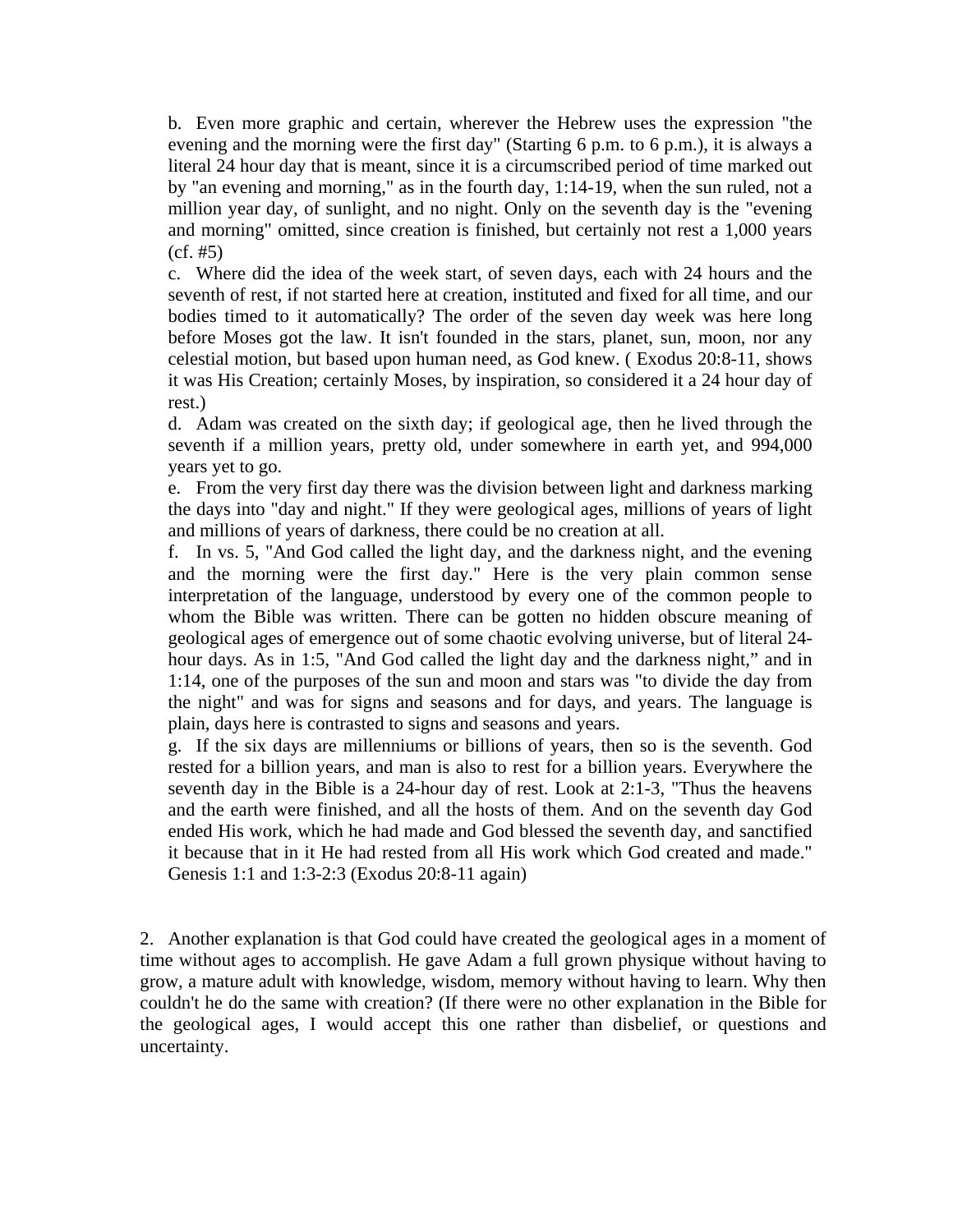3. Six Theories to Explain the Six Days of Genesis 1 (With many variations.) We shall skip the time of creation, for the present, until we deal with this subject of the six days. Almost all real fundamentalists of the literal school of Bible Interpretation believe they are literal 24-hour periods, "The Young Earth" theorists as well.

a. They say, "Since the story in Genesis 1, and is too far back in prehistoric times, it is entirely unreliable as history, but is like all other cosmogonies only *pure guesswork*, therefore, it has no historical reference at all." In other words, "Just forget it, leave it alone." It is no theory of creation at all. Most modernists so consider it, therefore, no theory of creation is needed at all to explain the six days. It is nothing but a fairy tale, only an allegory.

b. Closely akin to that one, and no better at all, "The six days have been called "Topical Pictures", Kurtz calls them "Dreams, Wiseman, "Visions," as do all the new evangelicals who spiritualize the whole first ten chapters of Genesis as "Allegorical and Prehistory, and Carl Henry in "Christianity Today", and the so-called "Neo-orthodox" - (Neo New like the misnomer "New Evangelicalism" - equals "The New Gospel"). The six days are not literal days, but epochal, idealistic, and pictorial," that is, God reveals the 14 to 6 billion years, now 20 billion, of creation in six pictorial days (not real days, but pictures called "days"). (They do not explain the seventh day) so Kurtz, "They are not literal days of 24 hours, but geological ages." They explain it, "The six days are figurative days, or epochs of revelation, written upon six epochal tablets called "days," so, "First day" tablet, "Second day" tablet, handed down for centuries; six tablets called "days", all to try to reconcile the Bible and evolution, making the Bible pay all the concessions.

c. Akin to that one, is the theory that it is "Just an early church myth, allegorical to be used to teach a spiritual truth, not historical or literal, not real events at all; the building of spiritual truth on a historical lie. This clearly shows their estimation of the worth of the Bible. They all show greater respect and consideration of ever changing "science" than to the infallible Word of God.

d. Very common, "The six days are geological ages, not 24 hours, or even years could be millions or billions of years. It places all the geological ages in the 24 hour allegorical six days.

e. The six days are literal 24-hour days, of actual creation; the entire universe was created in one week of six days, of 24 hour periods, i.e.; all of creation is but 6,000 years old. This is a new teaching by many for an admirable reason, to combat the billions of years needed by the evolutionists to get the changes they see in nature. This teaching, as far as the literalists are concerned, is recent; a lot of the spiritualizers, in days gone by, still tried to encompass all in six days, but left out all particulars. Most of Dallas Theological Seminary holds to this in "The Bible Science Newsletter", put out by the Institute for Creation Research, Whitcomb and Morris, in "*The Genesis Flood*", and others, "The Young Earth Advocates", or "The Young Earth Theory". Now none of us were there, nor can any science really prove it or disprove it, in spite of the efforts they use. It has to be a matter of Bible interpretation, not science or philosophy.

f. "The Gap Theory or "Catastrophic Theory" was the only real one when I went to Bible school. I still adhere to it; the Scofield Bible has it; Larkin's, and most of the Bible teachers of the last hundred years, until now. Genesis 1:1 is of a perfect creation,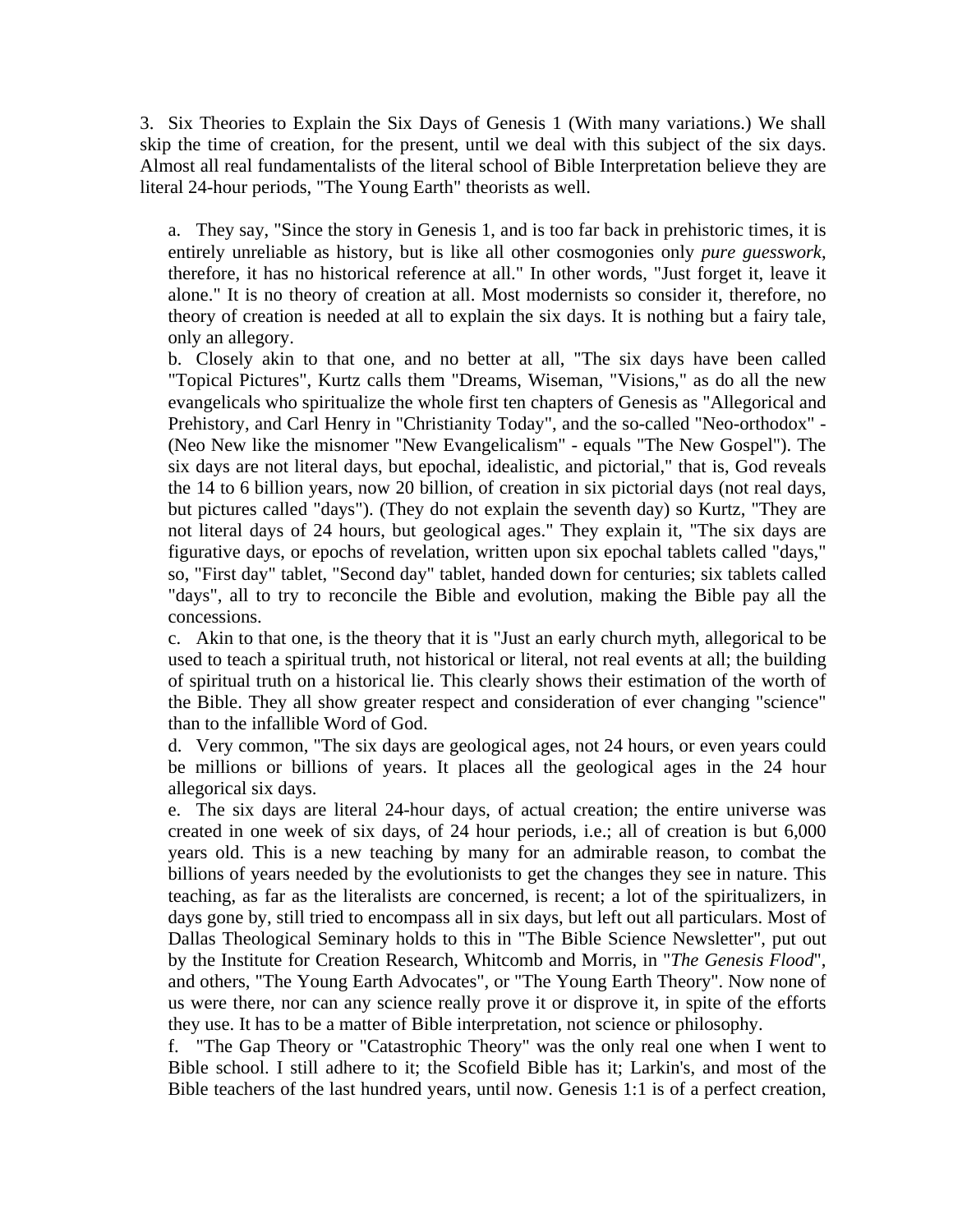Genesis 1:2 is a catastrophe, wrecking of the original perfect creation, and Genesis 1:2- 29 and Chapter 2 is of a restoration in the six days, not a recapping of the original creation. We will see that number six is the one to which I adhere.

 Questions still remain between the last two theories of six. Both the "young earth theorists", and the "gap theorists", believe in an instantaneous creation by the Word of God's mouth. The question is of the time of it. Was all of creation only 6,000 years ago or was the original creation millions of years ago, destroyed, and then restored? There is no question of modernism, unbelief, denial of God's Word in either one (Though in the writings of the Young Earth theorists, they have a habit of equating all Old Earth theorists with evolution, which is an error; I'm certainly not). I admire the purpose of the Young Earth theorists, i.e. to combat the untold millions of years the evolutionists require for man to have evolved, and their denial of the literal Bible interpretation. I still believe the 6,000 year age of earth. The "Young Theorists" raise more questions than they solve, in science, geology, astronomy, and paleontology, but also in Bible interpretation since they have to place the fall of Satan after the creation of Adam in this present creation, and of necessity, making demons and angels synonymous.

 Again, there is no doubt at all from every genealogical table, and from all the plain statements of the Bible man has not been on the earth but some 6,000 years or a little more, we cannot subscribe to the genealogical table of time set by Archbishop Usher (James) of Ireland. His timetable is not inspired. He dogmatically and specifically fixed the date of creation of all things at 4,004 B.C., Oct. 26, 9:00 a.m., Greenwich Time and 4:00 a.m. E.S.T. (That's accuracy, wherever he got it?)

 Likewise, is there any question of God's ability to do it any way He wanted to, but how did He do it? Nor is the question settled by Science, or by Scientists. No one now living was there to observe it. It is purely a question of Revelation. How and when does God say He did it? There are all kinds of scientific arguments that can be marshaled for each side. There were a large group of scientists who were anxious to know what happened way back there at creation; they had created a brand new master computer. They gathered around it, fed into it all the latest data from all the sciences. They waited with bated breath around the computer. It ground away, lights flashed all over the board, the great computer shook, relays snapped, tapes ground away, bells rang, then to their expectant eyes there popped out a card. One grabbed it and looked at it, and it had these words, "See Genesis 1:1".

 The Young Earth theorists try to place all catastrophisms at the time of the flood, all the abundant evidences on earth of great upheavals as seen in Velikovsky's "Earths in Upheaval." The earth gives evidence of the greatest kinds of upheaval. As the great coal and oil deposits hundreds and even thousands of feet under the surface, the Bible statement of the flood and of the ark's weathering, it doesn't bear out that they all occurred then. The raising of the mountain chains, some five miles high, some six, in several great chains, from pole to pole, and even the absolute inversion of vast strata of earth's surface, by thousands of feet; in "Worlds Before the Flood" by Figuier, "The earth has suffered great mutations at some former period, everywhere wasted on its surface." The Flood cannot possibly give the answer to all the great catastrophes that the earth evidences.

 You may say, "What difference does it make whether the earth is 6,000 years old or four billion; created in six days all things, or back in a former creation?" If it were only a matter of geology, guess work, etc., No matter at all, but there is, to my mind, the raising of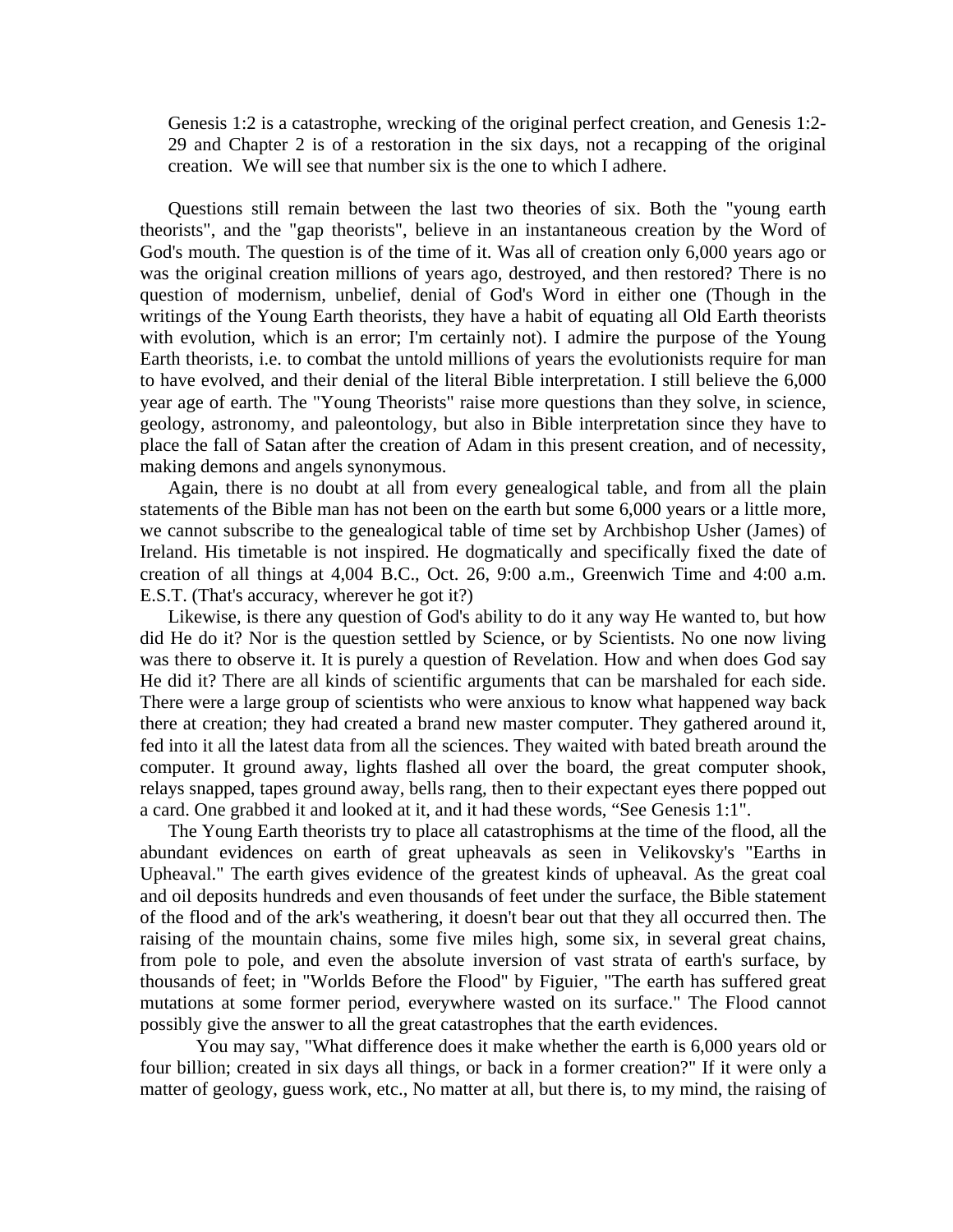unnecessary conflict in the natural sciences such as geology and paleontology and physics, with theology, or Bible interpretation. There is enough conflict without raising others; but in the matters of interpretation itself, and angelology, the fall of Lucifer, and the matter of demons, the whole interpretation of Satan's rulership of this earth, a lot of Bible Doctrine is at stake. The very vagueness of those advocating a 6,000 year old creation on the whole subject of angelology, their confusing of angels and demons, and of Satan's rulership over the earth, shows up the strained position they take. We have to review here briefly our earlier Satanology.

 Geologically, the Eden of Ezekiel 28, and the one in which God placed Adam and Eve cannot be identical. Satan was Lord of that one in Ezekiel 28, Adam of the Genesis Eden. The glorious description of Ezekiel 28 cannot possibly fit Adam's. God planted a special Eden for Adam, Genesis 2:8, "And the Lord God planted (speaking of a specially prepared local place, not of the whole earth, this just for man, localized) eastward in Eden, (vs. 15) "And the Lord God took the man, and put him into the Garden of Eden to dress and keep it. Lucifer didn't have to do any keeping. Nothing is said here of Lucifer being in Adam's garden, he never had access to Adam's, until, as tempter, he approached the woman after they were put on probation. Lucifer's Eden was geological, "Stars of Fire". Adam's Eden was botanical, "planted" and "good for food". Genesis 2:9 the description of the Eden in Ezekiel forbids the confusing of the two gardens. "Every precious stone was Lucifer's covering, called "the Holy Mountain of God," walking up and down in the midst of the stones of fire." There were no stones of fire in Adam's Garden of Eden.

 This also brings out the whole question of when and where did Lucifer fall? It couldn't be out of this Garden of Eden. It was very good, perfect, and holy. God didn't put Adam into a fallen garden. Lucifer didn't fall out of this Garden of Eden. He was fallen already, since he was a fallen sinful creature to tempt Eve as soon as she is put under probation. When and where then was his fall, if not in a prior creation, in a prior Garden of God? A greater question of Bible interpretation is involved, when and where was Satan made "ruler of this world"? A title Jesus gave to him, three times: 12:31; 14:30; 16:11 - "archon" - "ruler", and he still holds as a "principality" "Ruler" a teaching the Bible gives in a number of places, as we saw earlier. Adam was given universal dominion over this present creation. (Genesis 1:29) "And God blessed them, and God said, "Be fruitful and multiply, and replenish the earth, and subdue it, and have "dominion" over the fish of the sea, and over the fowl of the air, and over every living thing that moveth upon the earth." He had that until he fell, not Lucifer in this creation, until Adam fell, the original grant to Lucifer reinstated.

 This great Bible teaching which explains so well all the control Lucifer has over the nations, as well as individuals, makes so much of the Bible understandable, as well as the course of History, and a lot of prophecy, "As he shall be able to deliver to the Antichrist all the kingdoms of the world." (Revelation 13:1-3) He has them to deliver, "All the world lieth in the lap of the wicked one", (and the idea is, "lying in carnal security"). Jesus called Satan three times "The Prince, (or "Ruler", archon) of this world". Believe it, he has them, he offered them to Jesus and He refused them. He shall offer them to the Antichrist and he shall accept them. Paul calls him, "The ruler of the power of the air." In Job 1-2, he had to appear before God with the other angelical rulers to give account of his princedom over the earth. Paul says, "We have been translated from the power of darkness (Galatians 1:13, Power -"Authority"- exousia) used of Satan's kingdom several times, as in Revelation 15:2,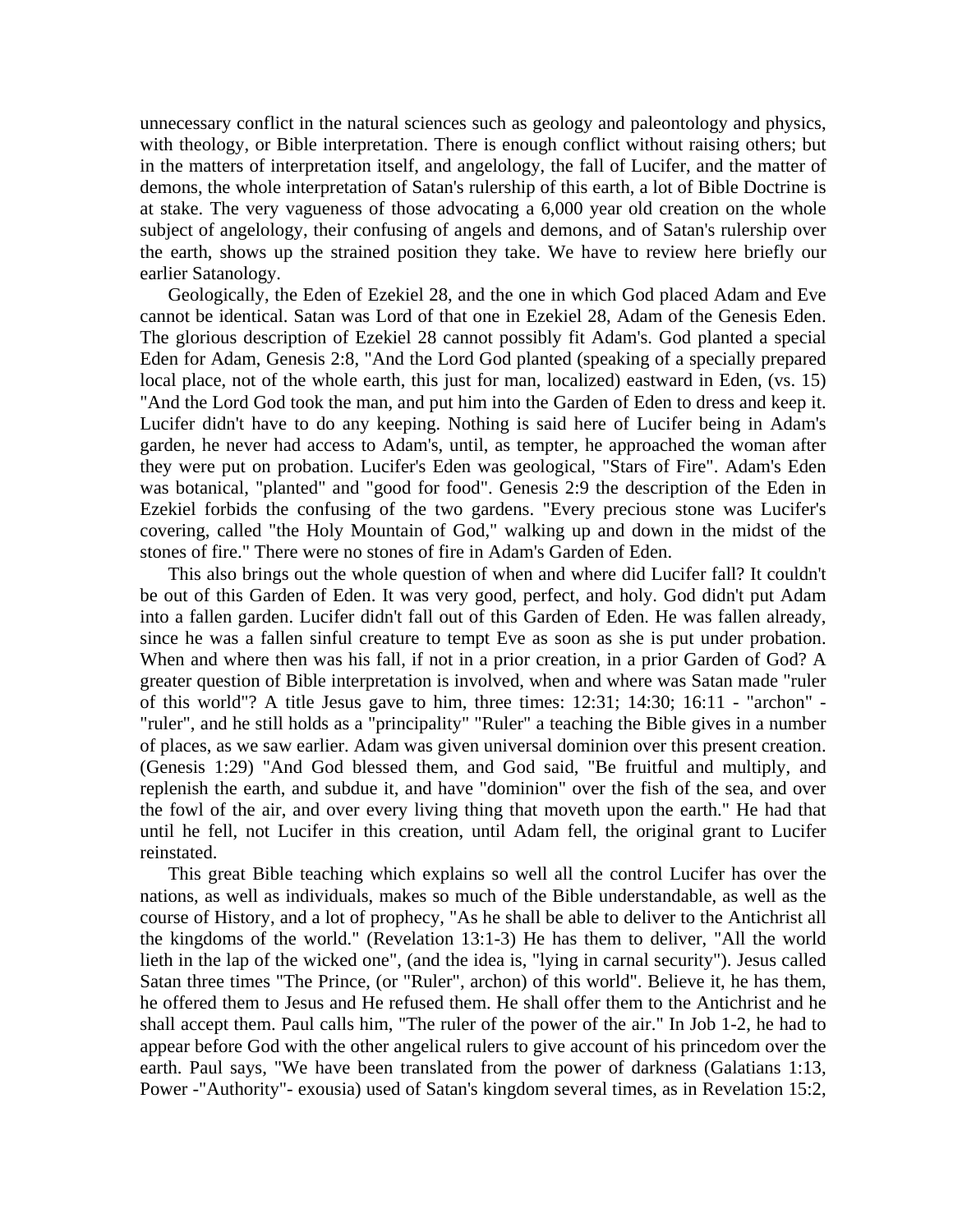to the kingdom of God's dear Son." In Isaiah 14:13, "I will set my throne above the stars of God". Has He a throne to set?" Where did he get it, and when? It could not have been after Adam's creation, since Satan's throne is on this earth, and so was Adam's. It had to be over a prior creation in Genesis 1:1. This agrees with the "Very Good" of God's pronouncement over the creation in which He placed Adam. If Satan had already fallen, then his kingdom was fallen at the same time Satan fell, and his subjects and his earthly realm.

 It is no wonder the Young Theorists are vague on Satan's fall, the When, the Where, and the order of events. Satan was already fallen when God made Adam, but how if the earth is only 6,000 years old? Where in here can he be placed? The fall of Lucifer and his vast kingdom, as well as his earthly princedom, could not be in the "very good" creation of Adam's. He must have had subjects, not just angels, since none of the angels are subjects of this earth, but all are "angels of heaven," not made for earth, except as ministering spirits," "ascending and descending" both on Jacob's ladder and upon Jesus Himself (Genesis 28:12 cf; 1:51). As we have seen, we believe the demons were the subjects, but not in this present creation. There is little doubt that Satan and his angels and demons were locked up – imprisoned in Sheol, in the bottomless pit, in the recreation period of Genesis 1-2 and during Adam's sovereignty, until Adam fell, as all of his hosts will be locked up during the 1,000 year millennial reign of Christ (Revelation 20:1-4).

 It is a shame that the Young Earth theorists in many articles, and books, have a tendency to link the Gap Theorists of bygone days as evolutionists. The agreements between Gap Theorists & Young Earth Theorists are vast:

- a. Instantaneous Creation believed and taught by both
- b. Opposed to gradualism or uniformitism of all evolutionists
- c. Catastrophism Cataclysm vs. uniformitism or gradualism
- d. Canopied Earth Theory
- e. Noahic Flood as worldwide
- f. So all created by God. It is just when and how, but primarily "when".

 There is a difference in the total age of earth and Pre-Adamic Creation - and Race with Lucifer as Arche or Ruler - "Prince", and the six day, 6,000 year old age of man on the reorganized earth.

4. The old earth vs. the young earth (The When of Creation). Before we enter the study of Genesis 1-2, there is the natural question asked, "No matter when God created the heavens and the earth, 6,000 years ago or billions wouldn't it still have had to be created with an instantaneous age?" An apparent age; i.e., ages it didn't have? All the degeneration of elements with their daughter elements evidences of entropy, (Lit., "after energy," from the randomization of energy into a lesser usable form). The answer is "no." As He created it perfect from His hands, at the beginning, there would be no evidence of running down, but a perfect complete winding up, in the highest state of arrangement and order, dual tention, as when He shall make a "New heavens and a new earth", after the Great White Judgment throne. In the New Heavens and the New Earth, the eternal one, there can be no degeneration, wearing out, entropy. God shall make "all things new." There can be no former things, "for they shall all be passed away." In fact, the former, "earth and heaven flee away from His face; and there, was found no place for them" Revelation 20:11. There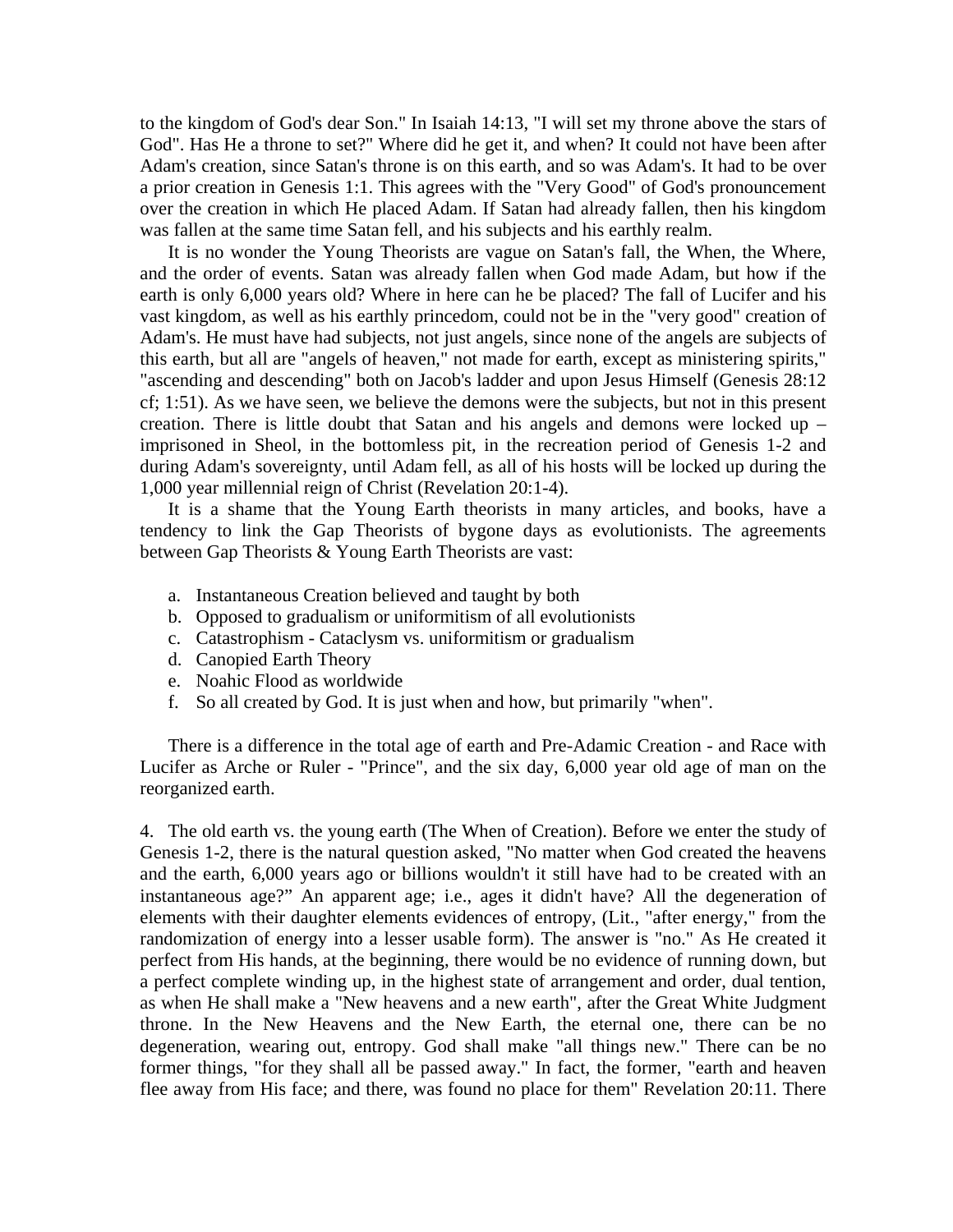is little doubt that God is using Psalm 104:7-8 here of the original destruction of the earth in the first creation as we shall use later. This one shall never run down, as all previous ones did, but will continually, by divine power, be renewed as an eternal habitation. That is, it will be held in perfect poise, equilibrium, since God calls it "eternal". (II Corinthians 5:1)

We may ask, "Why then did He make this one to run down as evidenced everywhere?" God in His omniscience, and "in His plan of the ages which He planned for (Ephesians 3:11) His Son, Christ Jesus our Lord," knew the temporalness of this present creation, for the drama of the ages in redemption, and not the eternal one. In "the New heavens and earth", wherein dwelleth righteousness, "there will be no aging, sickness, senility, deterioration, abating of any life forces, no decay, no waxing old like a garment." This is why in the original heavens and earth, the scientist is dead wrong in trying to use any decaying process to date the ages. Carbon, or atomic, as the daughter elements, not one of these worked in the original creation as they will not work in the new creation of the New heavens and the New earth. Each one in the millennium will again be as in Pre-Noahic Flood, thus be held in equipoic - for which 1,000 years as no one will die except in Judgment. No present law of entropy worked then. The very law of entropy, proves that there had to be a winding up, a time of highest arrangement order, and everything since, has been downhill, decaying - "wax old like a garment" - from a higher to a lower level.

 All human cosmogonies start with chaos, ruin, emptiness, disarrangement, but not God's; His starts with the very opposite, with order out of nothing, a perfect creation, but sin entered and wrecked it. We are ready to consider Genesis 1:1-2, (One reason why I must disagree with the 6,000 year old earth).

 The A.V., "In the beginning God created the heavens and the earth. And the earth was without form and void; and darkness was upon the face of the deep, and the Spirit of God moved upon the face of the waters" (Why even Henry Morris has to postulate two floods one in Genesis 1:2, and one in Noah's day). Rotherham, "In the beginning (at the first) God created the heavens and the earth. Now the earth had become waste and wild (tohu va bohu) and darkness was on the face of the roaring deep (tehom - the abyss, abussos, Septuagint) but the Spirit of God was brooding on the face of the waters," (with very interesting footnotes by Rotherham)

 The argument, but not all of it, has hinged around this little verb "was" which Rotherham translates, "had become; the Hebrew verb, "hayetha", since the Hebrew has no word, "to become", the author of the 0.1., often used the verb, "was", to declare it. The context must determine which. The verb "hayah" means to exist, to become, come to pass, so either "was" or "became." In the latter sense it has the force of, "change of order." Here the imperfect of hayah, "hayetha" in the sense of "to become" is used 68 times in the 0.1., as in construction of the verb. It cannot mean here always was, but at that time "he became," and the A.V. accurately so renders it. The same in 19:26, Lot's wife, "became a pillar of salt," the same identical construction. She surely wasn't a pillar of salt before, or Lot would not have married her, though salt was probably more valuable than Mrs. Lot, to read her story and social climbing.

 The creation of Genesis 1:1 was not a chaos. That is all heathen cosmology and contrary to all Scripture presentation. God never made chaos. Everything that ever sprung from the creative fingers of God did so perfectly. God is not only "not the author of confusion," doctrinally or ceremonially in the service, but creatively either. Satan is the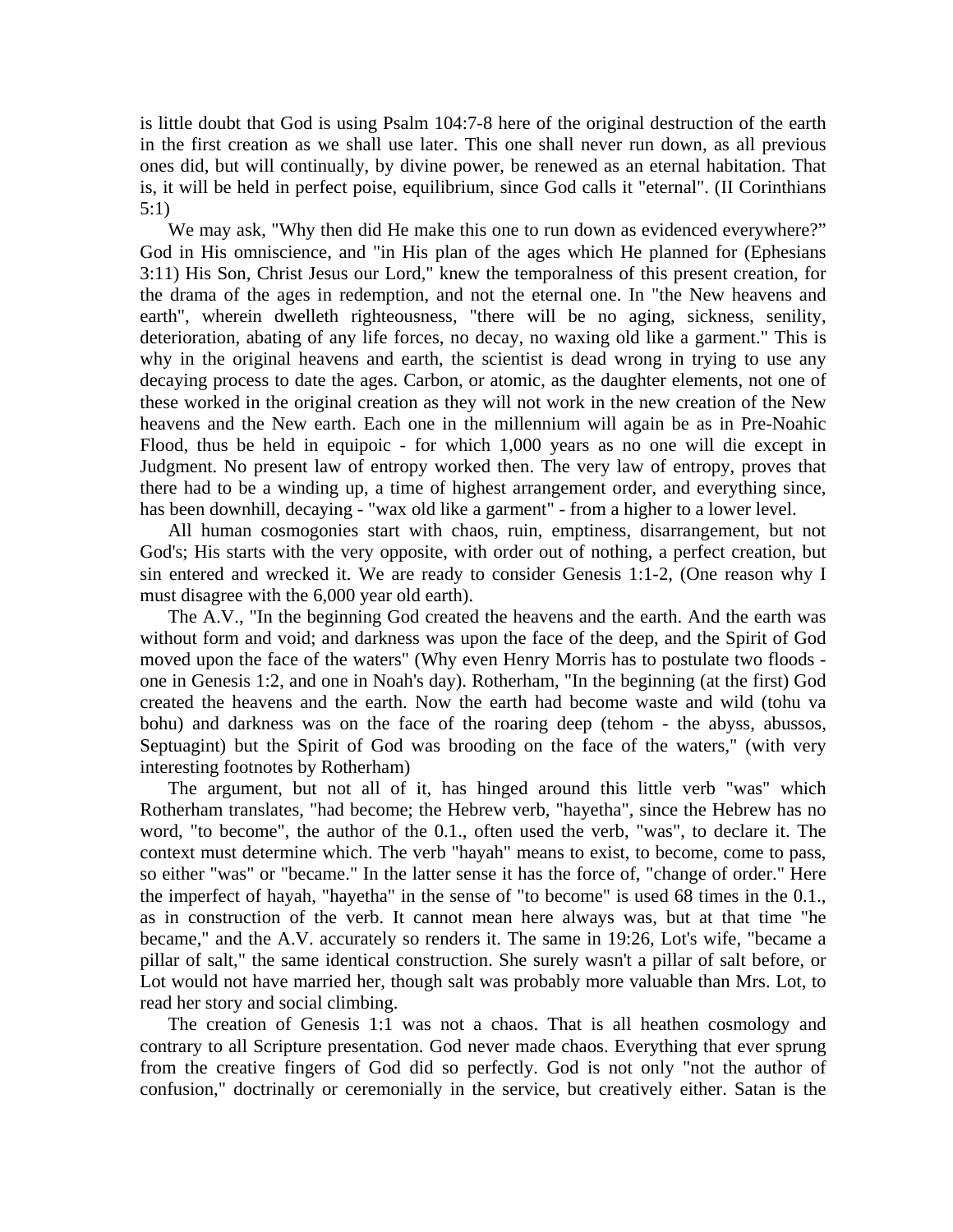author of confusion, chaos. If earth was created a chaos, confusion, then so was heaven, for in the same breath, God created the heavens and the earth; if one was confusion so was the other, so the Young Earth theorists must believe. Page 63, "Biblical Cosmology," Henry Morris, "The Heavenly bodies occupying the heavens, in fact, were made only on the fourth day" etc. "The plural "Heavens" indicates all three heavens, you cannot separate atmospheric and stellar from the "Heavens of the Heavens" the abode of angels. Was the highest heavens created a Chaos? It was, if the earth was. You cannot divide Genesis 1 into two creations, the language won't allow it.

 Like Revelation, when God "Creates a New heavens and a new earth," all of it since sin entered God's first heaven, but even the new earth theorist make the Tohu Va Bohu, "Without form and void" only of the earth, by creation that isn't fair interpretation. If Genesis 1:1 is of both heavens and earth created, and the chaos only of the earth, Heaven is not affected by the six day recreation. Why, not until Satan's long career is over for the old earth years and God "makes all things new," both the heavens & the earth have been by Satan's sin defiled.

 God didn't use six days to create the heavens; heaven predated the earth. Since its inhabitants sang, at the creation of earth, how did He create the heavens, any of them, a chaos? (Job 38:7) Therefore, I can't believe He created the earth a chaos either. In fact chaos is the very opposite of creation, but a destruction of creation. You cannot equate creation and destruction. The one is of order, arrangement, form; the other is the destruction of that form, the ruining of creation. It is no wonder the Bible disagrees with human cosmoganies. Show me one place where creation is of disorder, confusion, chaos, emptiness; it is always of the very opposite - order, design, purpose. Look at the illustration of salvation, the new creation in man, in righteousness and true Holiness, after the image of God, "Perfect," bringing man back into the perfect image of God. Chaos is judgment as we shall see, wherever Tohu is used, it means, destruction of creation, never creation itself. Everywhere the two terms occur together, Tohu Va Bohu (Thohu va Bothu") only three times in the Bible (two other) and Thobu, 20 times alone, every time is in Judgment, destruction. In the other times they are used together – the meaning is clear:

a. Isaiah. 34:11 - The Holy Spirit by the law of double reference uses the original destruction to portray the desolation of Idumea. The perfect picture, what better one could be given than Genesis 1:2 (it would be good to read the whole chapter)? Both words here are signifying God's judgment for sin (Thohu va Bothu): "The cormorant (R. Pelican) and the bittern (R. Porcupine) shall possess it the great owl and the raven shall dwell in it, and he shall stretch upon it the line of confusion (Revelation 11:1, 20 Thohu) and the stone of emptiness" (Bohu). Plummet - weight of balance, to measure the judgment perpendicularly for perfect uprightness. This is what the Hebrew word "righteous" means. Hebrewism, "line" - measurement, or extent of territory horizontally for judgment and destruction; "stone" Hebrewism weight of balance, to mete out the right amount of judgment Proverbs 16:11, "A just balance and weight are the Lord's, and His work are all the stone of the cup;" (weight - "stone" in Hebrew), used for counterweights to measure weights on other side of balance scale. Here is the basic idea of Genesis 1:2, "Without form and void", no inward or outward measurements, or dimensions, but as the result of Judgment.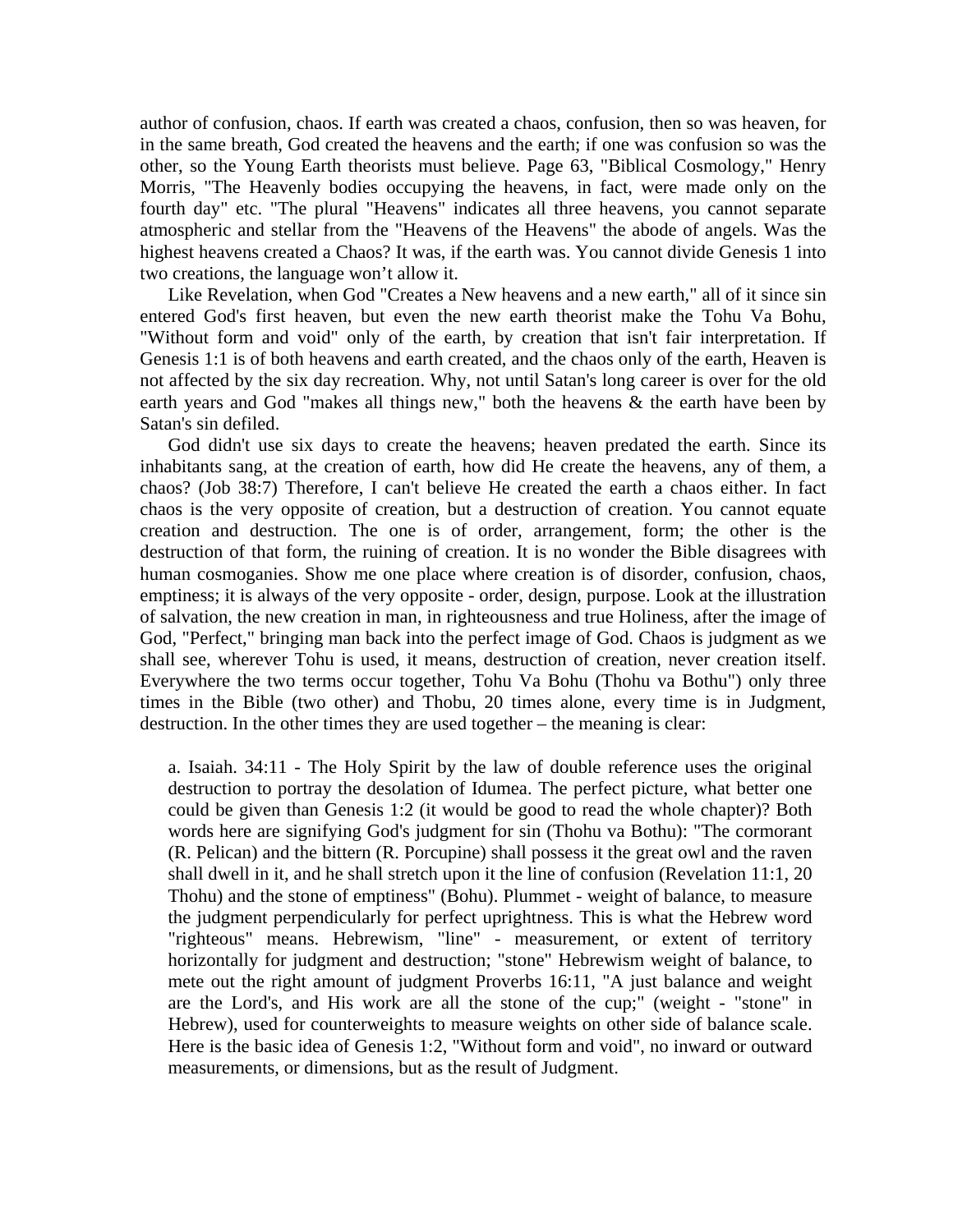b. Jeremiah 4:23-26 - The other time the two words occur together (Thobu and Bohu) and coupled with blackness or darkness, and judgment upon Israel is not an accident, but intentional of the Holy Spirit to give the picture. Vs. 14, "0 Jerusalem, wash thine hands from wickedness, vs. 22, "My people is foolish." Then: "I beheld the earth and lo it (was) (no verb in the Hebrew) without form and void, (waste and wild, Thohu vs. Bohu and the heavens (is this accidental?), and they had no light. I beheld the mountains, and lo they trembled and all the hills moved lightly (R. omits lightly), one translation of Jeremiah "All the lights astir". The Hebrew signifies great convulsions, upheaval, cataclysms. "I beheld and lo, there was no man (Rotherham "no human being"), and all the birds of the heavens were fled." Jeremiah 4:23-26 Note: Jeremiah gives the five primary characteristics of Genesis 1:2:

1.) The wild and waste, empty and confused (Thohu va Bohu)

2.) The total darkness, no light breaking through

3.) The violent catastrophic upheaval, mountains shaking, and hills moving violently.

4.) Emptying of the land of its inhabitants.

5.) All life disappearing (fleeing of the birds of the heaven.")

 THOHU - occurs by itself 20 times in the Old Testament, variously translated, emptiness, naught, vain, and vanity, as meaning empty, useless, of what before had been order, good arrangement. In Deuteronomy 32:10 it is translated, "Waste, howling wilderness;" in Job 4:18, the streams in the summer go into Thohu, perish, into nothingness; in Is. 24:10, It is ruined of a city, "city of confusion;" in Isaiah 40:17; 40:23; 41:29; 49:4; 50:4, and I Samuel 12:21, it is used of it that is utterly vain, formless, worthless, of no account, vanity. Every time it pictures the very reverse of the process of creation, formation, bringing order out of chaos, but the bringing of chaos out of creation and/or judgment as the cause. In fact, the word set in opposition to the double description in the first part of the verse in Genesis 1:2, "Without form and void", is the "deep" in the last part, "Tehom", in the Hebrew, "Abussos" in the Septuagint, "bottomless pit" is the translation in the New Testament for the Greek "Abussos." Did God create the earth a tehom and abussos, a bottomless pit, "wild and waste", in vain as it came from His creative fingers? (That is not the way God creates anything.)

 Let us consider one more conclusive text. I note that Morris in his book *Biblical Cosmology*, and Witcomb and Morris in *The Genesis Flood*, while trying to prove a young 6,000 year old earth, use much science and a few misinterpreted texts, but omit this one completely. Isaiah 45:18: It is unequivocally plain, cannot be misunderstood or explained away. It is a flat statement by God that He didn't create it in a chaotic state. Common sense must so accept it. This verse has the same three words found in Genesis 1 and also in Isaiah 43:7. Bara - never used with man as the subject, since he, cannot create. It means to truly create, make out of nothing, as all through Isaiah, 18 times in the last chapters of Isaiah 40- 66, and especially in 41:45. Just by way of example, 40:28, "The everlasting God the creator of the ends of the earth" 42:5, "Thus saith God Jehovah, He that created (Bara) the heavens, and stretched them out; He that spreadeth forth the earth and giveth breath to the people; then, in the chapter we are using, vs. 12, "I have made the earth, and created man upon it; I, even my hands, have stretched out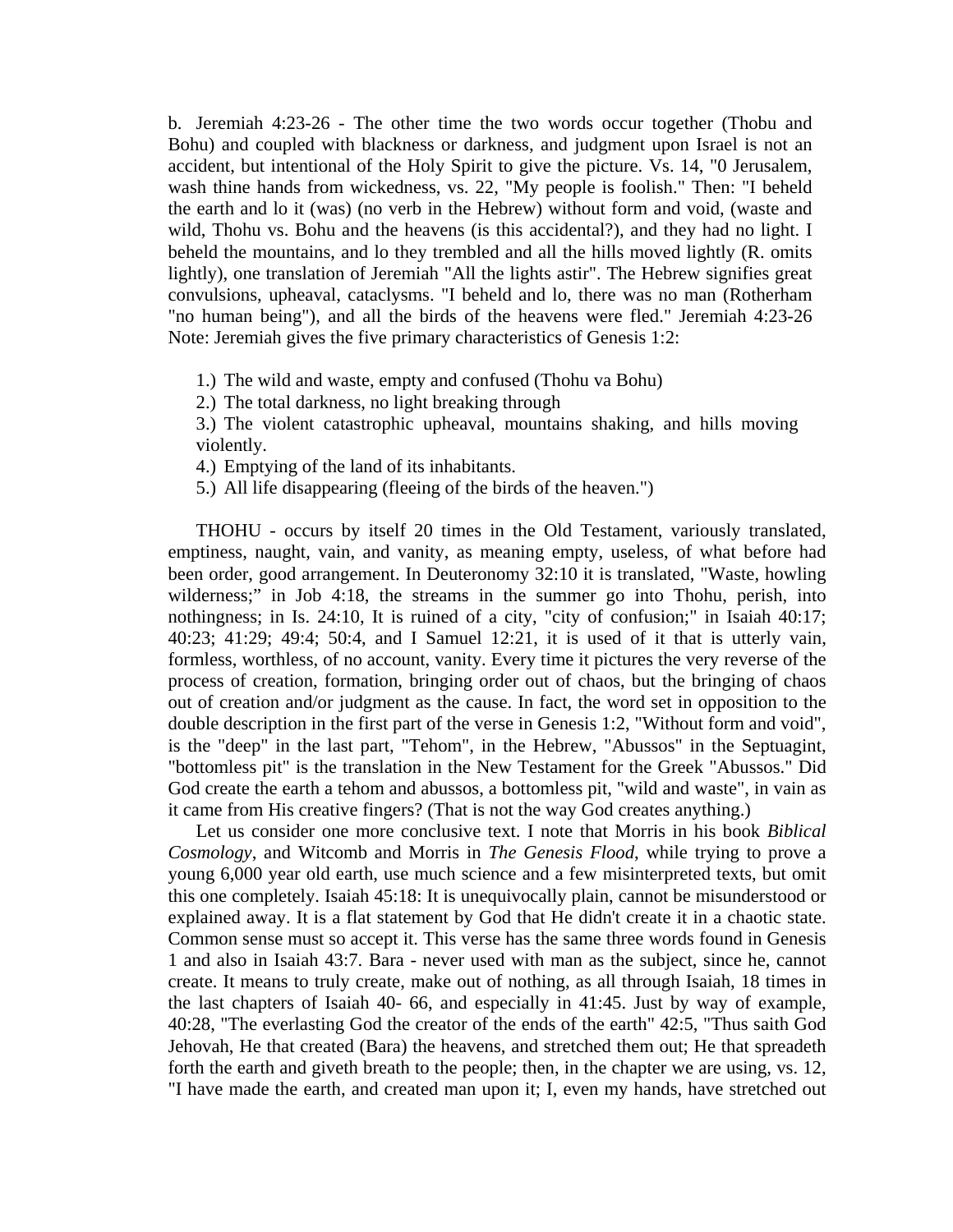the heavens, and all their hosts have I commanded," vs. 18, in a minute. Made - "Asah" "To make, form, fashion, assemble, allow, out of existing material." The common word here in Genesis 1:2, "To fashion out of the material at hand;" "Yatzar" - to squeeze into shape, used of the casting of molten metal, as 2:7, "And the Lord God formed man out of the dust of the ground;" not the idea of creating the material, but the fashioning of it to a pattern, and for a definite purpose. Isaiah 43:7 states, "I have created man for my Glory, I have formed him, Yea, I have made him," Barah, Yatzar, asah, "formed for my glory." We shall see all three in Genesis 1-2.

 Look at all three in Isaiah 45:18 - And no way can any be "Without form and void," or a chaos, when God created it, but it became so because of judgment. "For thus saith Jehovah that created (bara) the heavens; (all three), God Himself that formed the earth (Yatzar- fashioned it), and made it (asha - made it to a pattern, an orderly arrangement.) He hath established it (perfected, and secured it); He created it not in vain, (a waste, Tohuw, To'hoo), the very same word as in Genesis 1:2, an accident, unintentional, meaningless, Thohu - A waste, a chaos? Note well there is no misunderstanding here. The language is clear and emphatic, God said He didn't create it, at the time of creation a Thohu, a chaos, so, it must have become one since He created it. And further, "I formed it (fashioned it, Yatzar,) to be inhabited." Three things - God created it exnihilo; he formed it after a pattern or design or orderly arrangement; and He fashioned it according to a purpose. Whatever theory of origins of the material creation, you have to fit your theory into God's explicit statement even if it disagrees with your "science." Science has been wrong on origins and creation all along. God never has, since He is the One Who created it all. If men would build their cosmogonies on the Word of God and not the guesses of man, they wouldn't have to change it so often.

b. The most plausible and certainly the theory that fits all the Scriptures is the one that states that the geological ages came in between Genesis 1:1, and Genesis 1:2, it is called "The Gap Theory." In the first verse of Genesis we read "In the beginning God created the heavens and the earth." As creation sprang from the creative hand of God, it is inconceivable that it was a chaos, a void, but it must have been a perfect creation. Such is the statement of Eccesiastes 3:11 "He hath made everything beautiful in his time," time of its making. "Beautiful" is the same Hebrew word for "Good" (Trans. AV "very good") in Genesis one. (Strong) Such is the distinct statement of Isaiah 45:18 "He created it not in vain, (void) he formed it (fashioned it) to be inhabited. The Hebrew is "tohu" meaning waste, empty, void, so chaos. Job 38 also proves it - Job 38:4-7. When God made it, it was beautiful, perfect the original Eden or paradise in which Lucifer, son of the morning, walked and over which he was appointed ruler, Ezekiel 28:12-18. How long this earthly Paradise existed is not stated. Here are the pre-historic geological ages, maybe millions of years; then came the second verse of Genesis 1, which the Rotherham translation renders, "Now the earth had become waste and wild (tohu and bohu) which Isaiah said it was not so created in the beginning, and darkness was upon the face of the roaring deep." The verb translated 'was' here is translated in 68 different portions of the Old Testament "to become." Therefore, to reconcile this portion with Isaiah 45:18, where Isaiah said God didn't create it wild and waste, we must read Genesis 1:1 and 1:2 this way: "In the beginning God created the heavens and the earth, and the earth became without form and void (wild and waste)".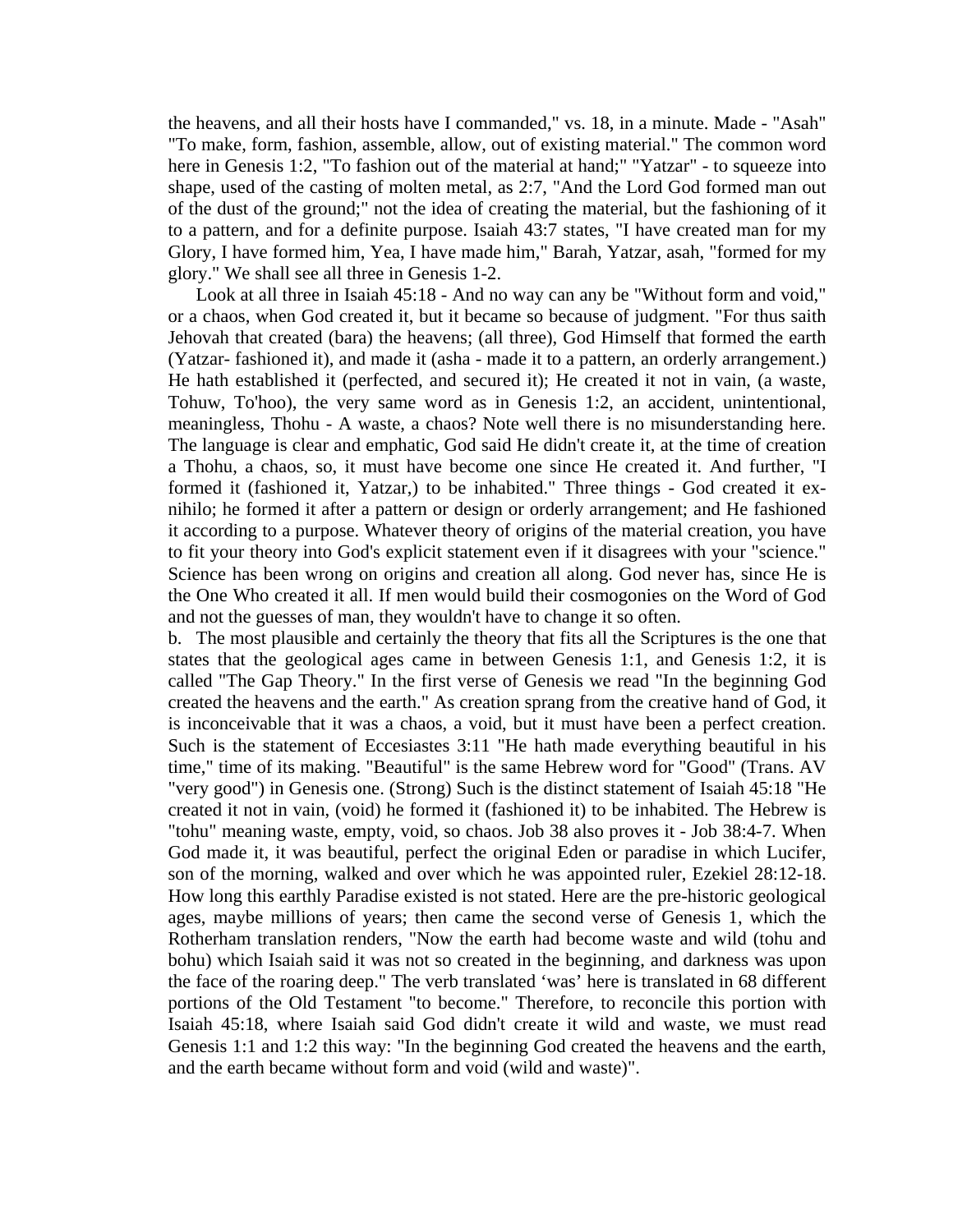Moses, by inspiration, passed over the geological ages without noticing them except to indicate that a cataclysm had taken place that transformed this world from an Eden to waste and roaring deep. Geology bears abundant testimony to some pre-historic awful cataclysm which changed the whole topography of the earth, forming mountains, burying the great vast vegetation of the earth's surface thousands of feet under the earth, forming the great coal deposits and oil beds, putting fossil remains far under the earth, separating continents, raising high plateaus. The Bible also mentions this great cataclysm in Jeremiah 4:23-26 and Isaiah 24:1.

 This much is Scriptural and indisputable, but there can be a certain amount of speculation as to the events around this cataclysm. I personally believe it took place when Satan fell and involved the whole realm of personal agents, angels and maybe demons, in his ruin. Remember he is the god of this present world. Christ three times calls him the Prince (ruler) of this World. God put him over this part of His creation. In Job we find him having to appear before God to give an account of his rulership. The inference is this: If, when Adam fell, he involved the world in his ruin and it was cursed for his sake, then it is very reasonable to suppose that when Satan fell he involved the original creation over which he was placed as overlord in his own ruin.

5. "The Canopied Earth." In two of our studies we consider this subject of the canopied earth, as it effects both. In Prophecy One, "outline studies in prophecy from now to eternity," we consider the prophesied canopy, and the effects that necessitate it. Here in cosmology it is the Historic canopy that the Genesis record demands to get the universal paradise at Creation and at the restoration. Consider the chart again of Creation, four canopies and six great topographical changes in earth's career, from creation to the New Creation. We have to mention many things from the creative as well as the prophetic Scriptures, comparing them, to deduce the fact of the canopy. I'm glad to see that Whitcomb and Morris in, *The Genesis Flood,* and many more are now teaching the Canopy Theory. It was pretty lonely back forty years ago. There were a few references then, but very sketchy.

 Each time either the canopy was instituted or destroyed, there would have been great earthly catastrophes, upheavals, (as Velikovsky calls them in his two works, *Earth's in Upheaval* (Best), and, *World's in Collision*), both are way out of context and wrong as an unbelieving scholar, but, as the last indicates, the cause is what he seems to part paths from the Bible. He makes it all due to great planetary collisions, as does many others. He holds that the flood was tidal, caused by celestial of planets coming too close, and their gravitational pulls bringing the waters over the earth universally. Others attribute the universal floods and ice ages to shifting of the earth's axis, some as much as 80 degrees, but for such universal effects, there had to be a universal cataclysm, that changed the whole topography of the earth, such as the prophesied shaking of the heavens and the earth in the greatest earthquake the world has ever had so far, (Revelation 16:17-20) taking place at the Revelation of Jesus to earth at the close of the Great Tribulation.

 First Note: Without some kind of a canopy, the earth is not the perfectly ideal environment for man's habitation. Man finds a very small variation of only 30 or 40 degrees in temperature very uncomfortable, and only a little more impossible without artificial heating or cooling. Man has a constant struggle to live upon the earth since the fall, with its extremes of variation in temperature in the seasons. He is subject to premature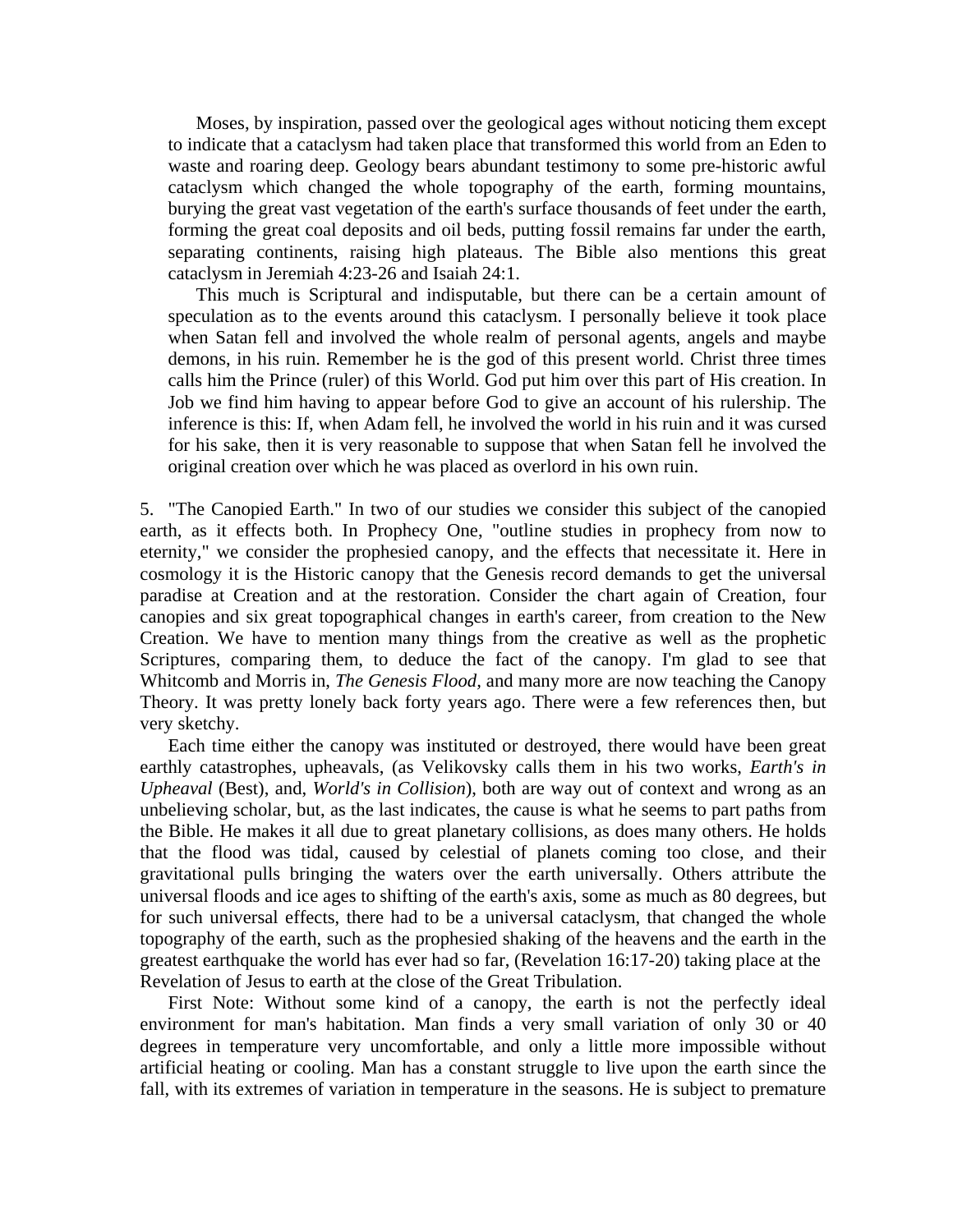aging, disease, wearing out of his body; from birth to death the body is continually fighting the forces of death. Every cell in him dies every week in thirty days and must be replaced. For only a period of about 30 years, does he live more than he dies, from there on out it is all downhill; he dies more than he lives, besides man's difficulty in providing enough food to live, fighting every hazard of drought and heat and freeze, and blight, insects, infertility, and even spoilage when he does get a good crop, blasting and mildew, man finds it a very hostile environment. Yet, in Eden this wasn't so - man needed no clothes against heat or cold, or to earn his living by the sweat of his brow, to wrest a bare subsistence from starvation from the earth.

 Prophecy promises it won't be so in the millennium. "The reaper shall catch up with the sower." Only now after Adam's fall and the curse put upon the ground, "Cursed is the ground for thy sake, (Genesis 3:17) was "the creation was made subject to vanity" (emptiness, nonattainment) and the creation itself also shall be delivered from the bondage of corruption (decay) into the glorious liberty of the Sons of God, at the redemption of our bodies," (Romans 8:19-21) and shows that it is in a groaning state of non-fulfillment, not as it came from the hand of its creator, "For we know that the whole creation," (Here is why the starry heavens are included and the planets) "The whole groaneth and travaileth in pain together, as we do waiting our adoption and the redemption of our bodies." Man is face to face with a very hostile world, unfriendly in climate and provision. With his life held in precarious balance, between heat and cold, sickness and health, feast and famine, accident and prosperity, life and death; until instead of the longevity, as before the flood, of almost 1,000 years, Moses places man's life expectancy at a mere threescore and ten (70), and warns, even if that be increased, "by reason of strength by a mere ten years, to 80, "yet is their strength labor and sorrow." (Psalm 90:10) This indicates its very brevity is a blessing, since this environment is so hostile.

 All nature bears witness to a change from the Scriptural picture of Eden as a Godplanted Garden made for man. All nature bears abundant testimony that this present groaning creation is not the best God could provide for His creatures in His image, nor has provided, nor shall provide in the future, because it has been "made subject to vanity," "groaning in pain," (Romans 8:20-23) when it came from the creative fingers of God, it was "perfect in its time." Prophecy also tells us when Jesus shall reign visibly, personally upon the regenerated earth in the "restitution of all things," "the desert shall blossom as the rose;" in eternity, after the millennium, in "the new heavens and the new earth," when He shall have "made all things new." "There shall be no more curse, and no more night there, and all former things are done away" (Revelation 21-22). Nothing shall hurt or destroy in all God's Holy Mountain. Now, however, instead of man being nature's lord, he is its slave, subject to all its fluctuations, diseases, accidents, and vanities, feeling its unfulfillment.

 What we wish to discern is what makes the difference, even before the flood and after the flood, between the "very good" of God's verdict in the pre-Noahic creations, and the post-flood earth. Even over and beyond the curse of Genesis 3, there is a vast physical difference in the earth itself from before the flood and after, making great portions of it unfit for human habitation, and almost all of it uncomfortable for human life. We shall see following the prophesied canopy in Christ's millennial earth, and postulating that same canopy back upon the recreated earth of Adam's day, we get a good idea of how the canopy gave the earth just the right hot-house environment to make the climate, fertility, and environment just right, "very good," extending to the Flood. Five of our planets of the nine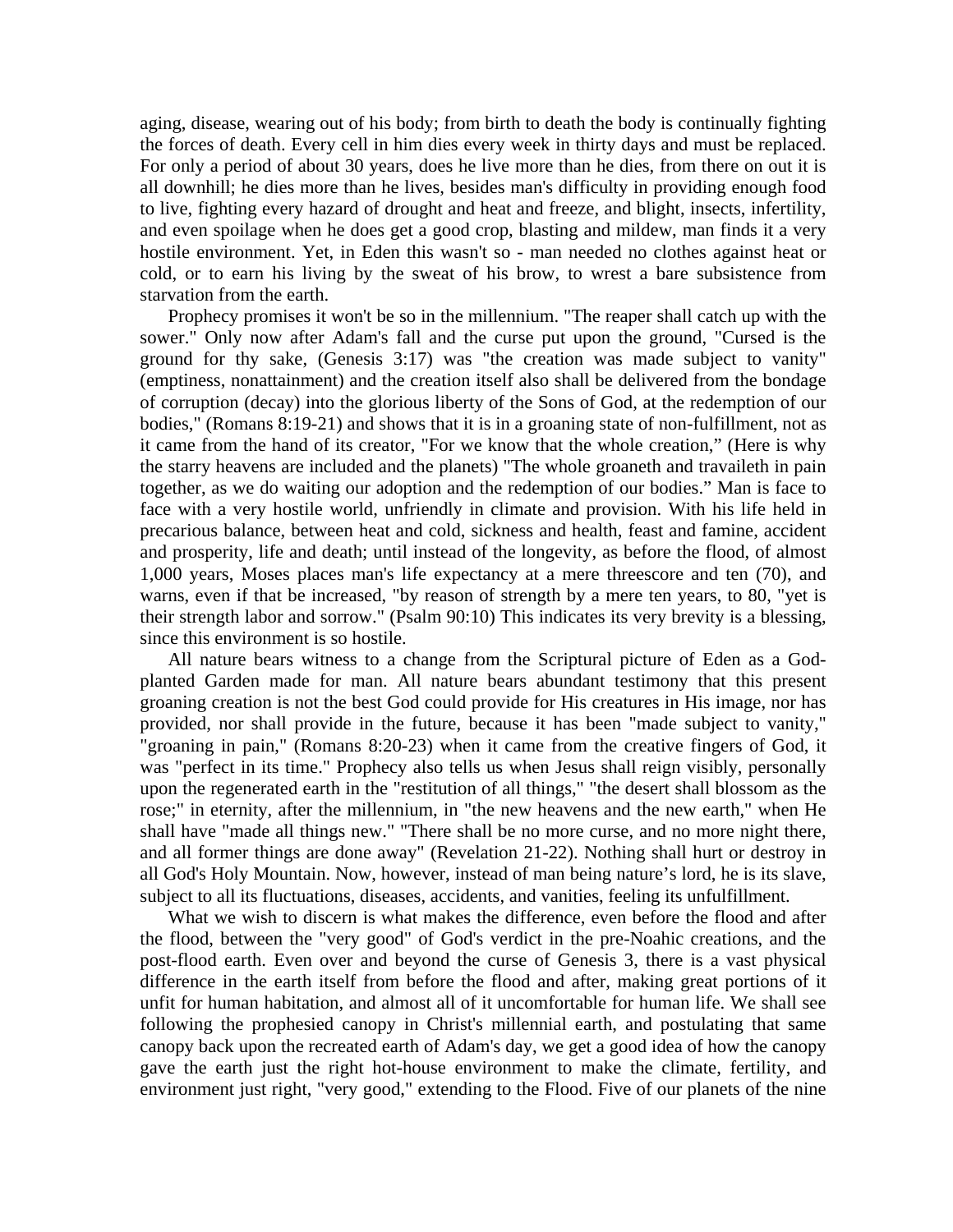in our solar system already have canopies, and now they say the Venus probe is proving that at least two or more also have some kind of canopies, as Venus enshrouded in a misty fiery cloud. The most illustrious is Saturn and its famous rings.

Even the earth right now has several canopies:

a. Starting with the immediate atmosphere, and its various gases stretching out for a distance of 1,500 miles, and it is in various layers of canopies according to the specific elementary weights or gravities.

b. In the stratosphere starting some 15 miles from the earth, are some lighter gases, in various layers. The most interesting, and the absolutely necessary one to sustain life on the earth, is the ozone layer. If it were a little thicker, we would all die of rickets; if a little lighter, all would die of radiation poison. Ozone is lighter oxygen than on earth, having three atoms instead of the two of our atmosphere. It starts, now they know, about 15 miles out and extends 60 to 100,000 feet out, with the maximum at 78,000 feet. (Remember they are now worried that two of our modern inventions may be thinning it out and endangering life on the earth. All the rockets and missiles, and space craft rocketing through it, disrupting it with turbulence and mixing gasses, and the freon of all the cans, from refrigeration, neon light bulbs breaking, all the freon being of the same lightness as the Ozone, rises into that layer and thins it).

c. Van Allen belt, called so because of the discovery by Van Allen, a belt of very high radioactive particles forming a canopy around the earth, 600 to 700 miles out, with radio particles 1,000 times more active than any here on earth, extending outward 8.000 miles, no doubt intercepting many harmful radioactive rays bombarding the earth.

d. There is another canopy protecting the earth. It is the earth's great magnetic field, surrounding the earth and shielding it, shooting out very powerful mysterious gravitational radiation as a great magnetic canopy. They will probably discover more. e. The Bible teaches that there has been another, and shall yet have it again. An ice crystal canopy at no doubt a high altitude of maybe a thousand miles or more above the earth, and completely surrounding it enveloping it in its hot-house envelope; above the earth's atmosphere, held there like the present envelopes, by centripetal and centrifugal forces (as our stationary satellites). Genesis 1:6-7, "And God said, let there be a firmament, ("clear expanse", Rotherham) and let it be a means of dividing, between waters and waters. And God made the expanse, and it divided between the waters that were under the expanse and the waters that were above the expanse. And God called the expanse "heavens." Cf. vs. 20 "And fowl that may fly in the open firmament of heaven." They couldn't fly in a crystal dome. This is the clear crystal canopy up above the stratosphere, and just the right height and thickness to give the hothouse effectiveness universally upon the earth that the Genesis record shows and all responsible geology affirms. This canopy was not broken up until the flood (Later). Now look at a number of statements here in Genesis that proves it.

1.) No rain until the flood, Genesis 2:5-6, "And these are the generations of the heavens and of the earth" (ten times in Genesis. Ten records called "Book of the Generations," as 5:1) "when they were created, in the day that the Lord God made the earth and the heavens." "And every plant of the field before it was in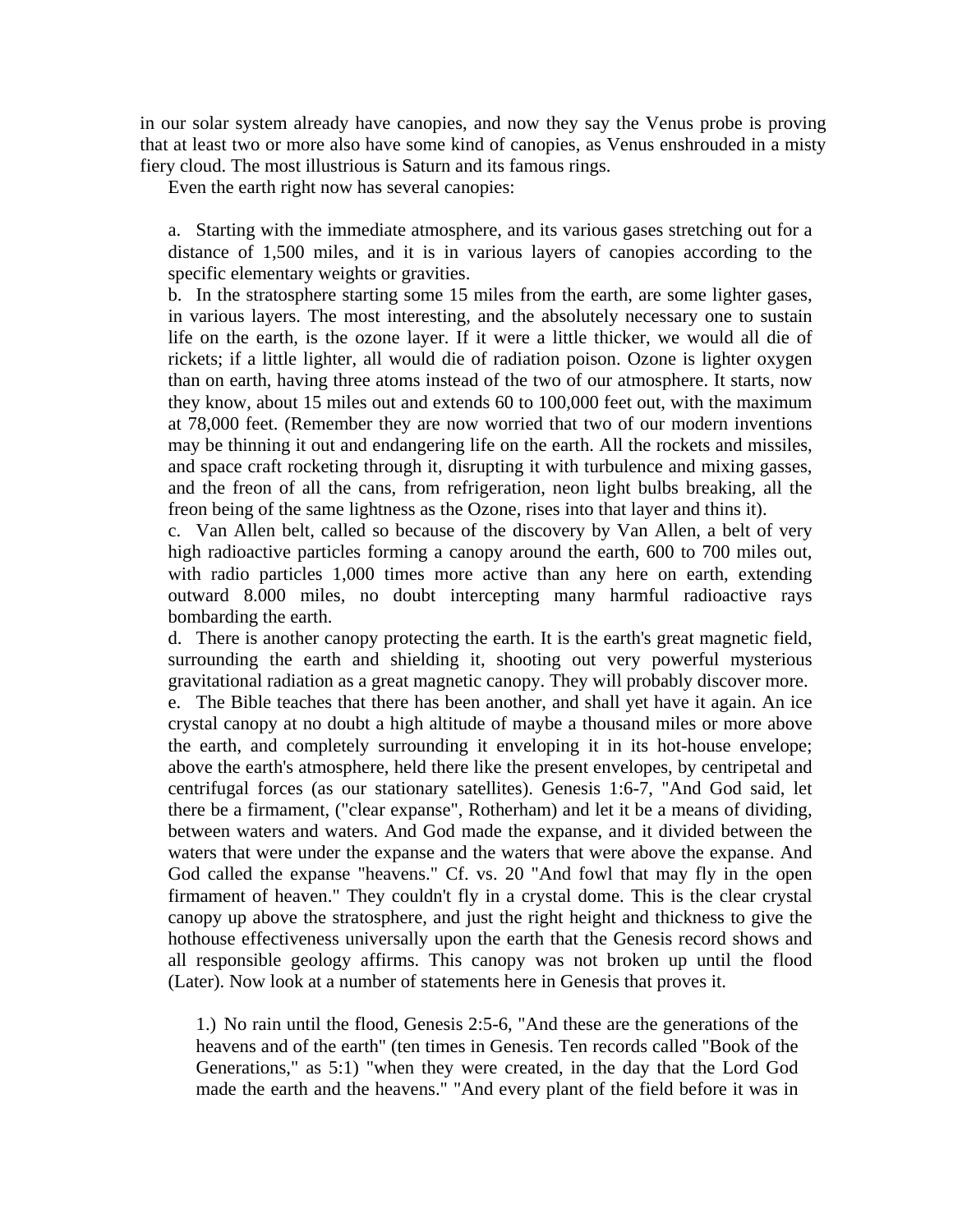the earth, and every herb of the field before it grew (Before it sprung up, it was written in God's Book of its Generation) For the Lord God had not caused it to rain upon the earth, and there was not a man to till the ground. But there went up a mist from the earth, and watered the whole face of the ground."

2.) This is why there was no rainbow until after the flood, for there was no rain.

3.) There would be no wind, no thermal drafts, no storms, no hurricanes, no conflicting fronts of weather, high and low pressure causing conflict and cyclones.

4.) No seasons, and no wind (8:1, 22). "God made a wind to pass over the earth" (After the flood) and, in vs. 22, something new, "While the earth remaineth seed-time and harvest, and cold and heat, summer and winter, and day and night shall not cease," (For 6,000 years) but, God is going to change the order one of these days, in the millennial reign of Jesus Christ.

5.) None were carnivorous, both man and beast, until after the flood. We shall see why under longevity. 1:29, "And God said, Behold I have given you every herb bearing seed, which is upon the face of all the earth (I doubt if there were any poison herbs at all before the flood) and every tree in which is the fruit of a tree yielding seed; to you it shall be for meat," (Food, (R) As in the millennium, when "The lion shall eat straw like the ox"). The amino acids to rebuild the wasted cells needed now were not needed under the canopy.

6.) Longevity, almost one of God's days. "One day is with the Lord as a 1,000 years, and 1,000 years as one day." (II Peter 3:8) Most lived to be almost 1,000 years of age, Methuselah, the longest recorded, 969 years. The canopy filtered out the actinic rays of the sun that prematurely ages the body cells, as the direct rays of the sun ages the skin. Without a good supply of these amino acids, death comes earlier in life.

7.) These actinic rays also ferment at a very much greater rate, as can be seen in Noah's grape juice. God didn't condemn Noah for making intoxicating wine. He had done this all his life and never gotten drunk until after the flood, but now, when he made it as usual, it fermented and got him drunk. (Genesis 9:20-21)

8.) Universal climate from pole to pole. All geology recognizes this fact, but rejecting the Bible's explanation, they come up with as many theories as Scientists, and change them as often as the weather. For instance:

a.) Meteorite or planet collision, as Velikovsky and many more

b.) Either that or some other interference shifting the earth on its axis, to put the arctic on the equator

- c.) Rising and falling of seacoasts
- d.) Shifting of Gulf Stream
- e.) Drifting of the continents
- f.) Hot earth cooling
- g.) Increase of carbonic acid
- h.) Heating up of sun

i.) Changing of earth's orbit around the sun, etc., but, that the earth once enjoyed an Edenic climate over all its surface, is abundantly testified to by all the facts of geology.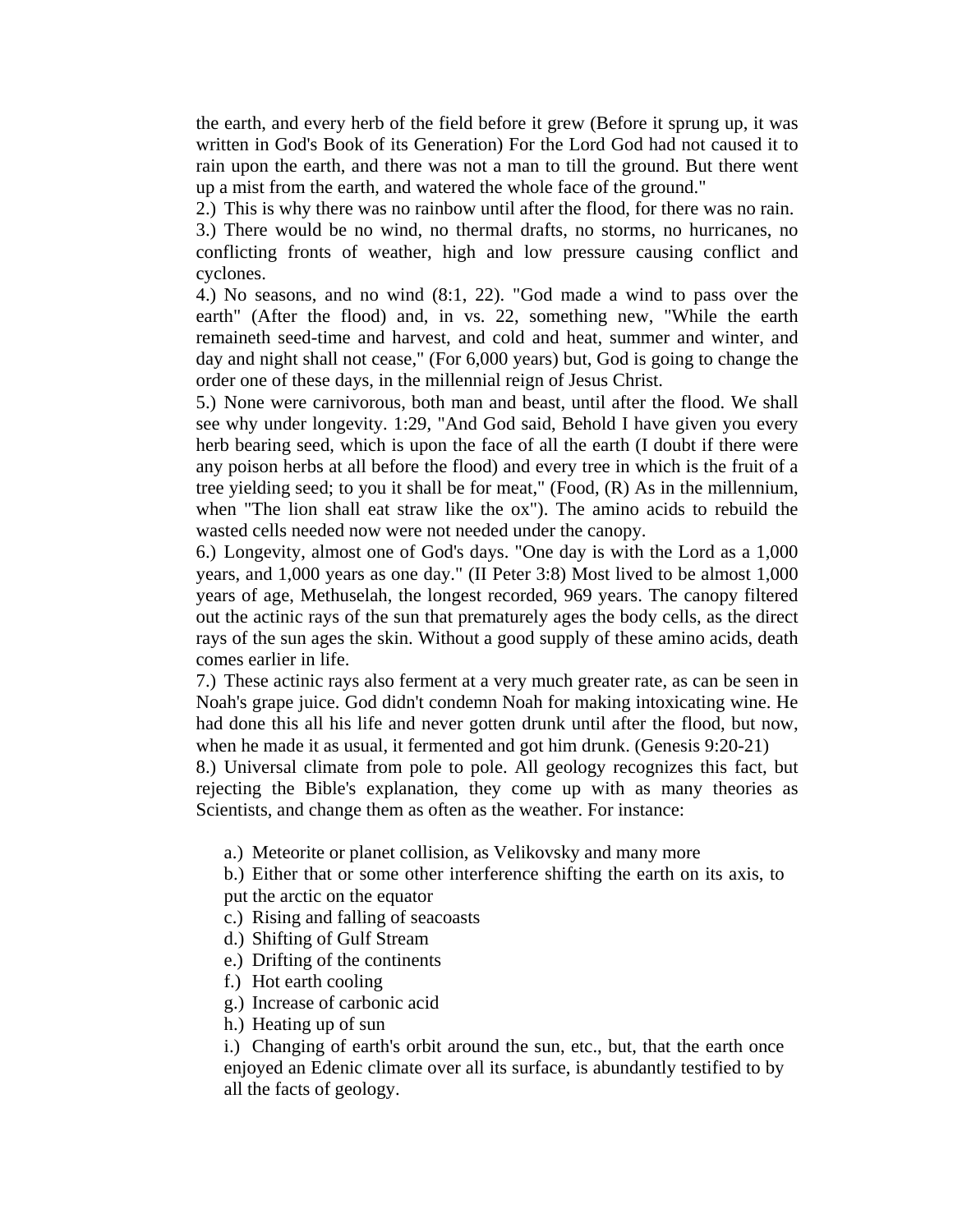Geology abundantly testifies to the fact of a universal climate and Edenic-like condition on the earth at some remote time in the past. Prof. J. D. Dana, a leading American Geologist of the last century, says in his book *Manual of Geology*, p 136, "Nothing at the present day can convey to us the idea of the prodigious and immense extent of the never changing verdure which clothed the earth from pole to pole." p. 150, "This terrestrial period is characterized in a remarkable manner by the abundance and strangeness of the vegetation which then covered the islands and continents of the whole globe. Upon all points of this earth this flora presented a striking uniformity."

 Dr. Louis Fiquier, in his book *The World before the Deluge*, a member of the Royal Society of Geologists of Great Britain, p. 133, states, "What we now call climate was unknown in these geological times. There seems to have been only one climate over the whole globe," and, "It is a remarkable circumstance that conditions of equable and warm climate, combined with humidity, do not seem to have been limited to any one part of the globe, but the temperature of the whole globe seems to have been nearly the same in every different latitude. From the equatorial regions to the Arctic Ocean, where in our day eternal frost prevails, from Spitsbergen to the center of Africa, the carboniferous flora is identically the same. When nearly the same plants are found in Greenland or Guinea, when the same species are met with equal development at the equator as at the pole, we cannot but admit that at this epoch, the temperature of the globe was nearly alike everywhere. What we call climate was unknown in the geological times." On p. 417 he states, "It is probable that from pole to pole, from the equator to the extremities of its axis, the earth must have formed a vast and boundless prairie and such an abundant pasturage was absolutely necessary to sustain such prodigious numbers of herbivorous animals of such great size."

 Dr. George McReady Price, Professor of Geology at Union College in Nebraska (Seventh Day Adventist) in his *The New Geology*, p. 652, states, "There is but one climate known to the ancient fossil world, as revealed by the plants and animals entombed in the rocks, and that climate was a mantle of spring-like loveliness which seemed to have prevailed continuously over the whole of the globe. Just how the world could have been thus warmed all over may be a matter of conjecture; that it was so warmed effectively and continuously is a matter of fact." He adds some facts, p. 657, "The great general fact is that we have a whole fossil world on our hands, buried by moving water and this is the one prime and essential fact with which we have to deal in interpreting the long past history of our globe." Dr. Luis Figuier again on p. 435 says, "The northern and central parts of Europe, the vast countries which extend from Scandinavia to the Mediterranean and the Danube, were visited by a period of sudden and severe cold, the temperature of the Polar Regions seized them. The plains of Europe were ornamented by the luxurious vegetation developed by the heat of a burning climate, the boundless pastures on which great herds of great elephants, the active horse, the robust hippopotamus, and the great carnivorous animals, grazed and roamed. All became covered with a mantle of ice and snow. To what cause are we to attribute a phenomenon so unforeseen and exercising itself with such intensity? In the present state of our knowledge, no certain explanation of the event can be given." Then he gives the planetary explanation.

 Dr. George Cuvier, in his book, *Fossil Bones* states, "The fossils tell us with certainty that the globe has not always had the same envelope." This is interesting as it is but another word for "canopy.'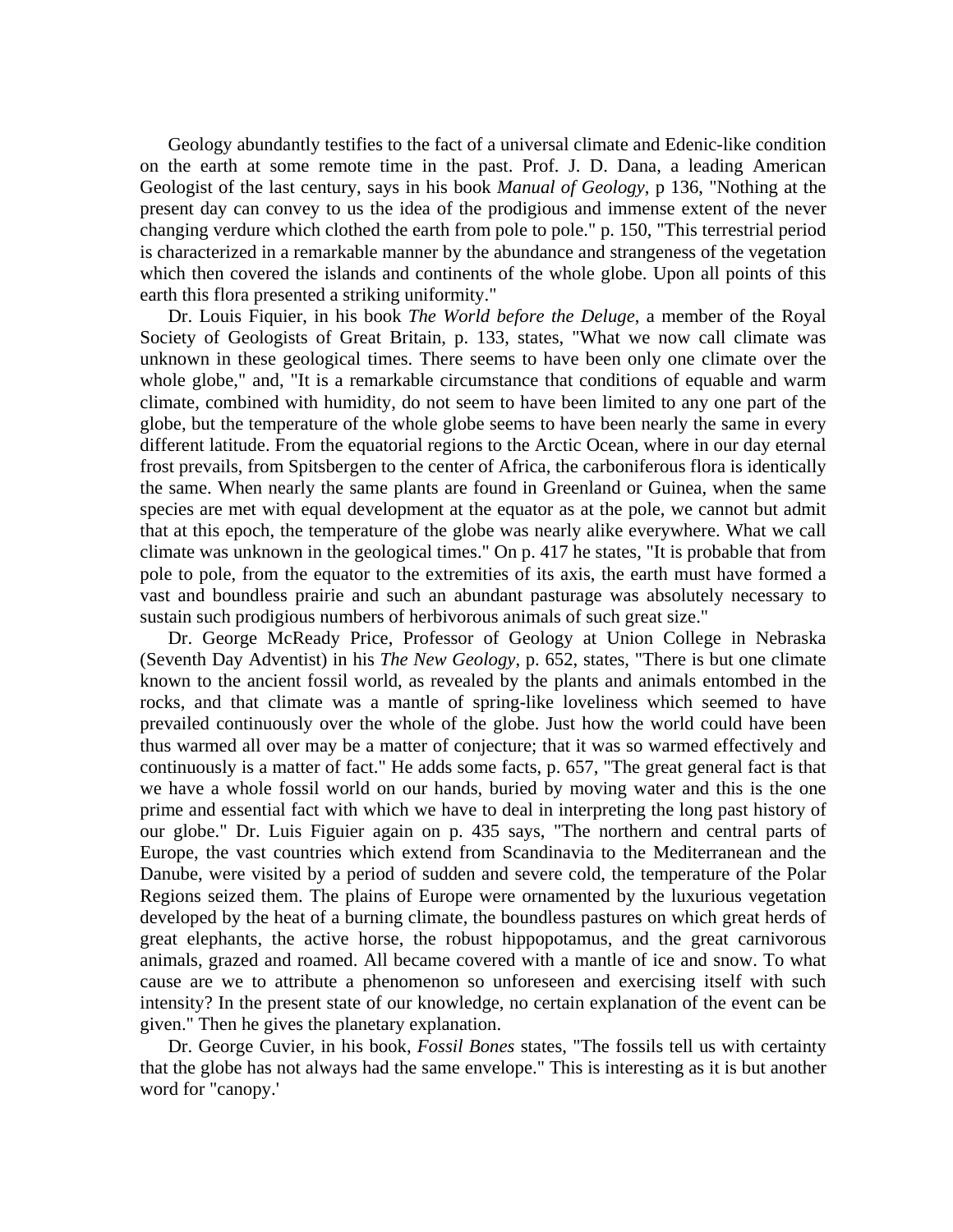A prominent evolutionist, Ray Ethan Torrey, in his book *Botany*, p. 61, states, "We know that in the crustaceous period eternal summer reigned over the whole earth. In Greenland and Alaska and even within a few degrees of the North Pole itself, a rich forest flora covered the lands and spread southward to Graham Land near the South Pole, and more remarkable still, palms, breadfruits, figs and other tropical trees grew intermingled with pines, oaks, beech & willows. There was no winter and no real seasons, and what brought on the Ice Age, we do not know." I do - he would too, if he started with the Bible. In the "National Geographic Magazine" for October, 1969, for the International Geophysical year of 1969, the magazine gave the article by Rear Admiral George J. Dufek, on the exploration of Antarctica. (South Polar Region) Very interesting reading, but our interest now is on what they found; coal, within 200 miles of the South Pole, and within 300 miles, petrified wood and fossilized leaves of tropical vegetation. Coral, (that can only grow in real tropical waters) Palms, huge ferns, araucaria, a tall majestic evergreen that now grows only in tropical Brazil, Chile, and the South Sea Islands, all bearing witness to a tropical verdant coverage sometime in the past, p. 540.

 The very same story is true of the North Polar regions. Unlike the South Pole, the North Pole is in the Arctic Ocean, all covered with water, as our nuclear submarine, Nautilus, proved by cruising under the Ice Pack at the pole (also in "National Geographic"). The South Pole is a landmass, and covered with an icecap up to three miles thick. The vast coal deposits of the earth, however, are not where you would expect them to be, in the temperate and tropical regions of the earth, but in the Northern Antarctic and Arctic zones of the earth; some of the best are in the Arctic Circle, as are the latest oil finds; north slope of Alaska, in Canada, Spitzbergen and northern Great Britain, all show vast forests covering the Arctic Circle.

 The whole science of paleontology, the study of remains of past living organisms, plant and animals, gives witness to a universal climate from pole to pole. The presence of tropical and even giant fossils from the South Pole to the North Pole gives witness to a universal climate. Figuier, on p. 133, states, "From Spitzbergen in the Arctic Circle to the center of Africa, the carboniferous flora is identically the same." The finding of vast remains of tropical animals, preserved in fossil forms within the Arctic Circle and all over the earth, testifies to one climate. Parts of Siberia are one vast graveyard of the ancient elephant, the mammoth. There were four families of elephants - mastodon, mammoth, dinotherium, one of the largest of the land mammals, and the modern elephant. The mastodon and mammoth both lived before the flood in the time of man. North American Indians painted their figures in caves, and the bones of the mammoth and humans and implements are buried together in central Europe, (but never of the dinotherium) or of any of the real dinosaur (terrible lizard) growing up to 100 feet long.) The first record of the finding of mastodon bones, in 1705 in Albany, New York weighed 16 lbs. The animals were 18 to 20 feet tall, the greatest find was in Siberia, in fact, found almost everywhere except in Africa where elephants live, and where we would expect to find them. Most of the ivory used in China for carvings, (I have seen some of the most beautiful, most intricate, and done for centuries) came from Siberia, and the islands off Siberia, most of them were from mammoth tusks.

 Within the Arctic Circle lie a number of islands Laikar, Stolborai, Neikor, etc., called "The Ivory Islands," for they are made up almost entirely of ice, sand and skeletons of mammoth's bones, of the horse, great lions and rhinoceros. One of the most famous was the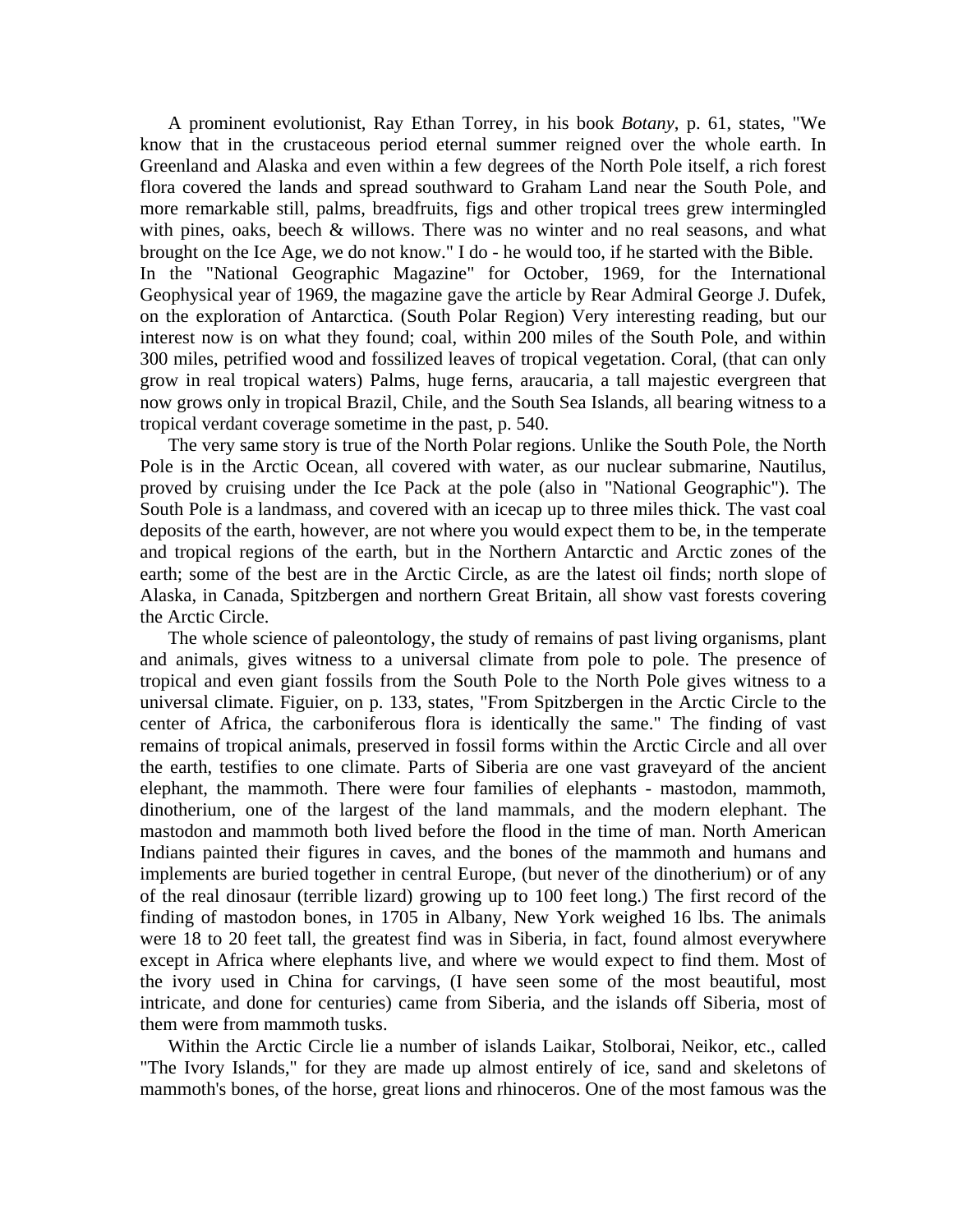mammoth found in 1901, in a kneeling position when they dug it out. The top of the head was gnawed out and sticking out of the ice and the wolves had eaten the top off. It was in the bank of the Bevesorka River, in North Siberia; two foot long hair, meat perfectly preserved and marbled with fat, on the tongue and between the teeth and in the stomach, perfectly preserved portions of last meal before freezing, not even time to swallow, delicate sedges, grasses, even buttercups.

 Professor D. Gath Witby says of the Ivory Island, "Such was the enormous quantity of mammoth remains that it seemed the whole island was actually composed of the bones and tusks of elephants, cemented by icy sand. The soil of these desolate islands is absolutely packed full of the bones of elephants and rhinoceros in astonishing numbers." Again, Professor Daha stated, "The incasing in ice of huge elephants and the perfect preservation of their flesh shows the cold finally became suddenly extreme as of a single winter's night, and knew no relenting afterwards;" suddenly, for no predator nor decay marred them. The great family of the dinosaurian must have lived on the earth before Adam and the recreation of the earth for man. There is never the finding of their bones with human artifacts or remains. They range in size from a few inches to over 100 feet. in length, and over 100 tons. The vegetarian would eat up to 3,000 lbs. of vegetation a day, signifying, when they are found abundantly in remains in Canada; it must have been there a tropical paradise of abundant vegetation. The biggest find yet, and the largest sizes, just in these last years, starting in 1971, in Dry Nesa, dubbed Super Saurus, one was a fifth larger than the largest yet discovered, standing 50 feet high, and 100 tons, herbivorous.

 Man has wondered where and how they could find enough to eat. They would starve to death in modern swamps. Te greatest find has been in the Red Deer River valley in Alberta, Canada, near the city of Drumhiller (300 to 400 feet below ground, with fossilized flora of abundant growth). Dr. W. C. Mathew, in *The New Geology*, p. 533, states, "The cutting off of this giant dinosaur dynasty was nearly, if not quite simultaneous, the world over." "They didn't die naturally as now on earth, and the flesh consumed, and the bones dissolved into nothingness." Bones on the surface do not fossilize, but ossify. A commentary on the flood found in Genesis 6:13, "I will destroy them with the earth" speaks of great cataclysmic changes in the earth. The universality of the flood is certainly well attested in geology, human tradition, as well as in Scripture. Genesis 6:17, "And behold, I, even I, do bring a flood of waters upon the earth to destroy all flesh, wherein is the breath of life (not fish) from under heaven, and everything that is in the earth shall die" as in verse 4, " $(R)$ " "I am sending rain on the earth..., so will I wipe out all the living things (Breath of life of 6:17) which I have made from off the face of the ground." If that is not a universal flood over all the earth, language is useless. The prime text - 7:11 from 10, "That the waters of the flood were upon the earth" (This word for flood is only used of the Noahic flood and one time in the Psalm 29:10, "(R)" "Yahweh at the flood was seated (enthroned), and Yahweh hath taken His throne unto times age abiding." This was the institution of human government, and God's mystery of the kingdom. It started at the flood. Vs. 11, "The same day were all the fountains of the great deep broken up, and the windows of heaven were opened up." God records four ways in which He brought the great worldwide flood.

a. All the fountains of the great deep were broken up, bringing from underneath cataclysmic geological convulsions of water, all worldwide. "Broken up" is a very strong word - the sudden cleaving, used of an earthquake, as it is used in Numbers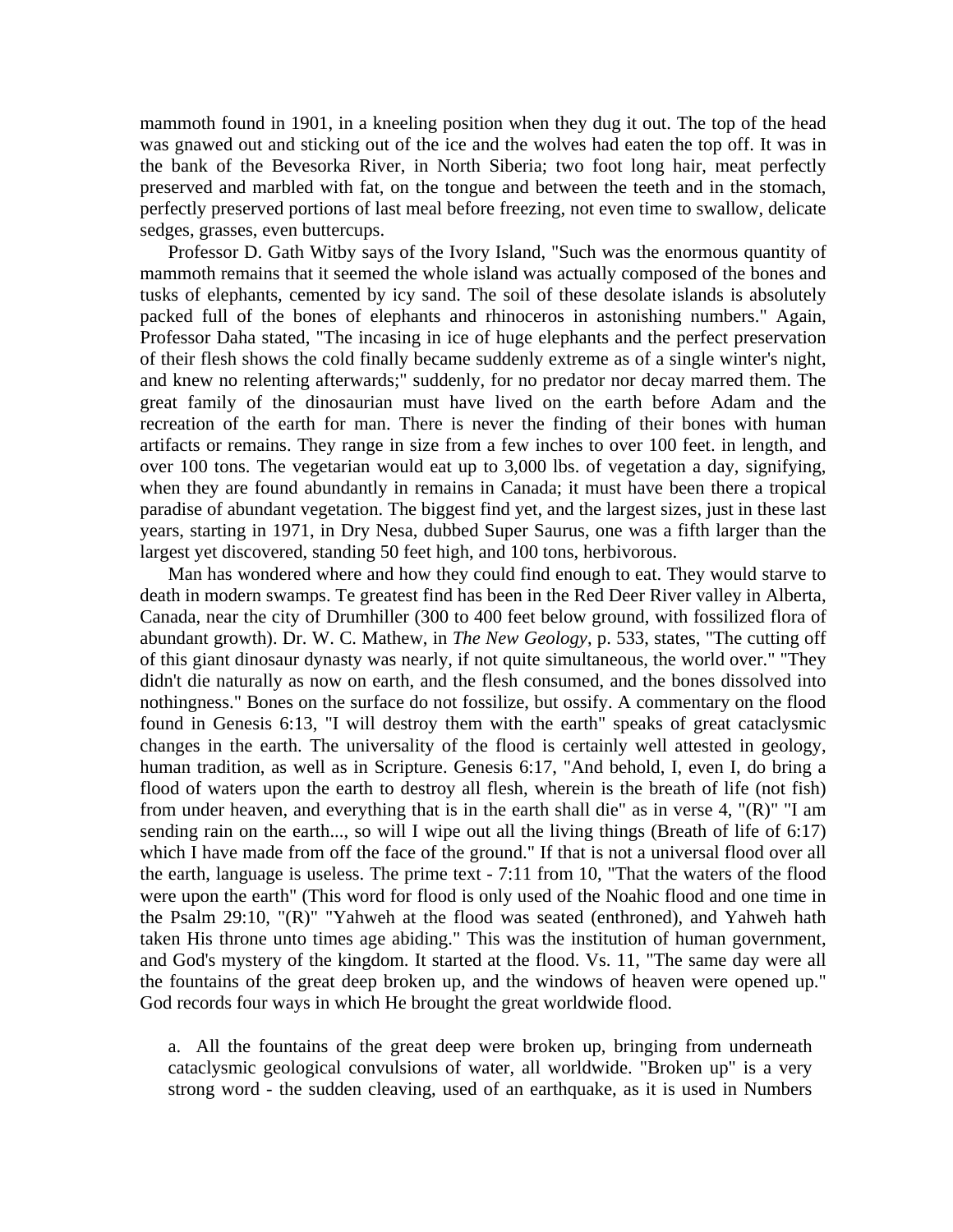16:31 of Korah, Dathan, and Abiram, "And the ground cleaved asunder that was under them, and the earth opened her mouth (further explanation of the "cleaved") and swallowed them up, and their houses and all that appertained unto Korah, and their goods, alive into the pit (Deep, same word as Genesis l:2;7:ll). It shows in the same language, what happened at the flood. The very deepest reservoirs of water under the earth, convulsed onto the surface. Used in Zechariah 14:4 of the greatest earthquake at the close of the Tribulation, to cleave the Mt. of Olives. No doubt of the same cataclysm in Habakkuk 3:9, same word and waters, "Thou didn't cleave the earth with rivers," or better, "Didst cleave the earth with rivers cataclysmically;" as in Genesis 8:2, A.V., "The fountains also of the deep and the windows of heaven were stopped and the rain from heaven was restrained and the waters returned off the earth continually (Hebrew R) "Went on returning" i.e., until the 150 days, continual action of water, going and coming, convulsive action of going and coming is the Hebrew "Going and returning." It indicates the barrier God placed upon the waters dividing land and sea was reversed. Most ignore this aspect of the flood when arguing, "There just isn't enough water to cover the earth." This "faulting" of the great deep, explains the burying under miles of earth, the reversing of great strata, geological convulsions. b. "The windows of heaven were opened." This was the breaking up of the canopy placed in the highest stratosphere in Genesis 1, "The waters that were above the firmament." Habakkuk 3:10 gives three cataclysmic reasons why the flood could cover the whole earth; downpour, upheaval of depths, and lowering of mountains. (R) "With rivers thou dost cleave open the land, the mountains have seen thee, they tremble. A downpour of waters have passed along, the roaring deep hath given forth his voice." In the context of judgment and wrath, rain, here in Genesis 7, is of "Great rain," downpour, cloudburst, down rushing of water. As Fenton translates it, "On that day the depths of the great ocean were heaved up, and the belts in the heavens were broken, and there was a down rush on the earth for forty days and forty nights." Even the modernistic Jerusalem Bible has to translate it, "That very day all the springs of the great deep broke through, and the sluices of heaven opened." This was neither summer freshet, nor even just great rain for 40 days and nights, but the precipitation of the canopy to the earth; In fact, there is more mystery as to where it all went after the flood than where it came from. The earth is three fourths covered with water anyhow.

c. Along with this, besides the torrents from the sky, that was 150 days of incessant rain, worldwide, like Job 37:6, "The small rain and the great rain" (Elihu's idea.) We confuse the 40 days rain, as all there was, but 8:3 there was no cessation until the 150th day. (R) "The waters decrease at the end of 150 days." It had increased all the time before.

d. The tidal actions of the flooding as in 7:17, "And the flood was forty days upon the earth, (this down pouring) (but) and the waters increased, vs. 19, "Increased greatly and prevailed, to cover all the high mountains, verse 24, "Thus prevailed upon the earth an hundred and fifty days" but forty more days before sent out the raven, didn't return, over eight months before land appeared and the dove could find a resting place. It was exactly a year our time, 365 days before the ark opened. The ocean floor was broken up; all the subterranean water, all the "Fountains of the deepest parts of the earth, spewed forth as the sea floor raised, probably destroying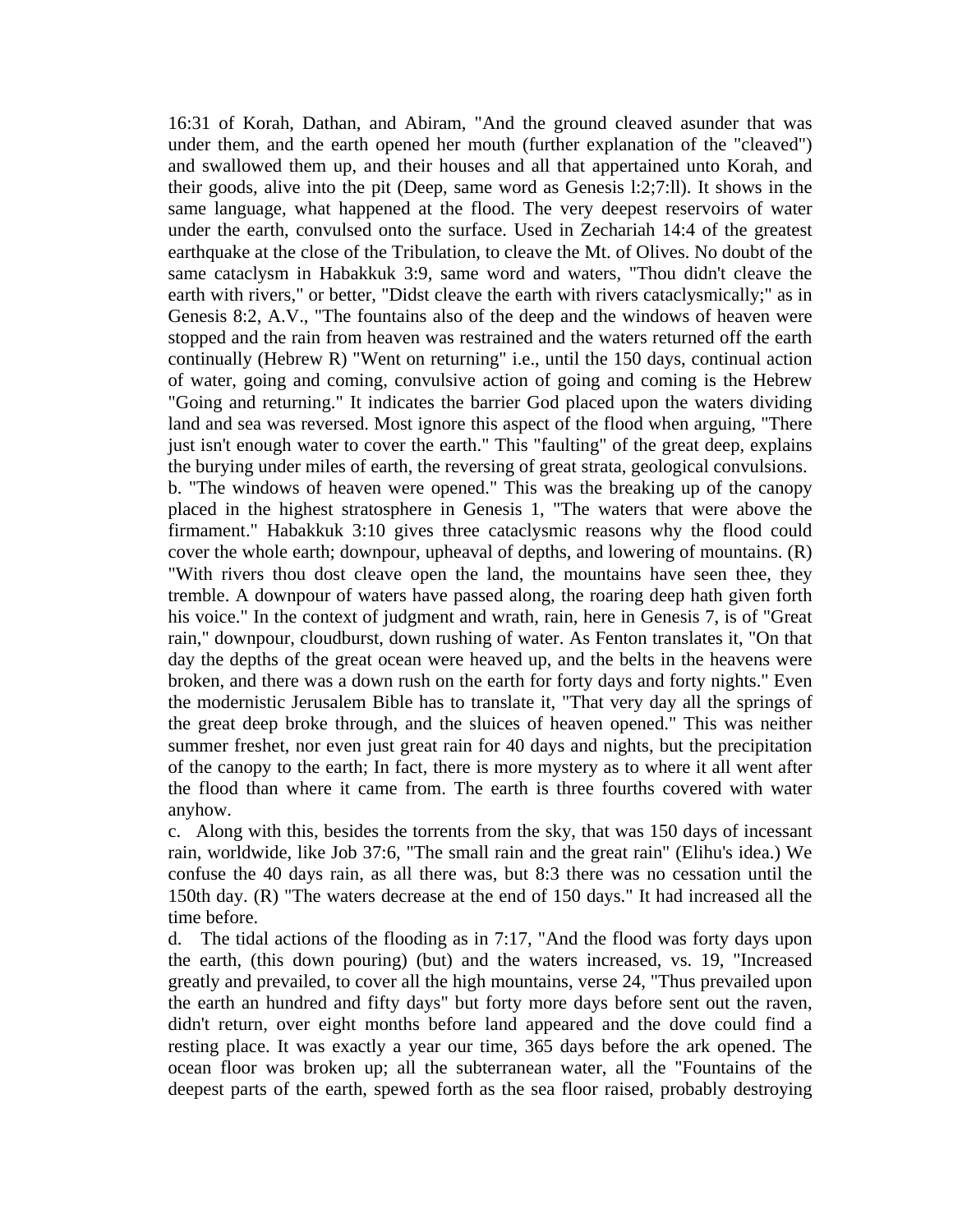the earth" (Destroying, not annihilation, but as we use destruction, "ruining it as to its original intention," great geological changes in the flood, the catapulting of the water canopy to the earth, and the squeezing out of the moisture in the atmosphere upon the earth.

 One more thought in closing this section, where did all the water go after the flood. (Remember even if we had no natural answer, I still would believe it since God tells us of it)? There are indications the clearing of the oceans depths would be healed to let the water back down, and maybe even lowered more. In fact, the ocean is anywhere from 600 to 1,000 or more feet higher now than it was at one time. This shakes up the geologist also. They all say at least 30% higher, more water now in the ocean. The continental shelf proves it, all kinds of mammal bones and teeth on it to the very edge. The Hudson River at the mouth shows a deep river cut gorge to the very edge of the continental shelf. It had to have been carved out by the running water of the Hudson River, while it, the shelf, was out from under the sea. The river cut canyon extends 120 miles out to the edge of the continental shelf, and then down the side of the gorge another few hundred feet; down almost 2,000 feet. This was all washed out by running water above ground and sea.

 On the edge of the Canary Islands, over 1,000 feet down, they have found ruins of a civilization, and sea shores, washed by sea waves. The Great Barrier Reef is another proof of the raising of the ocean's level at some time in the past, by at least 1,000 feet, or 30% more now. It covers some 80,000 square miles, is 1,250 miles long, all along the Australian Queensland coast to New Guinea. It is composed of coral polyps; they form their home, only in salt water to the depth penetrated by sunlight and in warm water; only in shallow water, never over 180 feet. Yet, in many places, the Great Barrier Reef arises from the floor of the sea over 1,000 feet. Since no one else offered an explanation, Charles Darwin tried his hand, using his uninformative voodooism in 1831, "The gradual subsistence of the coastline under water, and as the coast subsided, the coral built a little higher." He called it a freak coincidence. (Darwin has as many of these as he has solutions to his problems of evolution, reconciling them with facts). The coast subsided exactly at the same speed as the coral built up their home for 50 million years, but of course it isn't working now, either the coast falling or the coral rising. All evolutionary forces stopped years and millenniums ago. They only worked in the hazy remote geological ages where no one could see them, with built in shutters and stoppers to fit the evolutionists' guesses, like punctuated equilibrium "undiscovered pockets" of sudden jumps in transmigration of the species.

 One more thought, though we could give the evident thought that under the direct rays of the sun, there would be a lot more moisture suspended in the atmosphere than under the canopy. The tremendous amount of water in the ice caps and frozen at the poles, ice at the South Pole, estimated as much as one tenth of the earth is under ice. "National Geographic Magazine," November, 1976, "90% of all the fresh water on earth is in the ice cap at the South Pole, six million cubic miles, most of it 2 to 2 ½ miles thick, miles that is, ten to 12,000 feet. Where did all that fresh water come from? Couldn't be snow or rain; wrong kind of ice. There have been various estimates, if ice melted from the South Pole, oceans would come up from 200 to 500 ft., making a mess of Florida. In prophecy class, as God tells how he will recanopy the earth, you can see much of "the how" here, as in Psalm 104:1-9, in the original creation, so at the flood.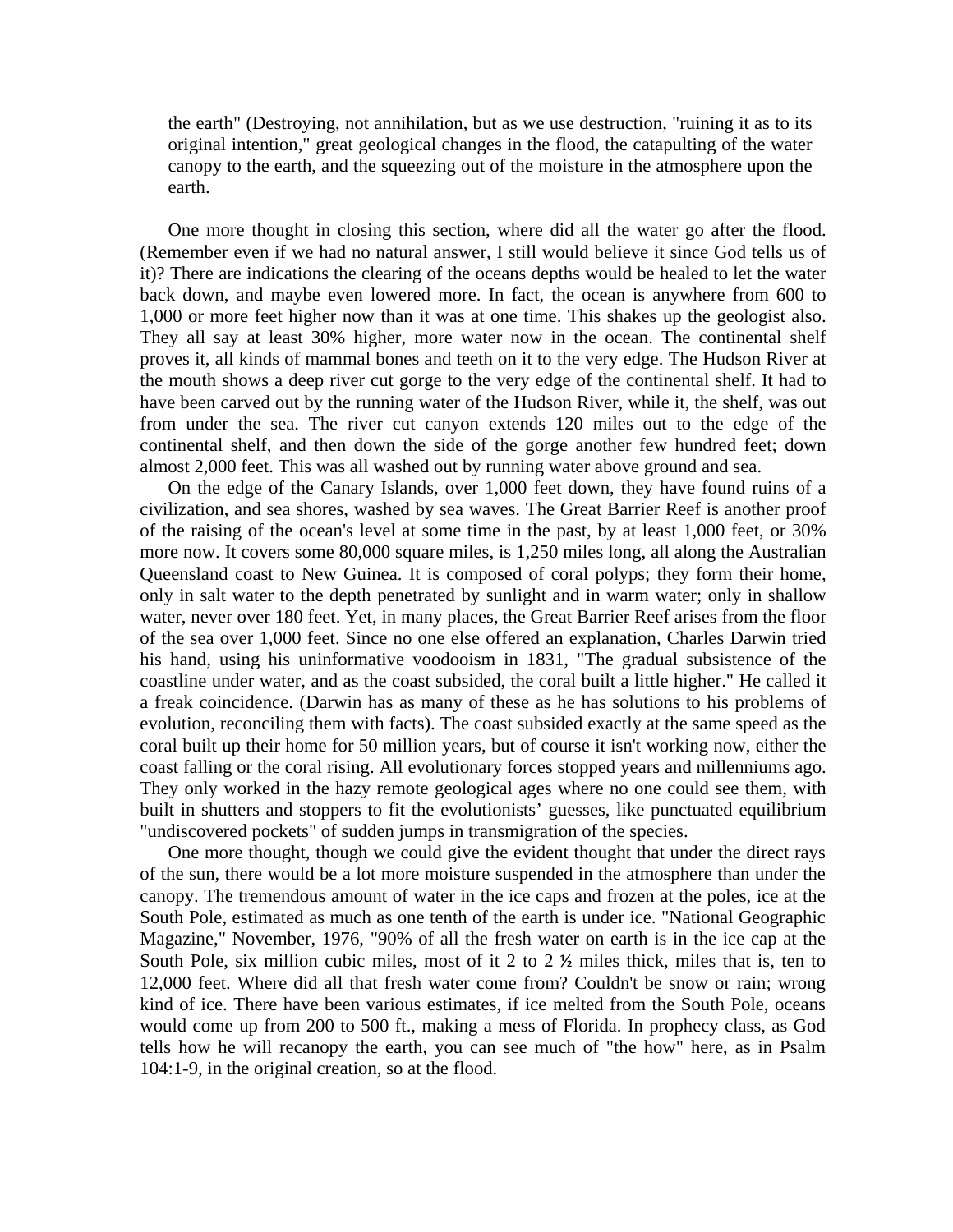There is one text, which I wish to conclude in our study of God's ways. There is a very precious portion in Job 26. Job recites the wonders of God's creative power, vs. 7 - "He stretcheth out the north over the empty place and hangeth the earth upon nothing." vs. 13, "By His Spirit He hath garnished the heavens, (R) "arched", so canopied) the heavens." Now the precious text, "Lo, these are but the fringes of his ways, and what a whisper of a word hath been heard of him, but the thunder of his might who could understand." All of God's creative power displayed is but a whisper of His Word, but of the thunder of His power, who can understand, but, Hallelujah, He breaks His eternal almighty stride, to walk with me. Grace, infinite Grace, that the almighty creator God chooses to walk, yea, even more mysteriously, to live in me, as His eternal habitation (Ephesians 2).

C. Providence, God's Preservation of creation (God's continuous relation to the world He created)

#### Introduction:

 God did not make all things and then leave them to their individual devices. This universe is no perpetual motion machine without the regulation of God's continuous will. There is a very close relationship between the course of nature and the events of history on the one hand and a definite plan of God on the other.

#### 1. The Fact of the Plan

a. Proven from the fact of the intuitional knowledge of God. The whole universe in its entirety, every microscopic speck, every passing event of time from the beginning of time, throughout every second of time, was known in perfection by God before there was ever one in fulfillment. With this in mind how can we but believe that He had a wonderful plan and carries the course of events toward the fulfillment of that plan?

b. Proven from Science and the course of History. Certainly every Science can add its testimony to the fact of order and design in nature. The most minute plant life or animal life lives out a cycle, according to fixed progressive laws, fulfilling its destiny and filling an otherwise gap in nature. History is also a proof, however, from the grand sweep of the history of nations, especially since the advent of Christ into the world and the so-called advancement of civilization in the wake of the Gospel. Any student of History feels that civilization is headed for something, is going somewhere. The sad part is that few know where, or to what. Having left God out of their accounting, they have history without a goal, a broad highway without a destination.

c. The Scriptures give abundant testimony to God's plan for human redemption; His continuous working with individuals, nations and finally worldwide, ever leading toward a dissemination of the knowledge of the Lord throughout the earth, and the final establishment of His theocratic rule over all men. All prophecy is God's blueprint for all of history.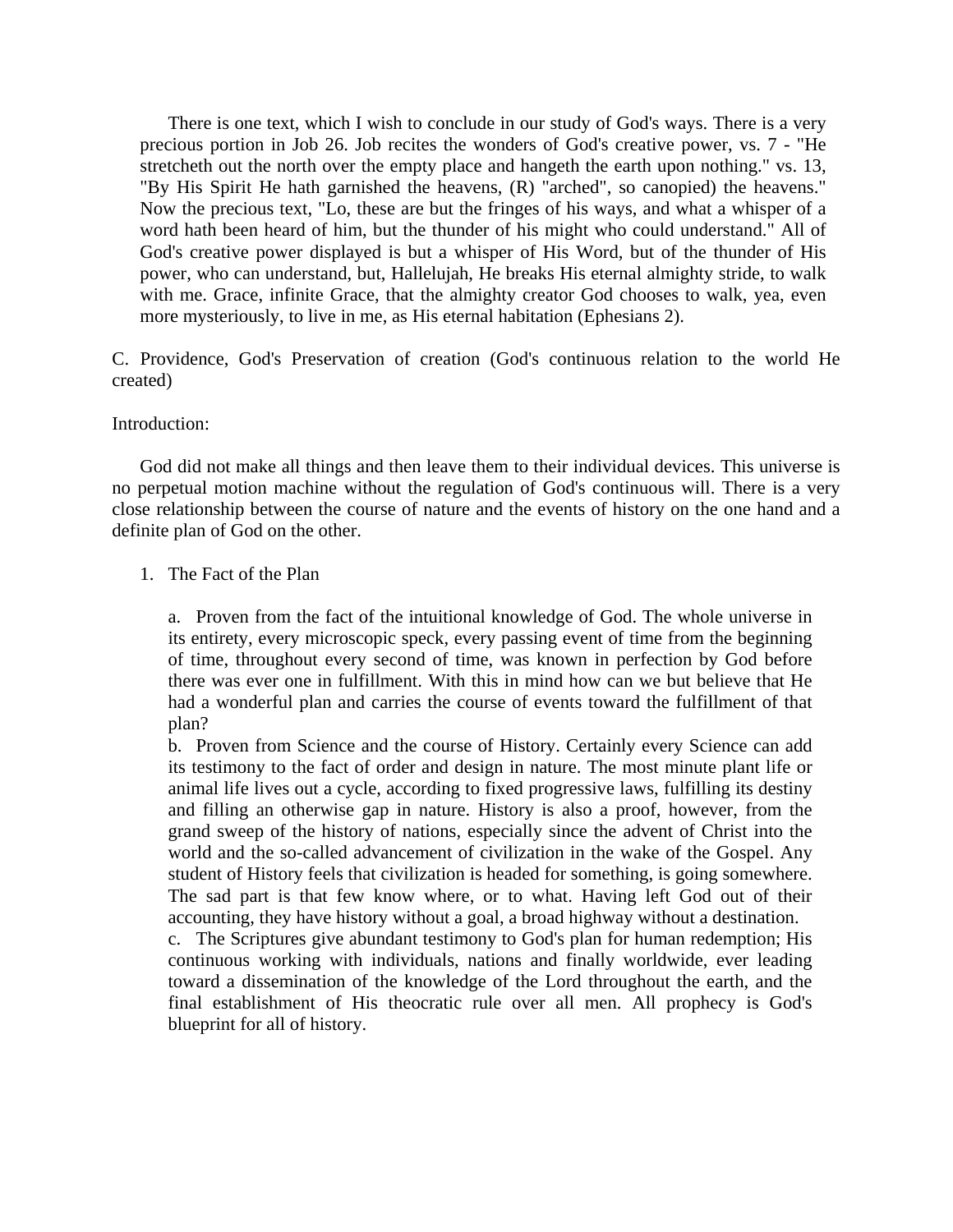#### 2. Some of the Elements of the Plan

a. The Moral Element of the plan, the crowning characteristic of the plan. If God is Who HE really is, and projects into space and time a world plan, it must be patterned after His own nature. Here is the difference between the rulership of God over His universe and the rulership of man over a kingdom. A man may rule wisely without being a wise ruler. He may administrate moral laws while he is himself immoral in character. He stands apart from his own laws. The laws of God, however, find their character from the very nature of God; and, in fact, all laws of any intrinsic worth morally derive their worth from God's law, and God's own Holy nature.

 As we discussed previously, "Right is right, and wrong is wrong because God is what He is." Here is explained the sense of right and shunning the wrong; further, the feeling is there that, if we escape the censorship and punishment of men for wrongdoing, there is still within us the condemnation of a higher tribunal. It is inconceivable that God should make a universe, which did not represent His own nature, as Holy. All sense of obligation testifies to the moral element in God's world plan, not just to make intelligent creatures, powerful creatures, but holy creatures, hence, the first man was "made in the image of God."

b. Another element of the world plan is free will. Some answer the question of free will by denying that there is such a thing as free will. Free will is evidenced from the facts of consciousness and from the many invitations of Scripture to the "whosoever wills" and the warnings of a possible contrary choice. God foresaw with infallibility every choice that free moral agents would choose. Their choices were included in His plan. Many quibble as to how God could be all powerful, etc., if there are other agents who can choose against Him. It does not detract from God's omniscience or omnipotence but is a self-limitation on God's part. He sees that there should be other beings with free choice, and as a self-limitation does not subtract from His own decrees or sovereign will.

c. Another element of the world plan is sin. This does not imply that God either is the author, or originator, of sin because He foreknew and included in His world plan the fact of sin. He certainly foreknew the advent of sin into His universe, and foreknowing it could have prevented it, but must have allowed its entrance; and, in conclusion, must have willed it to be a part of His plan. The mysteries as to why He allowed it in His plan, and included it, belong to another phase of Doctrine and has been a fertile field of argument for contending theologians.

d. That brings us to another element in God's world plan, namely that of redemption. This is natural; if sin is a part of the plan, then redemption follows. Christ is the "Lamb slain from the foundation of the world," a part of "the everlasting covenant". God's allowance as a part of His world plan, the entrance of sin into the world, was for the sake of His saving grace and mercy toward the fallen men. Some day from eternity's viewpoint we shall understand the grand sweep of God's full world plan and know the unsearchable wisdom and grace of God in its execution.

 Note: The interest that Cosmology has in the idea of God's world plan is in His continuous relationship to the world of His creation. He had a reason for making the universe. That reason is revealed in His plan.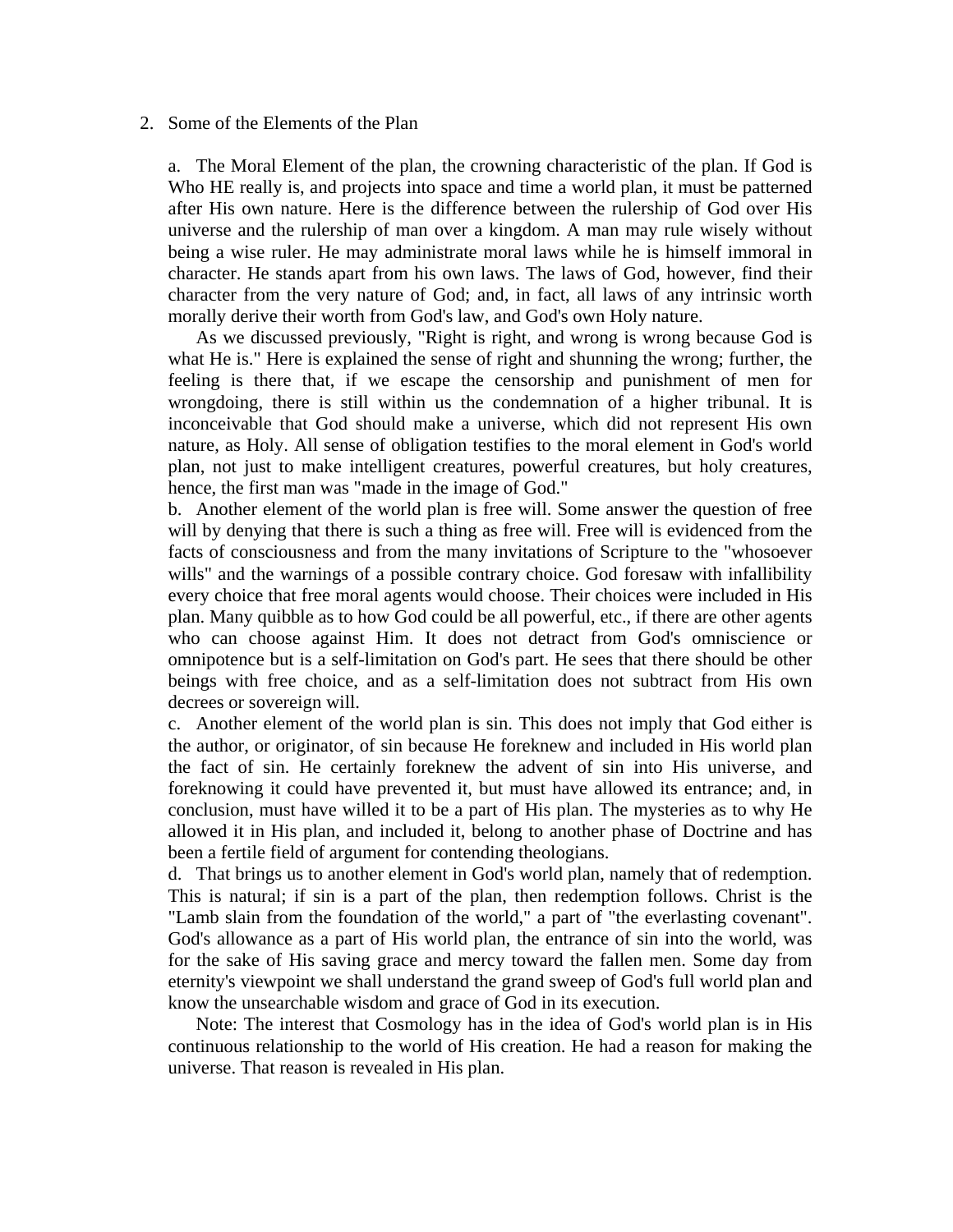#### 3. Some Theories Opposed to God's Providence

a. Fatalism, fate has no freedom of will, but is blind, possessing neither will nor intelligence. Its dictum is, "What is to be will be." The "determinism" of ultra-Calvinism would make God to decree every minute detail of life, or they could not come to pass. They all make the statement, "God could not know with certainty what will come to pass unless He makes it certain by making it come to pass." (Ties the hands of God to only His decrees and hidebound predestinarianisms and foreordination which is not some steel rail God is forced to travel but His foreplanning based upon foreknowledge so "elect according (kata) to foreknowledge of God," as Peter and Paul say). While others make everything the result only of "Blind Force", they ignore the fact of order, design and purpose in all of nature, and in human affairs. "Accident, capricious chance, without reason or control is the order of all," which would seem to tie the hands of God by His Divine Sovereignty, making necessity God, or make only Nature, without intelligence. They ignore God's love; His care, His provisions, and His absolute freedom of will to control all according to His infinite wisdom and love. They make God as bound as His creatures. An absolute fatalism contradicts the experience and sense of obligation and responsibility which every human feels for their own actions. This is the very cornerstone of all human government, as well as moral action and accountability. Everyone knows they are accountable for their actions as well as their choices. It is why the law recognizes the difference between the insane and the sane. It contradicts every Scripture, which requires from all men an absolute obedience to the revealed will of God, and a final judgment for disobedience. How could God judge all men "according to their works," if their works were fatalistically decreed and predetermined by God, and they were absolutely incapable of changing them? The Law of God said, "Do and live; disobey and die." Punishment could not be according to the exercise of our wills if our wills were not free to choose, but inexorably fixed by Divine Sovereignty.

 Ultra Calvinism's Determinism is no better than Mohammedanism's "Kismet" or Hinduism's "Karma." They all make God a tyrant and man a machine of necessity. The word Moslem means "submitted" as "Kismet" means fate, destiny, portion and lot. It is why the Mohammedan is so fatalistic in battle, and won't take medicine to alleviate suffering or disease since it is appointed of God. At least he is more consistent than a lot of theologians, even if he is consistently wrong. Like Freudian psychology and the "Behaviorist's School of Psychology," man as a machine is but the product of the sum total of His physical nature - as purely only a machine. That is only the Eastern completely fatalistic pessimism introduced into many religions and cults today.

b. Chance, very opposite of fatalism. As fatalism would preclude any variety or possibility of change, so chance would preclude any uniformity or plan at all. Given the fact of an omnipotent, all wise God, then He would make "all things work together" for that plan. Chance says "there is no plan at all." Like evolutionists today, who make it all by infinite trial and error, success and failure all the order and design in nature evolved by pure chance, from nothing. Something called "nature," kept the good and threw out the bad. All Atheism is forced to postulate that all is chance, since they deny any all-wise God at all. To them there can be no plan, purpose or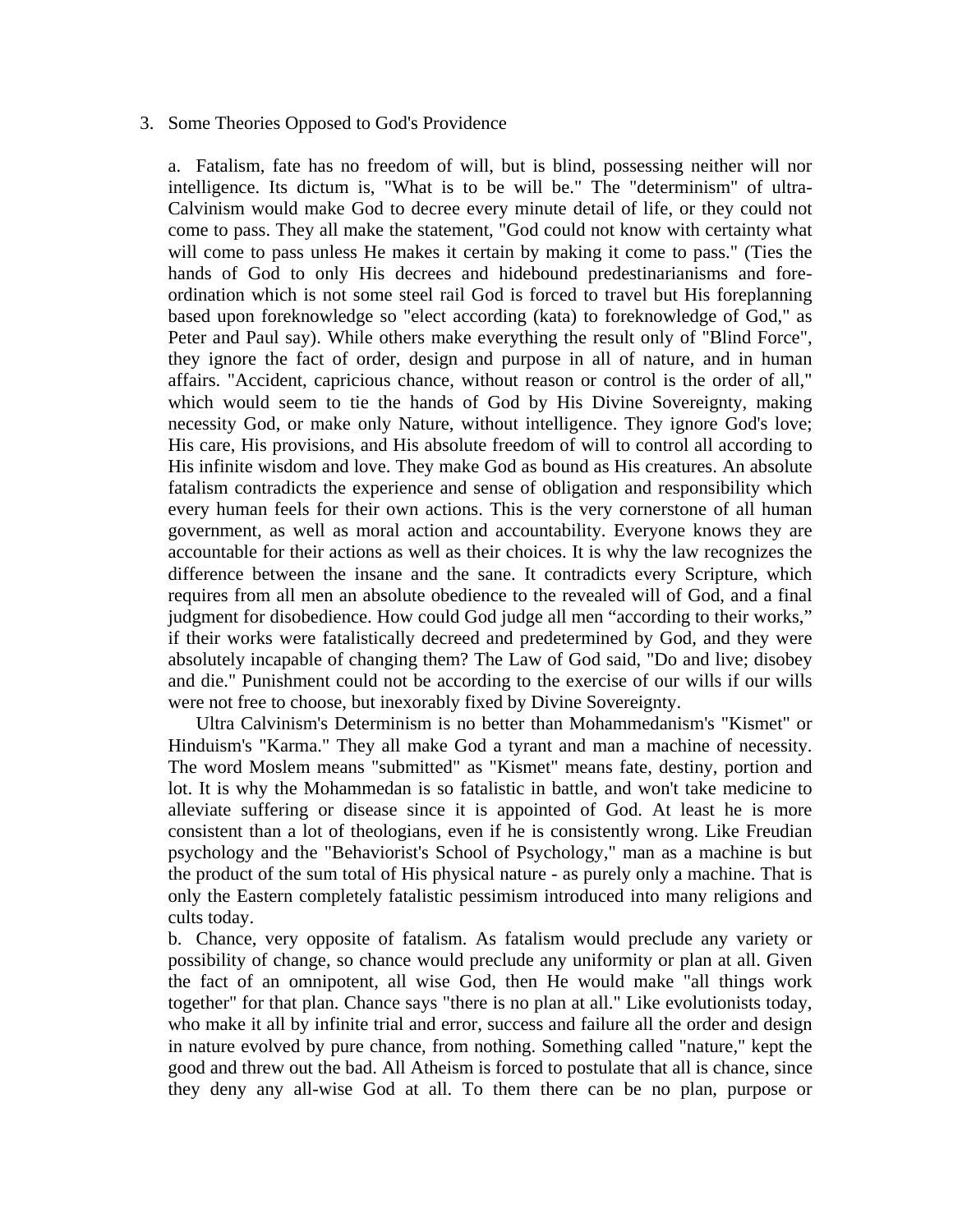providence at all. There are unnumbered occurrences in life for which we can see no reason, but who can know the designing hand of God in back of the most casual event? To say that we see none is not to say that there can be none. How much of God's dealings in my life do I understand? Psychologists tell us that we are a part of everyone we have ever met, or ever talked to, or passed casually on the street. The chance encounter left a lasting impression, adding to the sum total of our lives. "We are a part of everyone we have encountered." Who can know the mind of God or His everlasting purpose behind the smallest incident of our lives? How often has something "happened to us, vexing us seemingly purposelessly, trivially, and accidentally? We often call it chance, bad luck only sometimes to find out it was an angle of Providence to guard us from, great loss, harm, or even death.

c. General providence. All too many believe that God's providential care runs the stars but forgets us. He runs the affairs of the nations but not the individuals in the nations. He controls the species but not the individual. This is like saying God only controls the individual by His general laws of nature incidentally. This is the idea of the New England Deists of an "absentee Landlordism." Even Jerome, the Vulgate translator said, "It is a shame to believe that God should know just how many gnats and cockroaches there were in the world." Can we conceive of the omniscient God not knowing? Who knows the far-reaching effects stretching to eternity of the smallest choice I make or the most insignificant event in my life? The smallest turning in the road makes a lifetime of divergency. We can never go back and remake the identical turning to correct it.

 How can there be a general providence without specific particulars? The smallest incident may change the course of a nation. For illustration, in the First World War a miscalculation of the weather report by the Germans blew the Mustard gas back upon the surprised Germans instead of the unprepared Allies. A spider's web saved the life of Mohammed and made the scourge of Moslem to curse a thousand years of history. Hiding in a cave, spiders wove a web across the mouth of the cave; the pursuers thought he couldn't be in it so did not bother to investigate the cave. Millions of people have cruelly died and Israel suffered ever since, by the "sword of Moslem." It is said, "Large doors swing on little hinges." See the "bow drawn at venture" (I Kings 22:34). Yet it fulfilled the prophecy of the prophet Micaiah, killing Ahab, to fulfill the will of God and dispose of one of Israel's most wicked kings. How can you believe in the general love of God and not to you in particular?

When I think of the far-reaching results often of the smallest of my decisions, of the smallest incidents, yet shaping my whole future, I cannot think of God not caring, nor bringing His gracious influence to bear to influence that decision. "Roll all your care upon Him for He careth for you." "In all thy ways acknowledge Him and He shall direct your paths." "Is His protection only in the great things in life?" The Son of God, while hanging on the cross, accomplishing the ultimate purpose for which He came into the world, bearing the sins of the whole world, yet He cared for the future of His mother, committing her to the care of John, small, seeming insignificant in the sight of His dying for the whole world, but, oh so indicative of His infinite love, which won't forget me. Christ could weep over a rejecting city and nation, yet not forget a dying thief. "A sparrow doesn't fall to the ground without God's taking note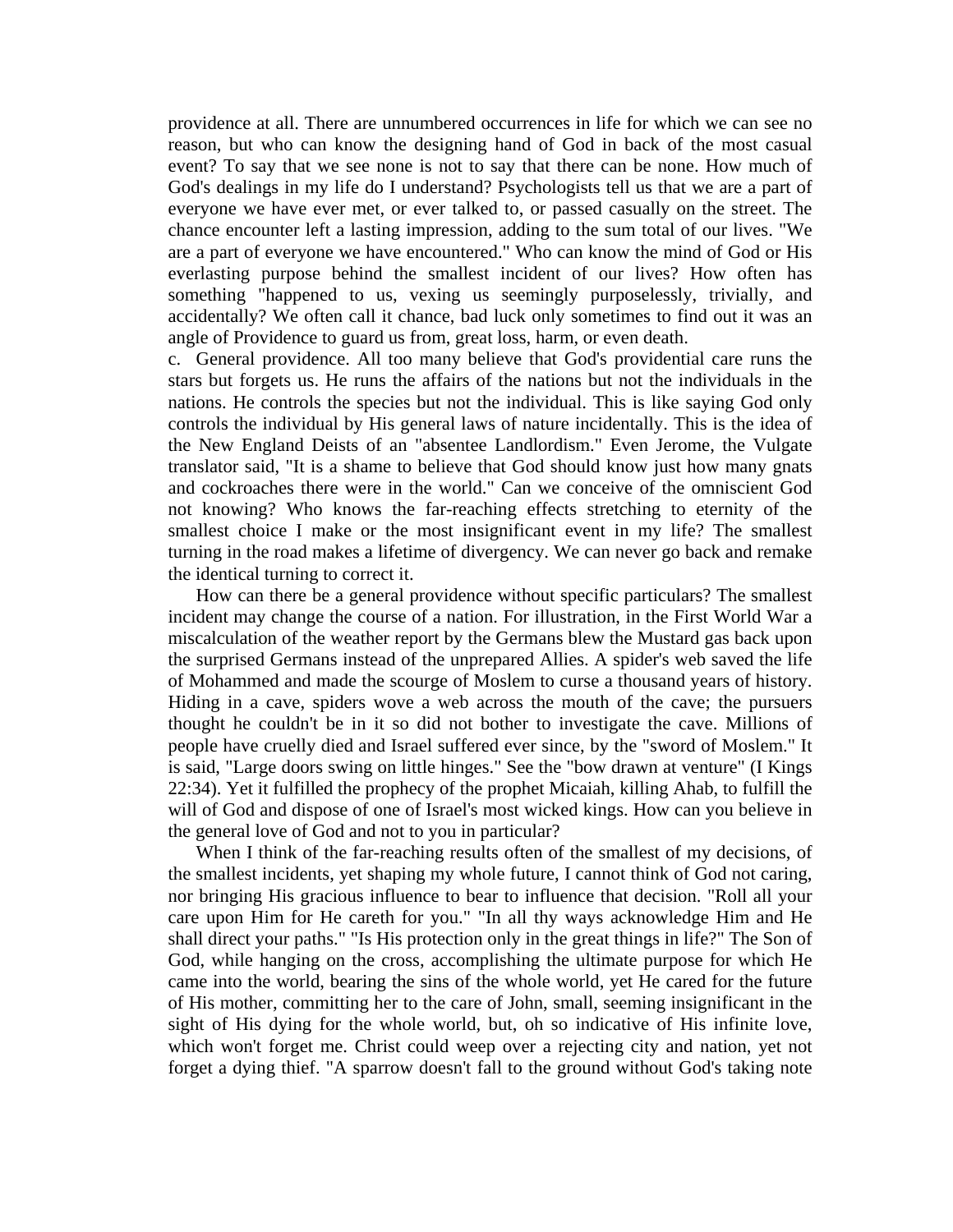of it," and "The very hairs of-your head are numbered." (Matthew 10:21-31; Luke 12:6-7)

#### 4. Scriptural Proof of Divine Providence

 Providence is one side of the two parts to providence or fore providing preservation is the other. Both are seen in the all wisdom of God. Given the Bible presentation of the omniscience and omnipotence of God, His all knowledge and His all ability, it is inconceivable as well as unscriptural to deny God's wise provisions as well as His wise planning to accomplish His eternal purpose, which He purposed in Christ before the foundation of the world (cf. Ephesians 3:10-11).

 God's providence is probably the most all-encompassing term of all of God's eternal purpose in creation, though it isn't a word in our English Bible. There is no doctrine of the Word of God, no revelation of God in the Bible, not built upon and recognizing His providence, His wise provision. What God has ever done in creation, is doing and will ever for all eternity do, is all His own wise loving provision i.e. His Providential planning. Providence shows the triune God as "the Author and the finisher of our faith." There is hardly any passage of neither Scripture nor truth taught in Scripture not associated with, and controlled by, God's providence. God being who He is and who the Bible everywhere states Him to be, it could not be otherwise. "Known unto God are all His works from the beginning of the world (ages" Acts 15:18) i.e. before there were ever any of them. The starting of the whole program of creation is illustrated by the master architect and his planning of a great edifice, this blueprint. The same idea is seen in Isaiah 45:21 "told it from ancient time." Rotherham's translation, "Yea, let them take counsel together, who let this be known a foretime, in time past declared it. Was it not I, Jehovah, and there is none else that is God, besides me."

 While creation explains the origin of the universe and preservation explains the continuation of the universe, Providence explains the reason for its existence. It shows that there is a plan or purpose behind all of creation. Creation is not an accident, of chance, a "fortuitous concourse of atoms," but an orderly result of God's creation according to a plan. It also shows that it is under the immediate government of God. Though it may not always be perfectly apparent that there is purpose, or Divine supervision in every effect of nature (since the fall has entered), yet after careful consideration it is the only conclusion from both Scripture and reason. It shows God's attention to the microscopic as well as the macroscopic. The infinitely small as well as the infinitely large are under His care and supervision.

 Note some deductions from the Scriptures. They are, of course, innumerable as we have already intimated, it is the whole teaching of Scripture. God could not do anything nonsensically or haphazardly. The whole Bible is the story of God's supervision in the affairs of men - all of its history, biographies, teachings, doctrine, and prophecies, from the "making of man in His own image," to the prophetic destiny of "every man judged according to his works." "As has been said, "History is His-Story."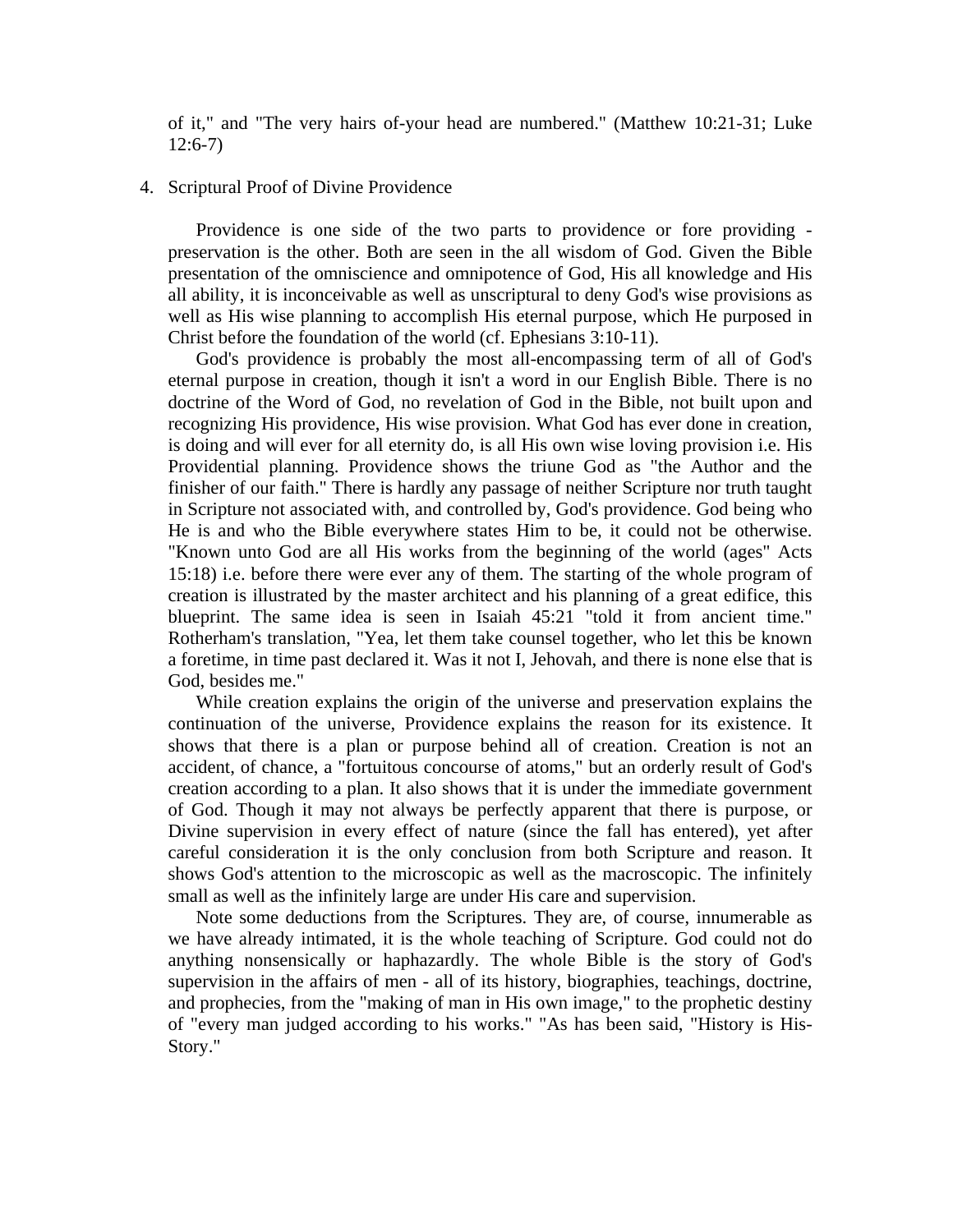a. God's providence is over the whole of physical and brute creation. One of the most classical texts is Psalm104, as Christ's Sermon on the Mount in Matthew 5- 6 is in the New Testament. (Note a few verses, 4-30. Creation, grass, trees, feeding, all made "in wisdom;" Matthew 5:45: "Your Father . . . He maketh His sun to rise upon the evil and the good, and sendeth rain on the just and the unjust;" Matthew 6:26-30: (See the logic, from the lesser to the greater) "If God so clothed the grass of the field," "Feedeth the sparrows" God noting the least of them falling to the ground.

b. God's providence over rational beings as the nations, their histories and destinies (all of prophecy shows). Job 12:23: "He increaseth the nations, and destroyeth them: He enlargeth the nations and straighteneth them again." Psalm22:28: "For the kingdom is the Lord's: and He is the governor among the nations" (cf. Psalm 2); Acts 17:26: "And hath made of one blood all nations of men for to dwell on all the face of the earth, and hath determined the times before appointed, and the bounds of their habitations;" (cf. Deuteronomy 32:8, "Divided the nations according to the number of the children of Israel."); Daniel 4:17: (Nebuchadnezzar found this out the hard way) "To the intent (purpose) that the living may know that the Most High ruleth in the kingdom of men, and giveth it to whomsoever He will, and setteth up over it the basest of men."

c. God's providence over the common destiny of men. Psalm 75:6-7: "Against big talk, and exaltation of self, lift not up your horn (Hebraism, for trying to advance your stock, better your position, seek rulership) on high, speak not with stiff neck (arrogance) for promotion cometh neither from the east, nor the west, nor from the south, but God is the judge: He putteth down one, and setteth up another;" Luke 1:52: (The Magnificat of Mary) "He hath put down the mighty from their thrones, (Thronon); and exalted them of low degree. He hath filled the hungry with good things, and the rich He hath sent away empty."

d. Over the most minute, seeming insignificant of things, and seemingly accidental. Matthew 6:8, 32-33: "Your Father knoweth you have need of them before you ask Him;" so do not be anxious over things; and again His taking note of the falling of a sparrow to the ground, and feeding them. (vs. 26-27): "Are ye not much better (excel in greatness, greater value); Luke 12:7: "Ye are of more value than many sparrows;" Matthew 10:30: "The very hairs of your head are all numbered much more the head;" Proverbs 16:33: "The lot is cast into the lap (man trying his luck at chance) but the whole disposing thereof is of the Lord; His is the final say, as in (vs. 1), "The preparations (dispositions, schemes) of the heart in man and the answer of the tongue is from the Lord, (cf. vs.9).

e. God's providence is much more over the righteous, Romans 8:28: "And we know that all things work together for good to them that love God, to them who are the called according to His purpose;" (kata) Psalm 37:23: "The steps of a good man are ordered of the Lord" etc. many more.

f. God's providence is even over the free acts of men (as in all of prophecy where God foretells what He shall make the nations do.) Ezekiel 29:4: "Putting hooks in Pharaoh's jaws to make him do God's bidding;" Ezekiel 12:36: "Lord giving favor of the Israelites in the eyes of the Egyptians;" Proverbs 19:21: "There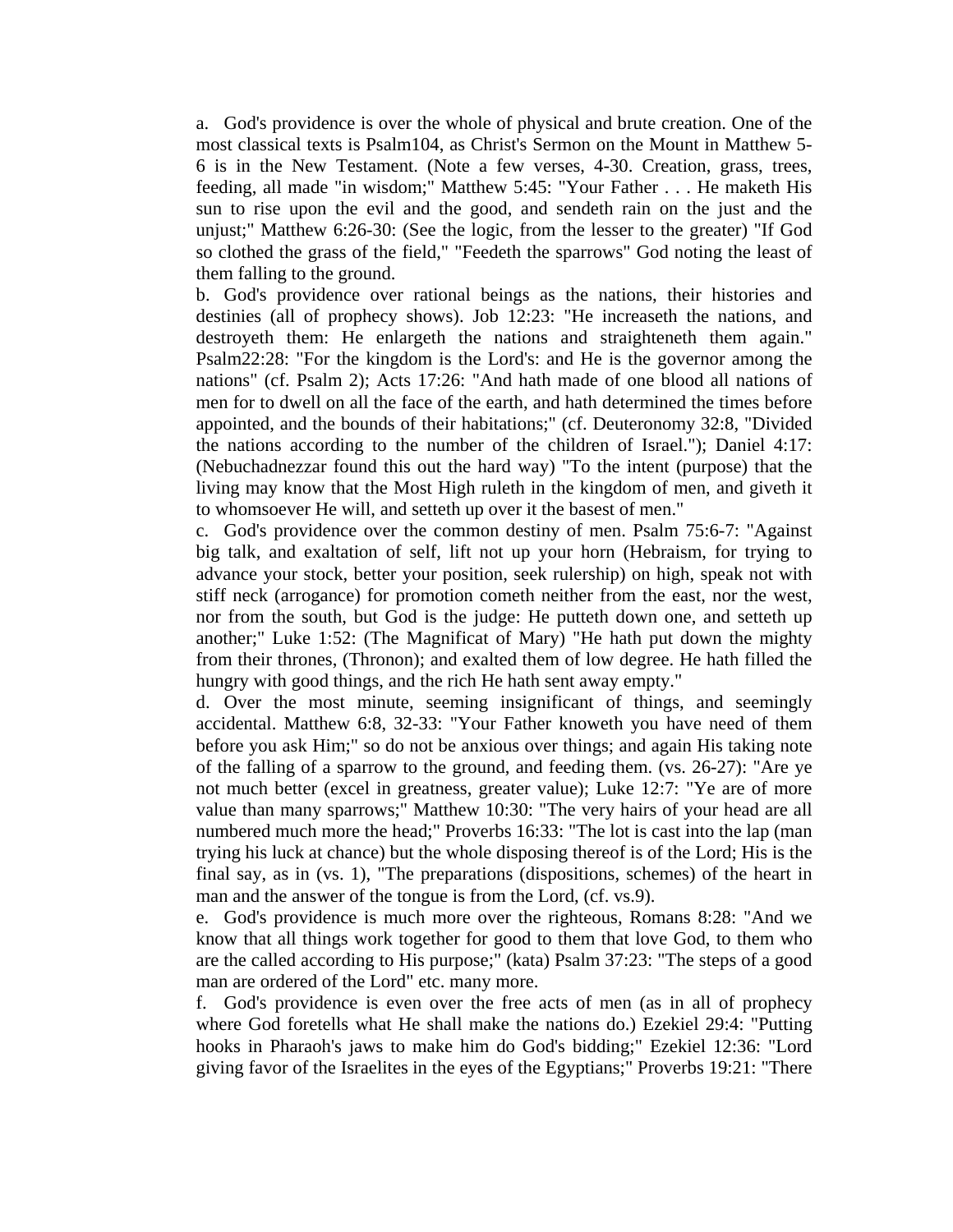are many devices in man's heart: nevertheless the counsel of the Lord, that shall stand." "Man proposes but God disposes."

g. God's providence is over evil men and nations, (His enemies). He used His very enemies to scourge His enemies; as Hitler; as the Canaanites; Nebuchadnezzar. Exodus 9:16: "And in every deed for this cause have I raised thee up, (Pharaoh) for to show in thee my power, and that my name may be declared throughout the earth." In fact, again, all through the Bible, we see God's controlling hand on His enemies, causing "even the wrath of His enemies to praise Him" (Psalm 76:10). A. H. Strong, *Systematic Theology,* p. 423 - Lists four ways:

1.) Preventive - Genesis 20:6 "I also withheld thee from sinning against me;" case of Abimelick and Isaac.

2.) Permissive - (II Chronicles 32:31) "Who in times past suffered all nations to walk in their own way;" Acts 14:16; Romans 1:24 - three times, "God gave them up."

3.) Directive - i.e. to unforeseen ends. The best illustration is the case of Joseph in Genesis 50:20: But as for you, ye thought evil against me: but God meant it unto good, to bring to pass, as it is this day, to save much people alive." See also the providence of God over Joseph, over Israel, over His own covenant to Abraham, etc.

4.) Determinative - limiting (as Psalm 76:10). See the limiting of the devil in the trial of Job, Job 1-2, and in I Corinthians 10:13, "He'll not suffer you to be tempted above that ye are able;" the restraining of the wicked one in II Thessalonians 2:6. The same God, who can make all things work together for good for the God-lovers, can control all of history, and all of nature, and all of ungodly men, toward a desired, foreseen, prophesied end. That is Divine providence.

- b. Preservation (True and False)
	- 1. False Theories of Preservation

 In its broadest sense the doctrine of God's providence includes both His government and His preservation of all things. There is not only the ruling of God over His creation but, of necessity, there must be His continuous preservation; that is, "Upholding all things by the Word of His power" (Hebrews 1:3). Unlike the machinist who makes a machine pretty much containing in itself the principles of operation, so that all it needs is the energy source; but in all of nature, through secondary laws or forces, there is the control or regulation of the how and why of certain results - still there must be a continuous momentary upholding by God's power. For God to, but for an instant, revoke His preserving power would be the annihilation of all things. Without His momentary preservation no person or thing could exist the next moment. There are innumerable illustrations everywhere of the operation of natural law to prove His preservation. (In fact the very term, "Law" as applied to all of nature proves the point). Seed time and harvests, the germination of the seed, growth, reproduction and fruit, after fixed laws along with the whole process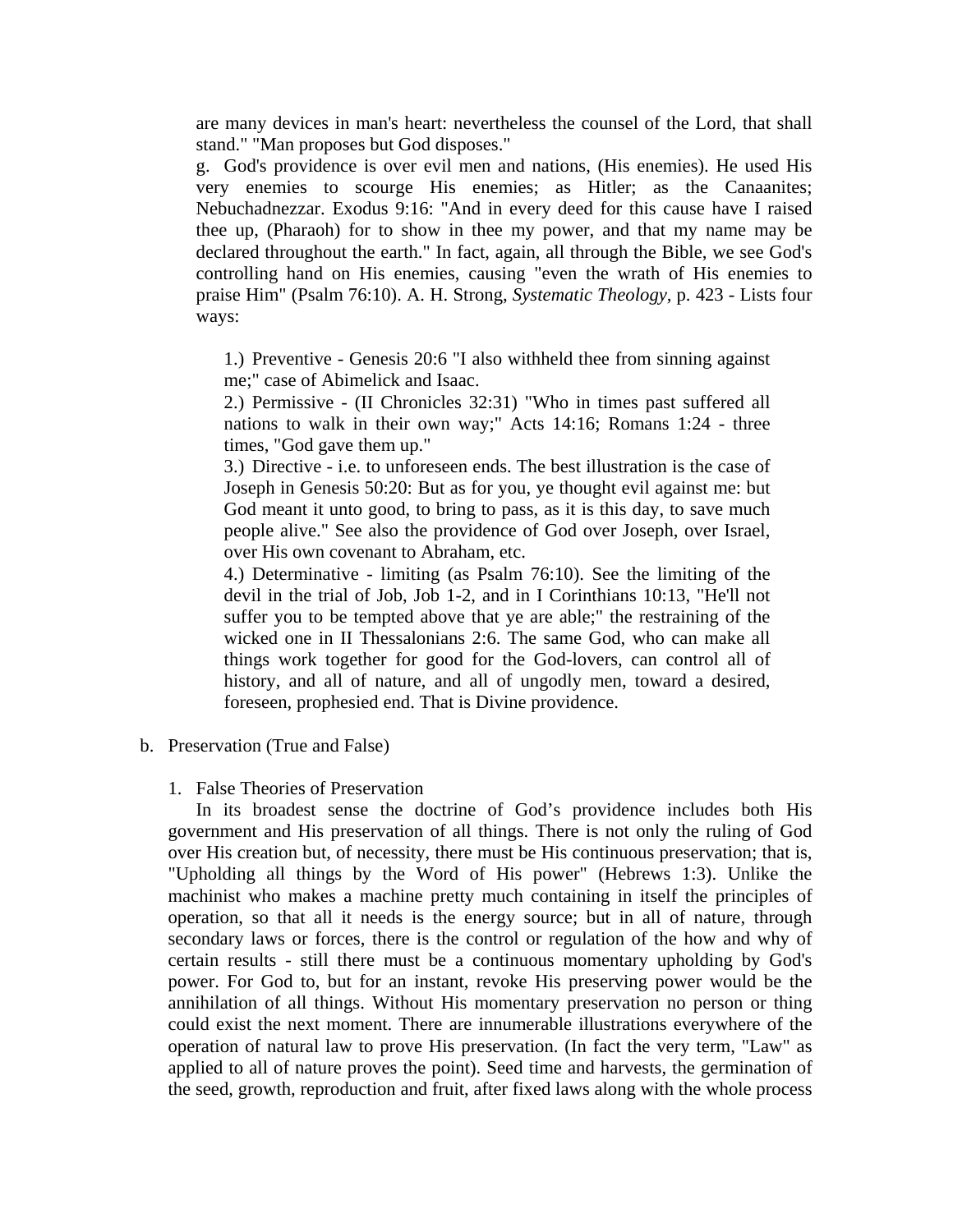of reproduction in the animal and human kingdom, all prove an all-wise, all powerful Person controlling the whole.

 There are three false theories as to preservation of the universe, i.e.; primary basic types - see Strong, *Systematic Theology*, Vol. 2 under subject "for further treatment."

a. The continuous creation theory. This was taught by a number of New England theologians. In this theory nothing in creation lasts but the second of its creation, and must every second be recreated as distinctly as the first creation. Preservation, to them, is a continuous repetition of the creative act of God, as though there had been no creation before. This theory was supposed to relieve God of having to use secondary causes. Thus, God is supposed to each second repeat the creative act. This is very close to Pantheism, making only one reality, God. Jonathan Edwards said, "God's upholding created substance or causing its existence is, each successive moment, altogether equivalent to an immediate production out of nothing at each moment, that the past existence of a thing cannot be the cause of its present existence." (Vol. 2:486-489). This led him into the error of, in reality, denying freedom of will. If my whole existence this moment is a new creation of God, and no relation to the "I" of a second ago, then I'm not responsible for that fellow's action a few seconds ago.

b. On the opposite pole from this theory is the mechanical theory, of a number of shades. This was held by the deists of England and Europe, and adopted, naturally, by some Americans. It seems to come close to most so called Christian or Theistic Evolutionists. God created everything, but endowed creation with a purely self-propagating, and self-perpetuating, self-sufficient to self-solve everything, and self-evolving to a completion of whatever result God had in mind, all by natural built-in laws. God built into natural law all the providence and preservation necessary, and all God's supervision is preservation from self-destruction. He only keeps it from stopping to self-preserve and selfperpetuate. It still is a fatalism of the grossest kind and untrue to all Scripture. c. Pantheism. (We have already considered it somewhat) Nature is preserved,

because nature is God, and there is nothing else. There is not one Scriptural proof for it. It robs God of His infinitude and His personality. It is not a theory of preservation, since it denies there is anything infinite to preserve.

#### 2. True Preservation (There could be no providence at all without Preservation)

 The Christian, from the Scriptures, and His own personal relationship to God, has the only cheering belief in God's personal immediate preservation, God's own love and care, as revealed in His word, "Roll all your care upon Him, for He careth for thee." Neither absentee landlord, nor hurricane can do that. The Scriptures testify on every page, of God's creating all things, upholding all things, caring for all things, and preserving all things, all by infinite wisdom, toward a desired end, "according to a plan of the ages which He planned for His son;" Ephesians 3:11 and Matthew 6:26: "The Father feeds the birds;" Luke 12:6: "Not one sparrow forgotten;" Nehemiah 9:6: "Thou, even Thou, art Jehovah alone; Thou hast made heaven, the heaven of heavens (third heaven), therein, the seas and all that is therein, and thou preserveth them all;" Psalm 104:30: "Thou sendest forth Thy